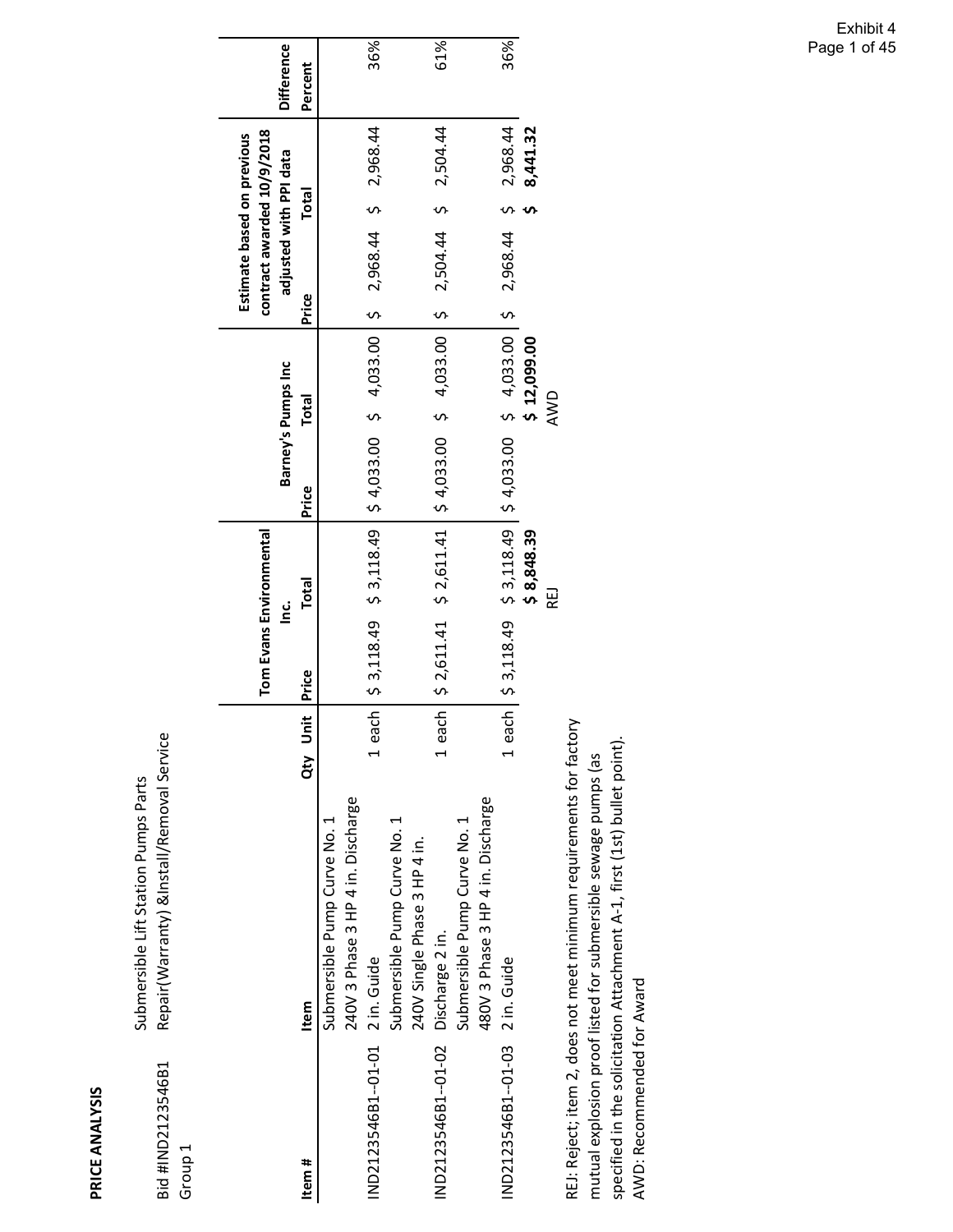| ų<br>۰ |
|--------|
| į      |
|        |
| 1      |
|        |
|        |
|        |
|        |

Submersible Lift Station Pumps Parts

Submersible Lift Station Pumps Parts

| Bid #IND2123546B1<br>Group <sub>1</sub> | Repair(Warranty) &Install/Removal Service |          |                            |              |           |                                    |              |             |                              |        |
|-----------------------------------------|-------------------------------------------|----------|----------------------------|--------------|-----------|------------------------------------|--------------|-------------|------------------------------|--------|
|                                         |                                           |          | Hudson Pump and Equipment  |              |           | Wastewater Solutions               |              |             | Associates Inc<br>FJNugent & |        |
| Item #                                  | Item                                      | Qty Unit | <b>Price</b>               | <b>Total</b> |           | Price                              | <b>Total</b> |             | Price                        | Total  |
|                                         | Submersible Pump Curve No. 1              |          |                            |              |           |                                    |              |             |                              |        |
|                                         | 240V 3 Phase 3 HP 4 in. Discharge         |          |                            |              |           |                                    |              |             |                              |        |
| IND2123546B1--01-01 2 in. Guide         |                                           |          | $1$ each $5$ , $041.00$ \$ |              |           | 5,041.00   \$8,055.00 \$8,055.00   |              |             |                              | No bid |
|                                         | Submersible Pump Curve No.                |          |                            |              |           |                                    |              |             |                              |        |
|                                         | 240V Single Phase 3 HP 4 in.              |          |                            |              |           |                                    |              |             |                              |        |
| IND2123546B1--01-02 Discharge 2 in.     |                                           |          | $1$ each $5$ , $421.00$ \$ |              |           | $5,421.00$ \$ 8,055.00 \$ 8,055.00 |              |             |                              | No bid |
|                                         | Submersible Pump Curve No. 1              |          |                            |              |           |                                    |              |             |                              |        |
|                                         | 480V 3 Phase 3 HP 4 in. Discharge         |          |                            |              |           |                                    |              |             |                              |        |
| IND2123546B1--01-03 2 in. Guide         |                                           |          | $1$ each $5$ , $041.00$ \$ |              |           | 5,041.00   \$8,055.00 \$8,055.00   |              |             |                              | No bid |
|                                         |                                           |          |                            |              | 15,503.00 |                                    |              | \$24,165.00 |                              | No bid |
|                                         |                                           |          |                            |              |           |                                    |              |             |                              |        |

REJ: Reject; item 2, does not meet minimum requirements for factory REJ: Reject; item 2, does not meet minimum requirements for factory specified in the solicitation Attachment A-1, first (1st) bullet point). specified in the solicitation Attachment A‐1, first (1st) bullet point). mutual explosion proof listed for submersible sewage pumps (as mutual explosion proof listed for submersible sewage pumps (as AWD: Recommended for Award AWD: Recommended for Award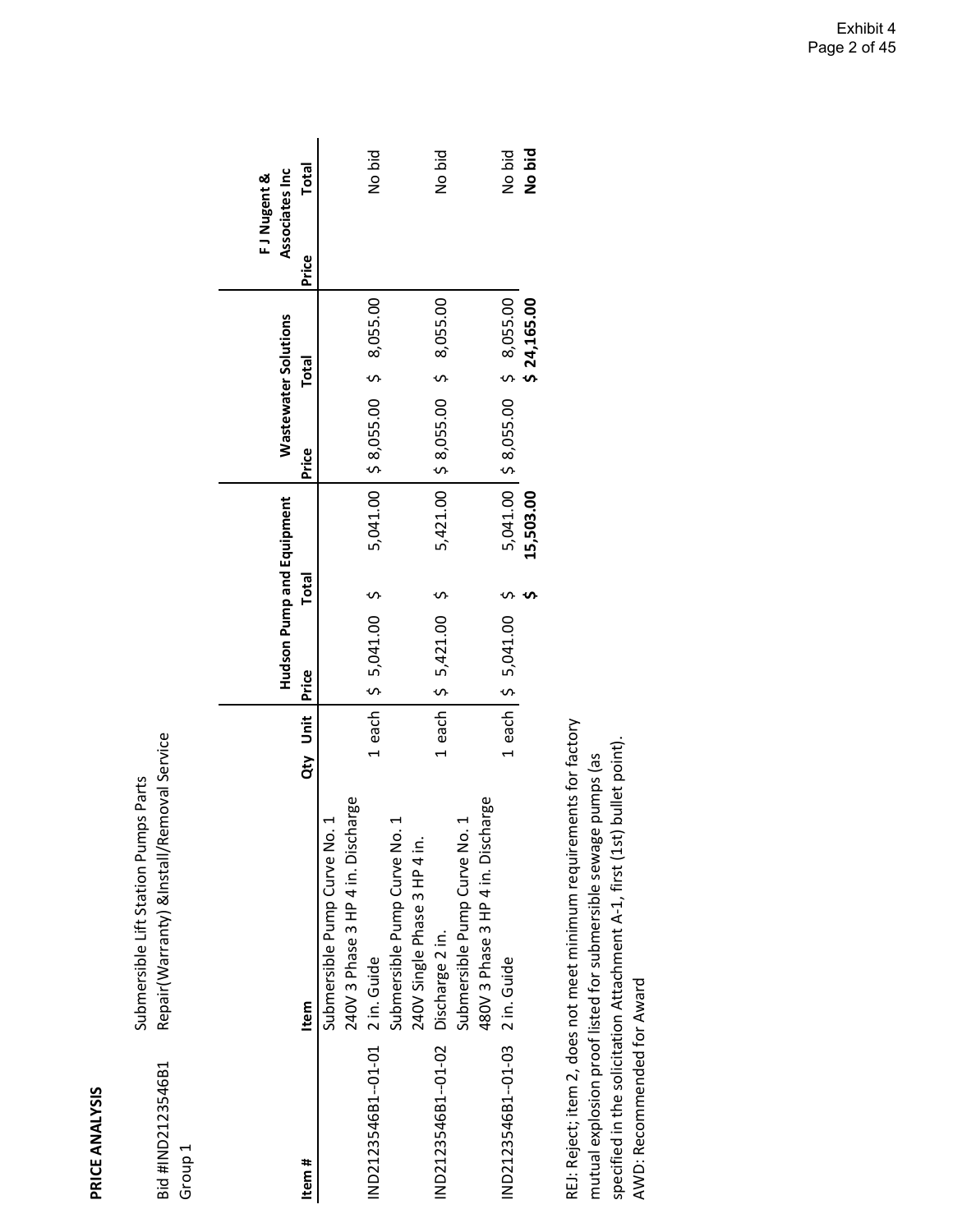Repair(Warranty) &Install/Removal Service Repair(Warranty) &Install/Removal Service Submersible Lift Station Pumps Parts Submersible Lift Station Pumps Parts Bid #IND2123546B1 Bid #IND2123546B1 Group 2

|                                           |                                                            |               |       | Tom Evans Environmental<br>ن<br>ڪ |       | Barney's Pumps Inc |       | contract awarded 10/9/2018<br>Estimate based on previous<br>adjusted with PPI data | <b>Difference</b> |
|-------------------------------------------|------------------------------------------------------------|---------------|-------|-----------------------------------|-------|--------------------|-------|------------------------------------------------------------------------------------|-------------------|
| Item #                                    | <b>Item</b>                                                | j<br>5<br>đty | Price | Total                             | Price | <b>Total</b>       | Price | <b>Total</b>                                                                       | Percent           |
|                                           | Submersible Pump Curve No. 2                               |               |       |                                   |       |                    |       |                                                                                    |                   |
|                                           | 240V 3 Phase 5 HP 4 in.                                    |               |       |                                   |       |                    |       |                                                                                    |                   |
| IND2123546B1--02-01 Discharge 2 in. Guide |                                                            |               |       |                                   |       |                    |       | each $ $ \$2,980.99 \$2,980.99 $ $ \$4,204.00 \$4,204.00 $ $ \$3,084.44 \$3,084.44 | 36%               |
|                                           | Submersible Pump Curve No. 2                               |               |       |                                   |       |                    |       |                                                                                    |                   |
|                                           | 240V Single Phase 5 HP 4 in.                               |               |       |                                   |       |                    |       |                                                                                    |                   |
| IND2123546B1--02-02 Discharge 2 in.       |                                                            |               |       |                                   |       |                    |       | each   \$2,958.75 \$ 2,958.75   \$3,793.00 \$ 3,793.00   \$ 2,807.20 \$ 2,807.20   | 35%               |
|                                           | Submersible Pump Curve No. 2                               |               |       |                                   |       |                    |       |                                                                                    |                   |
|                                           | 480V 3 Phase 5 HP 4 in.                                    |               |       |                                   |       |                    |       |                                                                                    |                   |
| IND2123546B1--02-03 Discharge 2 in. Guide |                                                            |               |       |                                   |       |                    |       | each $ 52,980.99$ $52,980.99$ $ 54,204.00$ $54,204.00$ $ 53,084.44$ $53,084.44$    | 36%               |
|                                           |                                                            |               |       | \$8,920.73                        |       | \$12,201.00        |       | 8,976.08                                                                           |                   |
|                                           |                                                            |               |       | REJ                               |       | AWD                |       |                                                                                    |                   |
|                                           | REJ: Reject; item 2, does not meet minimum requirements fo |               |       |                                   |       |                    |       |                                                                                    |                   |

pumps (as specified in the solicitation Attachment A-1, first (1st) pumps (as specified in the solicitation Attachment A‐1, first (1st) factory mutual explosion proof listed for submersible sewage factory mutual explosion proof listed for submersible sewage AWD: Recommended for Award AWD: Recommended for Award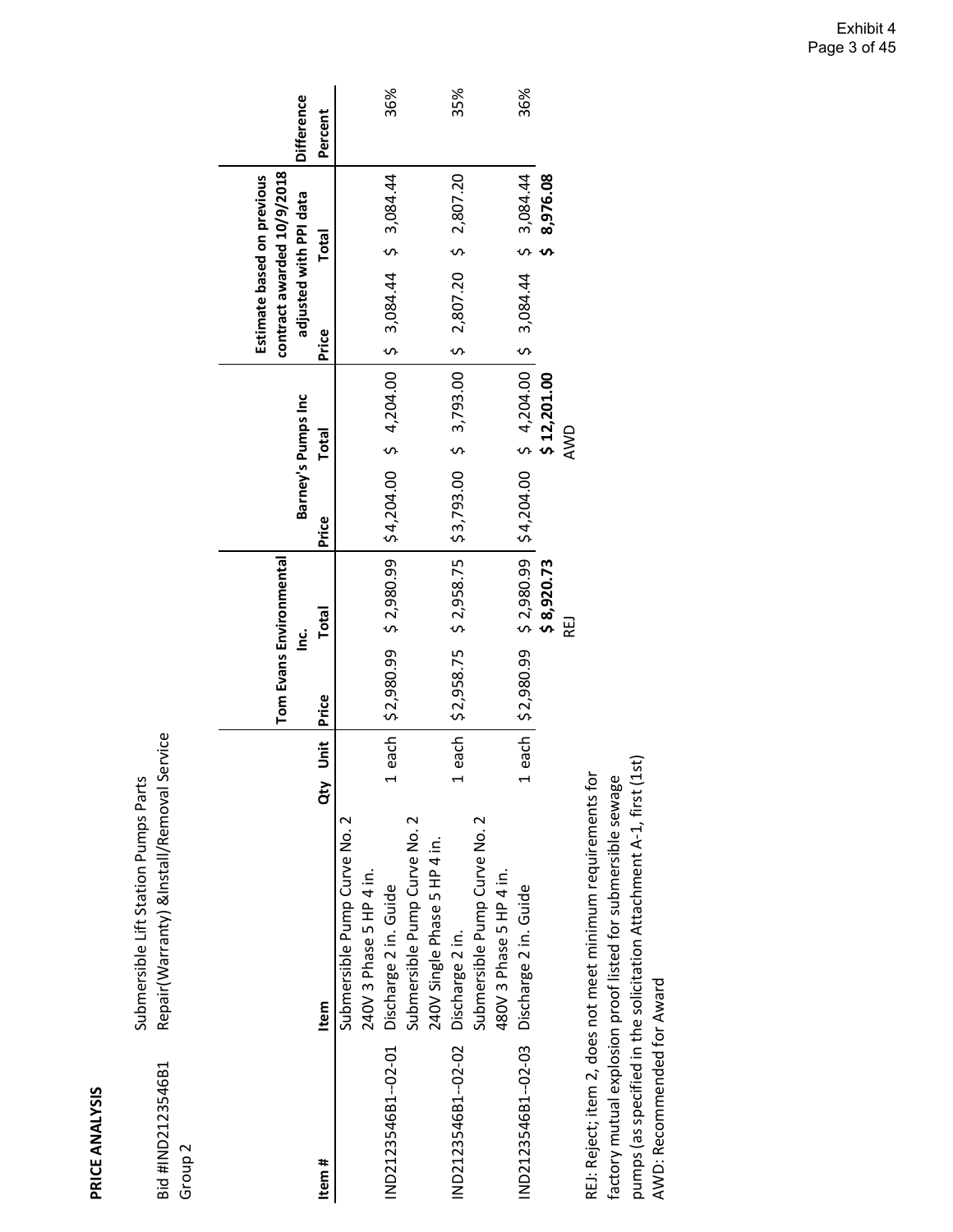Bid #IND2123546B1

Bid #IND2123546B1

Submersible Lift Station Pumps Parts

Submersible Lift Station Pumps Parts

Repair(Warranty) &Install/Removal Service

Repair(Warranty) &Install/Removal Service

| Group <sub>2</sub>                       |                              |          |                                                      |              |             |                             |       |             |       |                |
|------------------------------------------|------------------------------|----------|------------------------------------------------------|--------------|-------------|-----------------------------|-------|-------------|-------|----------------|
|                                          |                              |          | Hudson Pump and                                      |              |             |                             |       |             |       | FJ Nugent &    |
|                                          |                              |          | Equipment                                            |              |             | <b>Wastewater Solutions</b> |       |             |       | Associates Inc |
| Item #                                   | Item                         | Qty Unit | Price                                                | <b>Total</b> |             | Price                       | Total |             | Price | Total          |
|                                          | Submersible Pump Curve No. 2 |          |                                                      |              |             |                             |       |             |       |                |
|                                          | HP 4 in.<br>240V 3 Phase 5   |          |                                                      |              |             |                             |       |             |       |                |
| IND2123546B1--02-01                      | Discharge 2 in. Guide        |          | 1 each \$5,366.00 \$ 5,366.00 \$8,055.00 \$ 8,055.00 |              |             |                             |       |             |       | No Bid         |
|                                          | Submersible Pump Curve No. 2 |          |                                                      |              |             |                             |       |             |       |                |
|                                          | 240V Single Phase 5 HP 4 in. |          |                                                      |              |             |                             |       |             |       |                |
| IND2123546B1-02-02 Discharge 2 in.       |                              |          | 1 each \$5,937.00 \$ 5,937.00 \$8,055.00 \$ 8,055.00 |              |             |                             |       |             |       | No Bid         |
|                                          | Submersible Pump Curve No. 2 |          |                                                      |              |             |                             |       |             |       |                |
|                                          | HP 4 in.<br>480V 3 Phase 5   |          |                                                      |              |             |                             |       |             |       |                |
| IND2123546B1-02-03 Discharge 2 in. Guide |                              |          | 1 each \$5,366.00 \$ 5,366.00 \$8,055.00 \$ 8,055.00 |              |             |                             |       |             |       | No Bid         |
|                                          |                              |          |                                                      |              | \$16,669.00 |                             |       | \$24,165.00 |       |                |
|                                          |                              |          |                                                      |              |             |                             |       |             |       |                |

pumps (as specified in the solicitation Attachment A-1, first (1st) pumps (as specified in the solicitation Attachment A‐1, first (1st) REJ: Reject; item 2, does not meet minimum requirements for factory mutual explosion proof listed for submersible sewage REJ: Reject; item 2, does not meet minimum requirements for factory mutual explosion proof listed for submersible sewage AWD: Recommended for Award AWD: Recommended for Award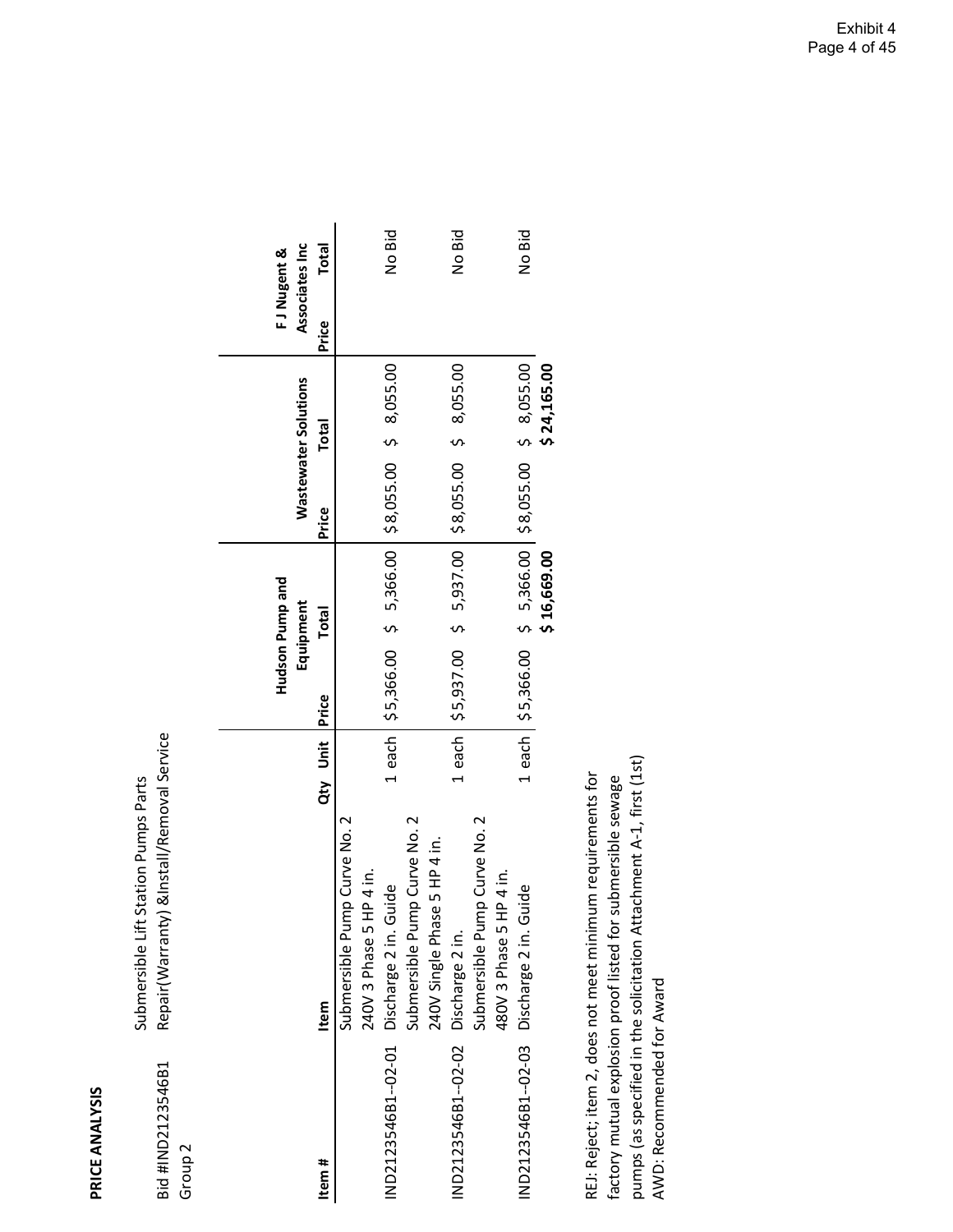Submersible Lift Station Pumps Parts Submersible Lift Station Pumps Parts Repair(Warranty) &Install/Removal<br>Service Repair(Warranty) &Install/Removal Bid #IND2123546B1 Service Bid #IND2123546B1<br>Group 3

|                                           |                           |                         |                                                                              |       | Estimate based on previous<br>10/9/2018 adjusted with<br>contract awarded |                              |                             | Tom Evans Environmental |
|-------------------------------------------|---------------------------|-------------------------|------------------------------------------------------------------------------|-------|---------------------------------------------------------------------------|------------------------------|-----------------------------|-------------------------|
| Item #                                    | Item                      | Unit Price<br>ã         | Barney's Pumps Inc<br><b>Total</b>                                           | Price | <b>Total</b><br>PPI data                                                  | <b>Difference</b><br>Percent | Price                       | <b>Total</b><br>ن<br>11 |
|                                           | Submersible Pump Curve #3 |                         |                                                                              |       |                                                                           |                              |                             |                         |
|                                           | 240V 3 Phase 5.5 HP 4 in. |                         |                                                                              |       |                                                                           |                              |                             |                         |
| IND2123546B1--03-01 Discharge 2 in. Guide |                           |                         | 5 each   \$4,204.00 \$ 21,020.00   \$2,888.40 \$ 14,442.00                   |       |                                                                           |                              | 46% \$4,348.69 \$ 21,743.45 |                         |
|                                           | Submersible Pump Curve #3 |                         |                                                                              |       |                                                                           |                              |                             |                         |
|                                           | 480V 3 Phase 5.5 HP 4 in. |                         |                                                                              |       |                                                                           |                              |                             |                         |
| IND2123546B1--03-02 Discharge 2 in. Guide |                           | $\overline{\mathsf{C}}$ | each $\frac{1}{2}$ 4,204.00 \$ 8,408.00 $\frac{1}{2}$ \$2,888.40 \$ 5,776.80 |       |                                                                           |                              | 46% 54, 283.84 \$ 8,567.68  |                         |
|                                           |                           |                         | \$29,428.00                                                                  |       |                                                                           |                              |                             | \$30,311.13             |
|                                           |                           |                         | AWD                                                                          |       |                                                                           |                              |                             |                         |
| AWD: Recommended for Award                |                           |                         |                                                                              |       |                                                                           |                              |                             |                         |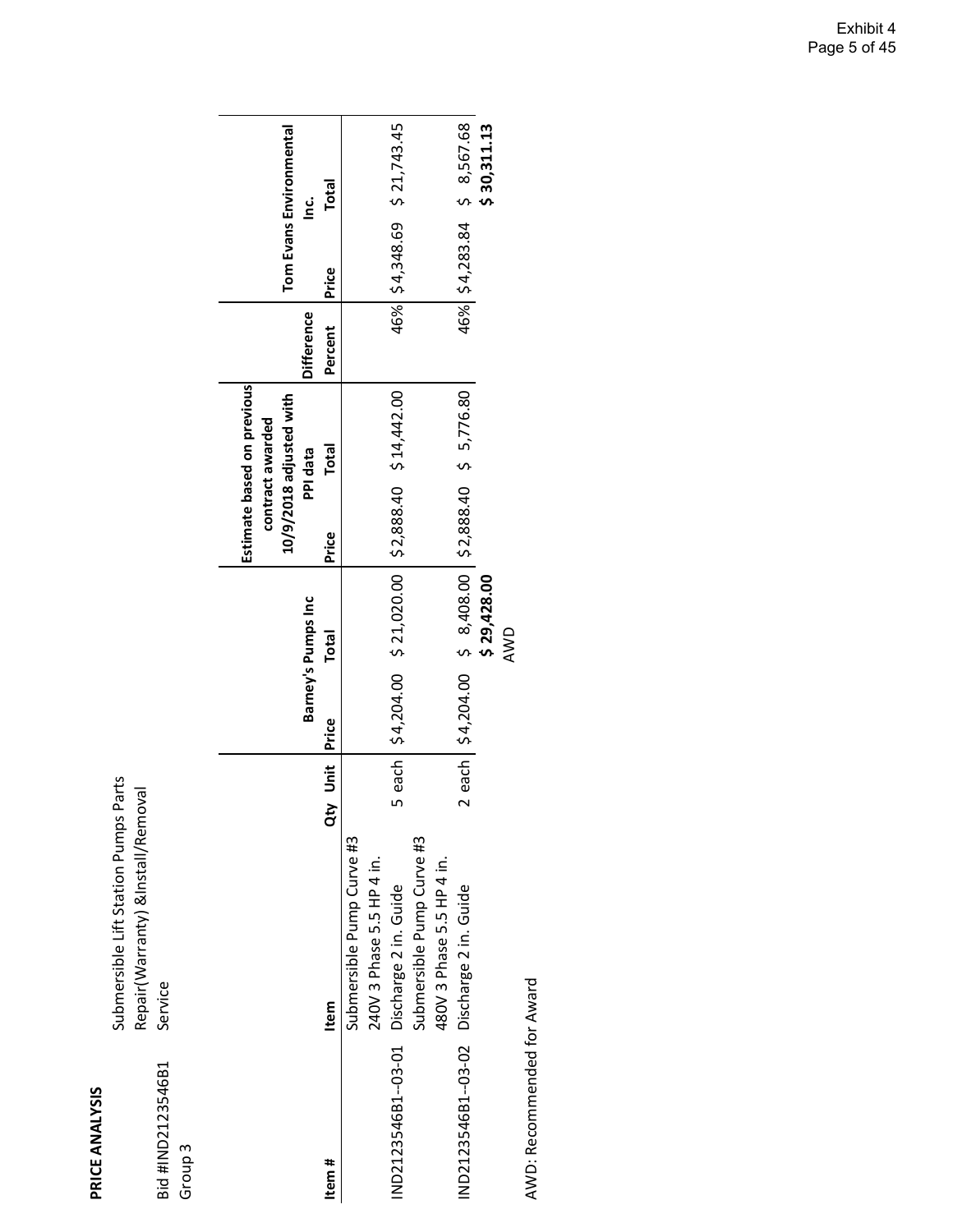Submersible Lift Station Pumps Parts Submersible Lift Station Pumps Parts Repair(Warranty) &Install/Removal<br>Service Repair(Warranty) &Install/Removal Bid #IND2123546B1 Service Bid #IND2123546B1<br>Group 3

|                                          |                                                              |                |                                                                           |       | Hudson Pump and           |       | Hudson Pump and                                                                      |
|------------------------------------------|--------------------------------------------------------------|----------------|---------------------------------------------------------------------------|-------|---------------------------|-------|--------------------------------------------------------------------------------------|
| Item #                                   | Item                                                         | Qty Unit Price | FJ Nugent & Associates Inc<br><b>Total</b>                                | Price | Equipment<br><b>Total</b> | Price | Equipment (alternate)<br><b>Total</b>                                                |
| IND2123546B1-03-01 Discharge 2 in. Guide | Submersible Pump Curve #3<br>≘<br>240V 3 Phase 5.5 HP 4      |                |                                                                           |       |                           |       | 5 each   \$5,104.00 \$ 25,520.00   \$5,366.00 \$ 26,830.00   \$7,510.00 \$ 37,550.00 |
| IND2123546B1-03-02 Discharge 2 in. Guide | Submersible Pump Curve #3<br>.<br>≘<br>480V 3 Phase 5.5 HP 4 |                | 2 each   \$5,104.00 \$ 10,208.00   \$5,366.00 \$ 10,732.00<br>\$35,728.00 |       | \$37,562.00               |       | \$ 37,550.00                                                                         |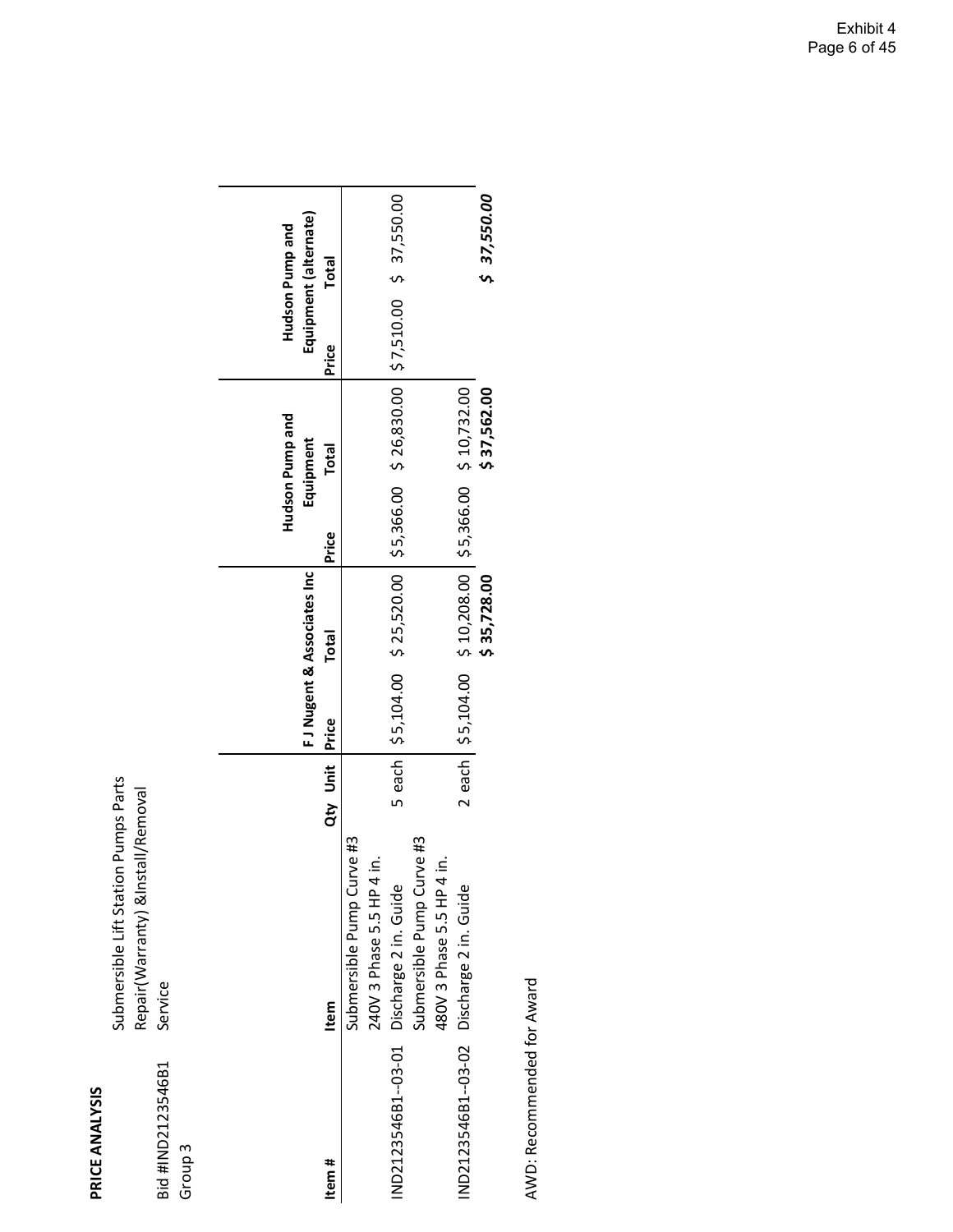|                   | Submersible Lift Station Pumps Parts |
|-------------------|--------------------------------------|
|                   | Repair (Warranty) & Install/Removal  |
| Bid #IND2123546B1 | Service                              |
| S dnoug           |                                      |

|                                          |                           |                |  | <b>Wastewater Solutions</b>      |
|------------------------------------------|---------------------------|----------------|--|----------------------------------|
| Item#                                    | <b>Item</b>               | Qty Unit Price |  | <b>Total</b>                     |
|                                          | Submersible Pump Curve #3 |                |  |                                  |
|                                          | 240V 3 Phase 5.5 HP 4 in. |                |  |                                  |
| IND2123546B1--03-01                      | Discharge 2 in. Guide     |                |  | 5 each   \$8,055.00 \$40,275.00  |
|                                          | Submersible Pump Curve #3 |                |  |                                  |
|                                          | 480V 3 Phase 5.5 HP 4 in. |                |  |                                  |
| IND2123546B1-03-02 Discharge 2 in. Guide |                           |                |  | 2 each   \$8,055.00 \$ 16,110.00 |
|                                          |                           |                |  | \$56,385.00                      |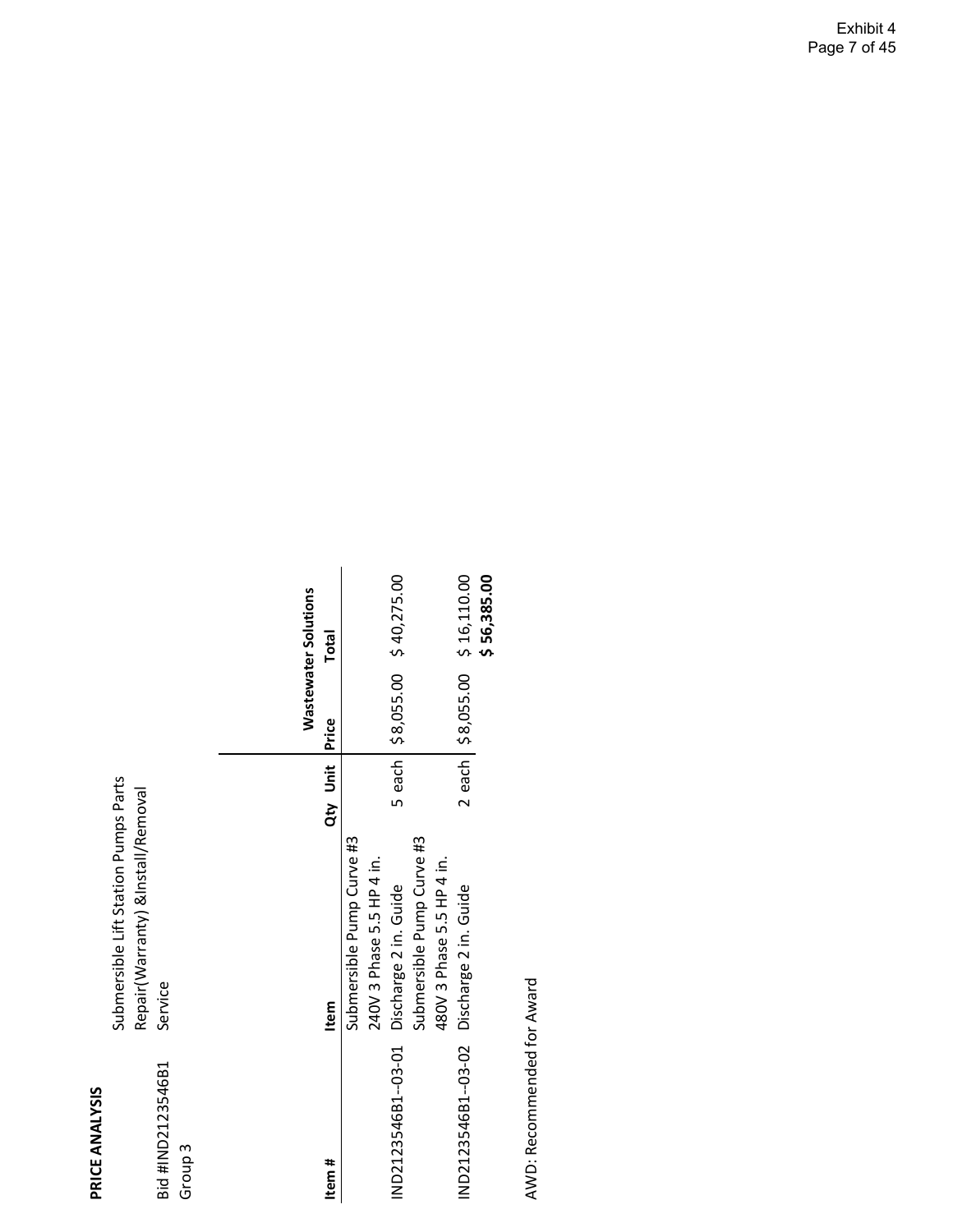| Bid #IND2123546B1<br>Group 4        | Submersible Lift Station Pumps Parts<br>Repair(Warranty) &Install/Removal: | Service   |       |                                                          |       |                                                                                       |            |       |                                                 |
|-------------------------------------|----------------------------------------------------------------------------|-----------|-------|----------------------------------------------------------|-------|---------------------------------------------------------------------------------------|------------|-------|-------------------------------------------------|
|                                     |                                                                            |           |       | Barney's Pumps Inc                                       |       | Estimate based on previous<br>10/9/2018 adjusted with<br>contract awarded<br>PPI data | Difference |       | Tom Evans Environmental<br><u>ن</u><br><u>آ</u> |
| Item #                              | Item                                                                       | Unit<br>đ | Price | <b>Total</b>                                             | Price | <b>Total</b>                                                                          | Percent    | Price | <b>Total</b>                                    |
|                                     | Submersible Pump Curve No. 4<br>240V 3 Phase 7.5 HP 4 in.                  |           |       |                                                          |       |                                                                                       |            |       |                                                 |
| IND2123546B1-04-01 Discharge 2 in.  |                                                                            |           |       | 8 each \$4,309.00 \$34,472.00 \$3,753.76 \$30,030.08     |       |                                                                                       |            |       | 15% 54,351.99 \$34,815.92                       |
|                                     | Submersible Pump Curve No. 4                                               |           |       |                                                          |       |                                                                                       |            |       |                                                 |
|                                     | 480V 3 Phase 7.5 HP 4 in.                                                  |           |       |                                                          |       |                                                                                       |            |       |                                                 |
| IND2123546B1--04-02 Discharge 2 in. |                                                                            |           |       | 2 each   \$4,309.00 \$ 8,618.00   \$3,753.76 \$ 7,507.52 |       |                                                                                       |            |       | 15% \$4,351.99 \$8,703.98                       |
|                                     |                                                                            |           |       | \$43,090.00                                              |       |                                                                                       |            |       | \$43,519.90                                     |
|                                     |                                                                            |           |       | AWD                                                      |       |                                                                                       |            |       |                                                 |
| AWD: Recommended for Award          |                                                                            |           |       |                                                          |       |                                                                                       |            |       |                                                 |

Exhibit 4 Page 8 of 45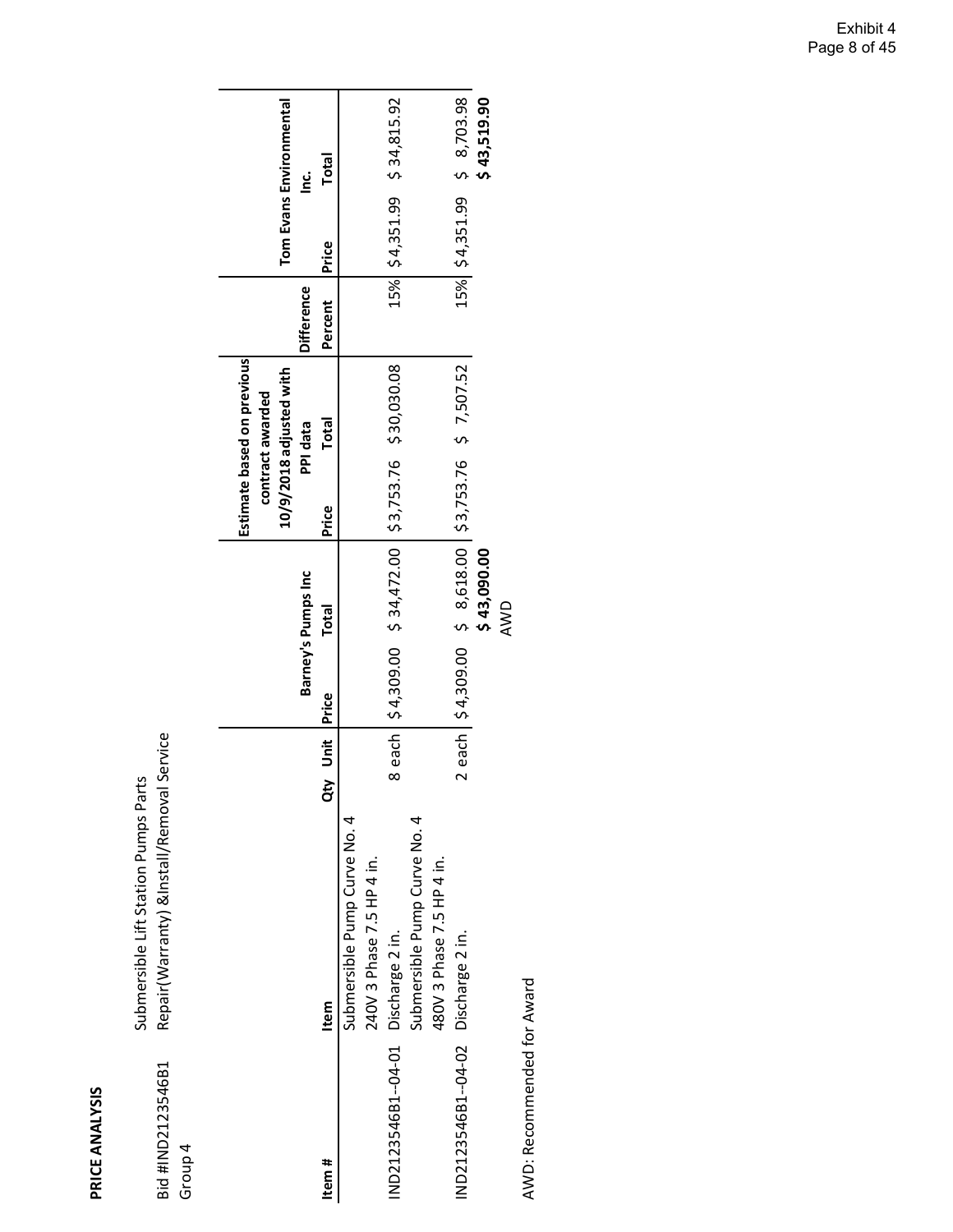Submersible Lift Station Pumps Parts

Submersible Lift Station Pumps Parts

| Bid #IND2123546B1<br>Group 4 | Repair (Warranty) & Install/Removal Service                    |                |                                                                            |       |                 |       |                       |
|------------------------------|----------------------------------------------------------------|----------------|----------------------------------------------------------------------------|-------|-----------------|-------|-----------------------|
|                              |                                                                |                |                                                                            |       | Hudson Pump and |       | Hudson Pump and       |
|                              |                                                                |                | FJ Nugent & Associates Inc                                                 |       | Equipment       |       | Equipment (alternate) |
| Item #                       | Item                                                           | Qty Unit Price | <b>Total</b>                                                               | Price | <b>Total</b>    | Price | <b>Total</b>          |
|                              | d<br>20<br>Submersible Pump Curve<br>240V 3 Phase 7.5 HP 4 in. |                |                                                                            |       |                 |       |                       |
| IND2123546B1--04-01          | Discharge 2 in.                                                |                | 8 each 55,717.00 \$45,736.00 \$6,079.00 \$48,632.00 \$8,410.00 \$67,280.00 |       |                 |       |                       |
|                              | ५<br>००<br>Submersible Pump Curve<br>480V 3 Phase 7.5 HP 4 in. |                |                                                                            |       |                 |       |                       |
| ND2123546B1--04-02           | Discharge 2 in.                                                |                | 2 each   \$5,717.00 \$ 11,434.00   \$6,079.00 \$ 12,158.00                 |       |                 |       |                       |
|                              |                                                                |                | \$57,170.00                                                                |       | \$60,790.00     |       | \$ 67,280.00          |
|                              |                                                                |                |                                                                            |       |                 |       |                       |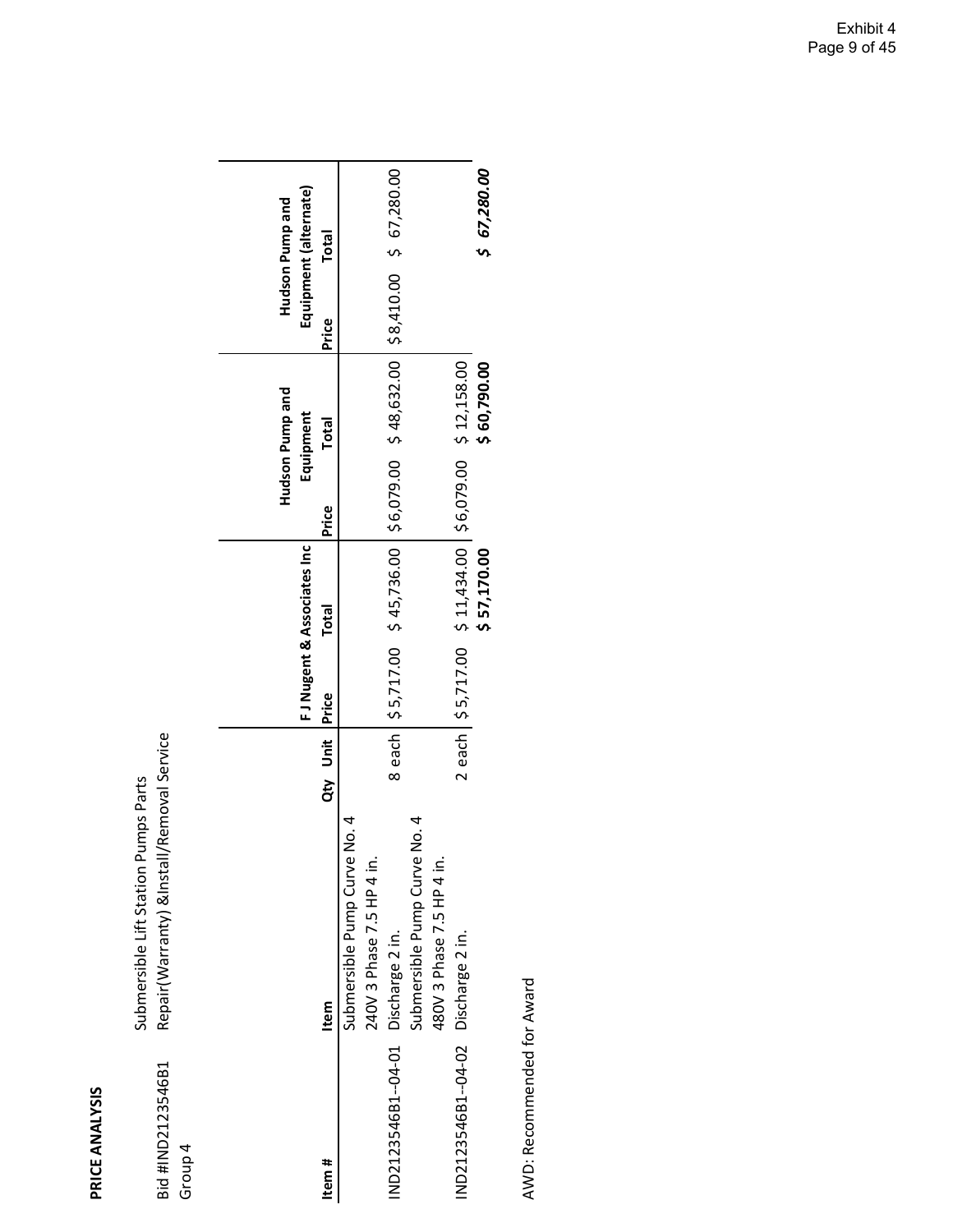|                                                                                     | Wastewater Solutions | <b>Total</b>           |                                                           | 8 each \$8,055.00 \$64,440.00                                                | 2 each   \$8,055.00 \$16,110.00<br>\$80,550.00 |
|-------------------------------------------------------------------------------------|----------------------|------------------------|-----------------------------------------------------------|------------------------------------------------------------------------------|------------------------------------------------|
| Repair (Warranty) & Install/Removal Service<br>Submersible Lift Station Pumps Parts |                      | Qty Unit Price<br>Item | Submersible Pump Curve No. 4<br>240V 3 Phase 7.5 HP 4 in. | Submersible Pump Curve No. 4<br>480V 3 Phase 7.5 HP 4 in.<br>Discharge 2 in. |                                                |
| Bid #IND2123546B1<br>Group 4                                                        |                      | Item #                 |                                                           | IND2123546B1--04-01                                                          | IND2123546B1--04-02 Discharge 2 in.            |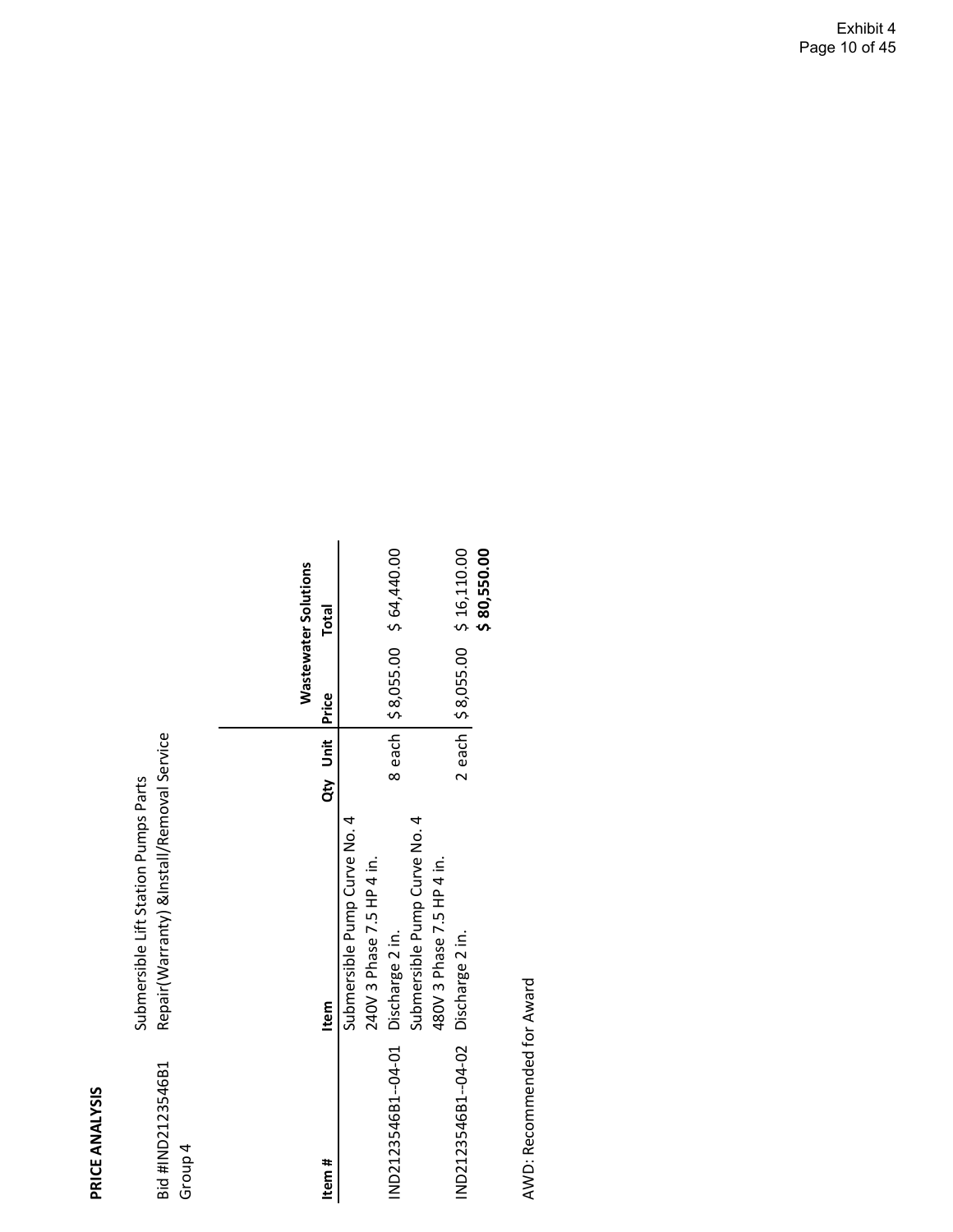| J<br>Ų<br>٢, |
|--------------|
| į            |
|              |
| ć            |
|              |
| 3            |
| ţ,           |
| í            |
| r<br>٠       |
|              |

Submersible Lift Station Pumps Parts<br>Repair(Warranty) &Install/Removal Service Bid #IND2123546B1 Repair(Warranty) &Install/Removal Service Submersible Lift Station Pumps Parts Bid #IND2123546B1<br>Group 5

|                                     |                              |              |       |                                                           |       | Estimate based on previous                  |         |                               |                                         |
|-------------------------------------|------------------------------|--------------|-------|-----------------------------------------------------------|-------|---------------------------------------------|---------|-------------------------------|-----------------------------------------|
|                                     |                              |              |       |                                                           |       | 10/9/2018 adjusted with<br>contract awarded |         |                               |                                         |
|                                     |                              |              |       | Barney's Pumps Inc                                        |       | PPI data                                    |         |                               | Difference   FJ Nugent & Associates Inc |
| Item #                              | Item                         | ty Unit<br>õ | Price | <b>Total</b>                                              | Price | <b>Total</b>                                | Percent | Price                         | <b>Total</b>                            |
|                                     | Submersible Pump Curve No. 5 |              |       |                                                           |       |                                             |         |                               |                                         |
|                                     | 240V 3 Phase 10 HP 4 in.     |              |       |                                                           |       |                                             |         |                               |                                         |
| IND2123546B1--05-01 Discharge 2 in. |                              |              |       | 3 each   \$4,485.00 \$ 13,455.00   \$3,837.00 \$11,511.00 |       |                                             |         | 17%   \$5,717.00 \$17,151.00  |                                         |
|                                     | Submersible Pump Curve No. 5 |              |       |                                                           |       |                                             |         |                               |                                         |
|                                     | 480V 3 Phase 10 HP 4 in.     |              |       |                                                           |       |                                             |         |                               |                                         |
| IND2123546B1-05-02 Discharge 2 in.  |                              |              |       | 2 each \$4,485.00 \$ 8,970.00 \$3,837.00 \$ 7,674.00      |       |                                             |         | 17%   \$5,717.00 \$ 11,434.00 |                                         |
|                                     |                              |              |       | \$ 22,425.00                                              |       |                                             |         |                               | \$28,585.00                             |
|                                     |                              |              |       | AWD                                                       |       |                                             |         |                               |                                         |
|                                     |                              |              |       |                                                           |       |                                             |         |                               |                                         |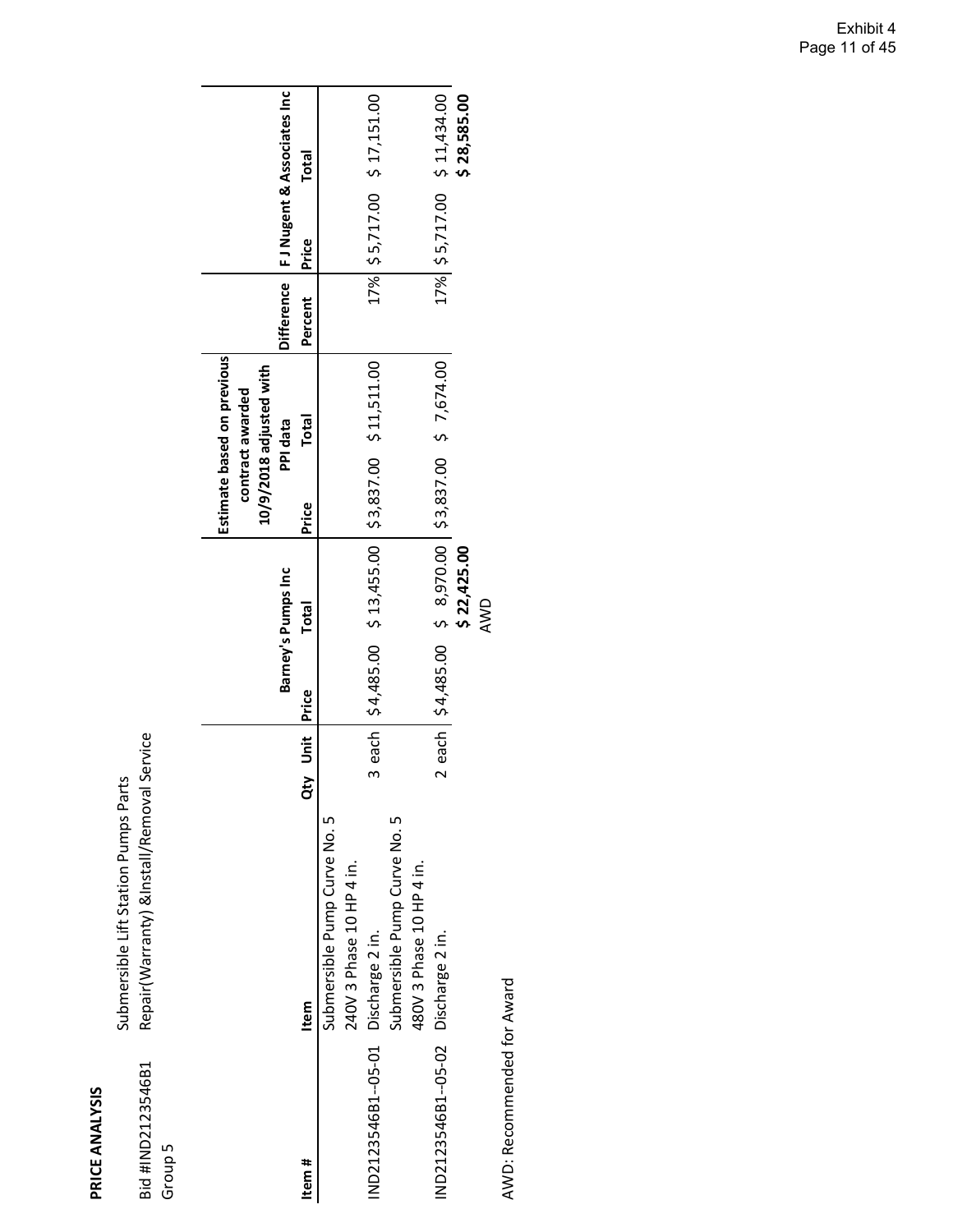Submersible Lift Station Pumps Parts<br>Repair(Warranty) &Install/Removal Service Bid #IND2123546B1 Repair(Warranty) &Install/Removal Service Submersible Lift Station Pumps Parts Bid #IND2123546B1<br>Group 5

|                                     |                                                            |                | Tom Evans Environmental<br>ن<br>⊇ |       | Hudson Pump and<br>Equipment |       | <b>Wastewater Solutions</b> |
|-------------------------------------|------------------------------------------------------------|----------------|-----------------------------------|-------|------------------------------|-------|-----------------------------|
|                                     | Item                                                       | Qty Unit Price | Total                             | Price | <b>Total</b>                 | Price | <b>Total</b>                |
|                                     | 5.ok<br>Submersible Pump Curve<br>240V 3 Phase 10 HP 4 in. |                |                                   |       |                              |       |                             |
|                                     | IND2123546B1--05-01 Discharge 2 in.                        |                |                                   |       |                              |       |                             |
|                                     | No. 5<br>Submersible Pump Curve                            |                |                                   |       |                              |       |                             |
|                                     | 480V 3 Phase 10 HP 4 in.                                   |                |                                   |       |                              |       |                             |
| IND2123546B1--05-02 Discharge 2 in. |                                                            |                |                                   |       |                              |       |                             |
|                                     |                                                            |                | \$29,214.60                       |       | \$34,575.00                  |       | \$40,275.00                 |
|                                     |                                                            |                |                                   |       |                              |       |                             |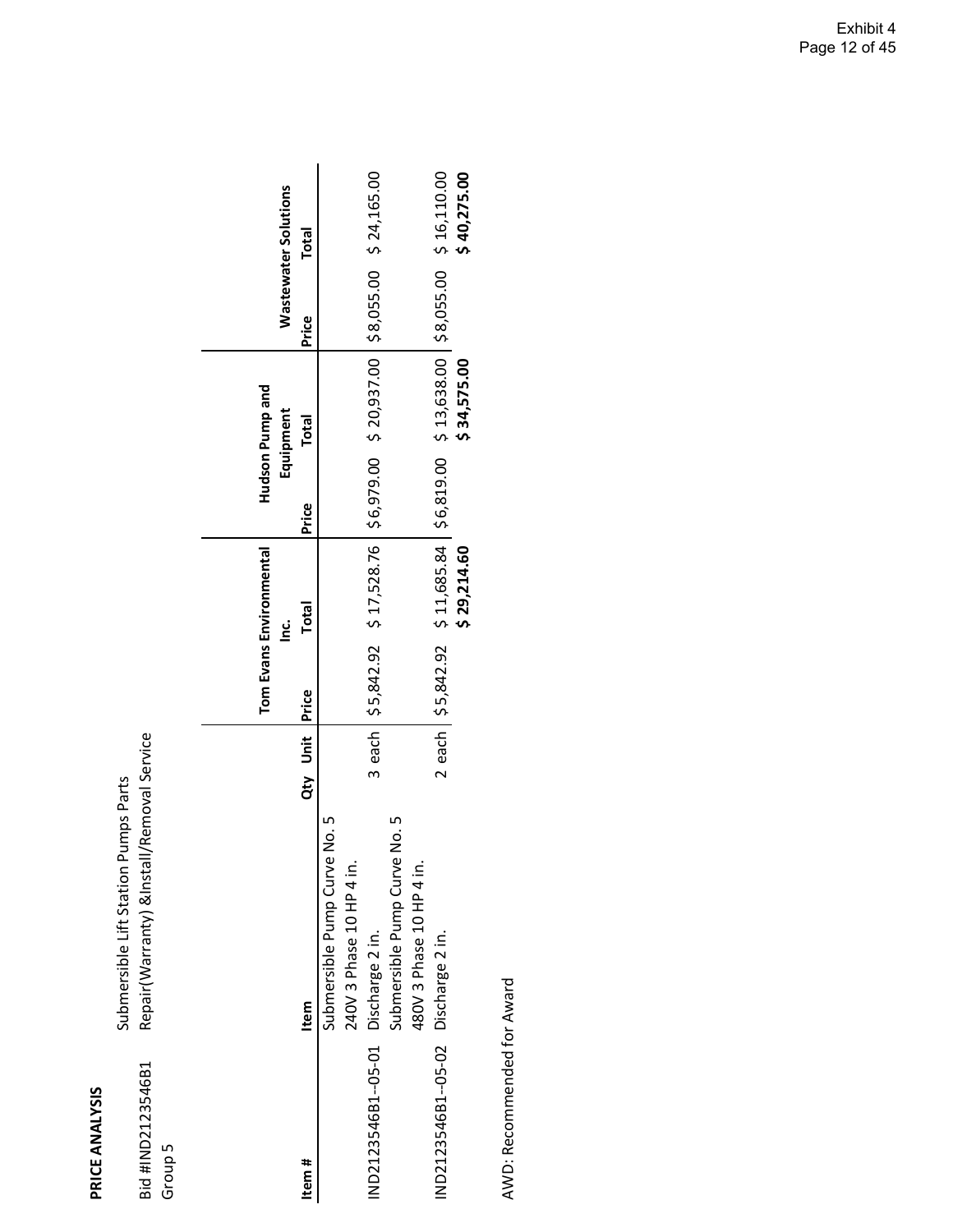\$5,685.55 \$ 96,654.35 Tom Evans Environmental **Tom Evans Environmental** Total **Price Total Inc.** 7% \$5,685.55 Price Difference **Difference Percent** Estimate based on previous **Estimate based on previous** \$4,773.40 \$81,147.80 10/9/2018 adjusted with **10/9/2018 adjusted with** contract awarded **contract awarded Total PPI data Price Total** Price 5,105.00 \$ 86,785.00 Barney's Pumps Inc **Barney's Pumps Inc Total Price Total** Price s. Qty Unit 17 each Repair(Warranty) &Install/Removal Service **Item # Item Qty Unit** Repair(Warranty) &Install/Removal Service Submersible Lift Station Pumps Parts Submersible Lift Station Pumps Parts Submersible Pump Curve No. 6 Submersible Pump Curve No. 6 Submersible Pump Curve No. 6 Submersible Pump Curve No. 6 240V 3 Phase 10 HP 4 in. 240V 3 Phase 10 HP 4 in. Discharge 2 in. Guide Discharge 2 in. Guide Item IND2123546B1--06-01 IND2123546B1‐‐06‐01 Bid #IND2123546B1 Bid #IND2123546B1 Group 6 Item#

AWD: Recommended for Award AWD: Recommended for Award

IND2123546B1‐‐06‐02

IND2123546B1--06-02

480V 3 Phase 10 HP 4 in. Discharge 2 in. Guide

Discharge 2 in. Guide

480V 3 Phase 10 HP 4 in.

1 each

 $\bm{\mathsf{\Omega}}$ 

5,015.00 \$ 5,015.00

**\$**

AWD

\$4,773.40 \$ 4,773.40

 $$5,015.00$   $$4,773.40$   $$4,773.40$ 

**91,800.00 \$ 102,339.90**

5% \$5,685.55

\$5,685.55 \$ 5,685.55

 $\sim$ 

5,685.55 \$102,339.90

96,654.35

 $\mathfrak{o}$ 

Exhibit 4 Page 13 of 45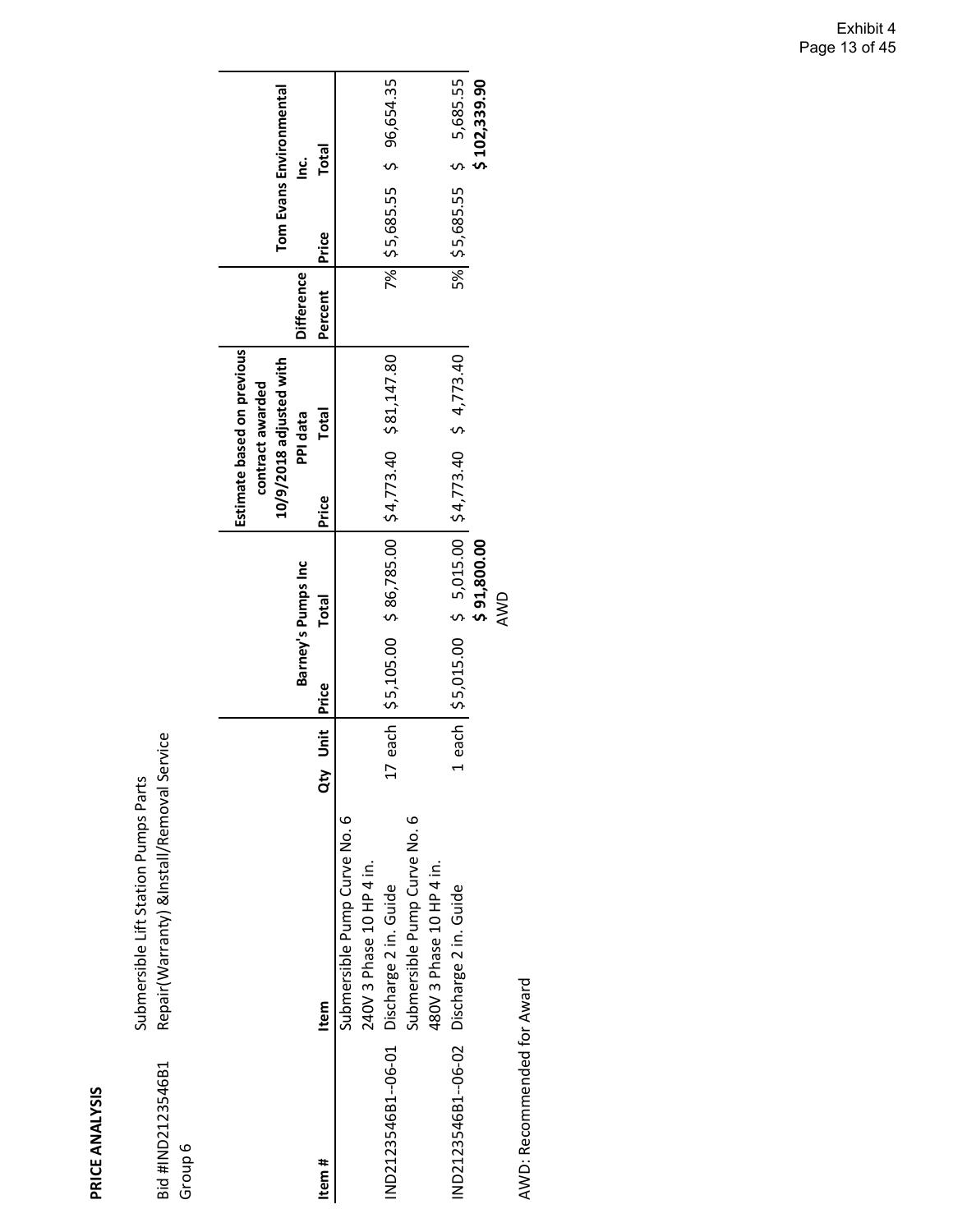| Bid #IND2123546B1<br>Group 6              | Repair(Warranty) &Install/Removal Service<br>Submersible Lift Station Pumps Parts |          |                            |              |       |                                                                                   |       |                             |  |
|-------------------------------------------|-----------------------------------------------------------------------------------|----------|----------------------------|--------------|-------|-----------------------------------------------------------------------------------|-------|-----------------------------|--|
|                                           |                                                                                   |          |                            |              |       | Hudson Pump and                                                                   |       |                             |  |
|                                           |                                                                                   |          | FJ Nugent & Associates Inc |              |       | Equipment                                                                         |       | <b>Wastewater Solutions</b> |  |
| Item #                                    | Item                                                                              | Qty Unit | <b>Price</b>               | <b>Total</b> | Price | <b>Total</b>                                                                      | Price | <b>Total</b>                |  |
|                                           | Submersible Pump Curve No. 6<br>240V 3 Phase 10 HP 4 in.                          |          |                            |              |       |                                                                                   |       |                             |  |
| IND2123546B1--06-01                       | Submersible Pump Curve No. 6<br>Discharge 2 in. Guide                             |          |                            |              |       | 17 each 56,392.00 \$ 108,664.00 \$6,979.00 \$ 118,643.00 \$8,055.00 \$ 136,935.00 |       |                             |  |
|                                           | 480V 3 Phase 10 HP 4 in.                                                          |          |                            |              |       |                                                                                   |       |                             |  |
| IND2123546B1--06-02 Discharge 2 in. Guide |                                                                                   |          |                            |              |       | 1 each 56,392.00 \$ 6,392.00 \$6,819.00 \$ 6,819.00 \$8,055.00 \$ 8,055.00        |       |                             |  |
|                                           |                                                                                   |          |                            | \$115,056.00 |       | \$125,462.00                                                                      |       | \$144,990.00                |  |
|                                           |                                                                                   |          |                            |              |       |                                                                                   |       |                             |  |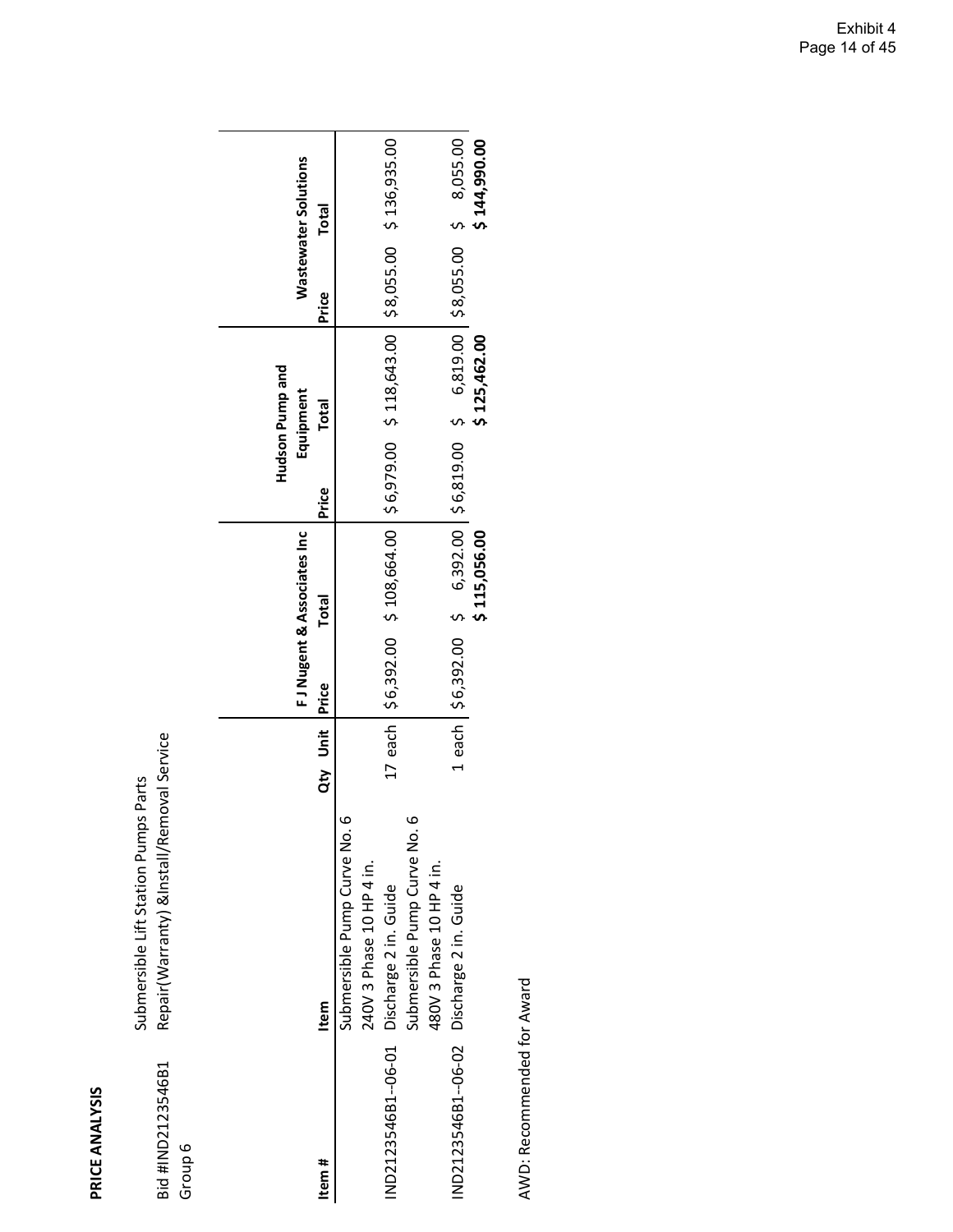|                                                                                   | Hudson Pump and Equipment<br>(alternate) | <b>Total</b>      | 17 each \$9,877.00 \$ 167,909.00                                                                                     | \$167,909.00 |
|-----------------------------------------------------------------------------------|------------------------------------------|-------------------|----------------------------------------------------------------------------------------------------------------------|--------------|
|                                                                                   |                                          | Qty Unit Price    | 1 each                                                                                                               |              |
| Repair(Warranty) &Install/Removal Service<br>Submersible Lift Station Pumps Parts |                                          | ltem              | Submersible Pump Curve No. 6<br>Submersible Pump Curve No. 6<br>240V 3 Phase 10 HP 4 in.<br>480V 3 Phase 10 HP 4 in. |              |
| Bid #IND2123546B1<br>Group 6                                                      |                                          | Item <sub>#</sub> | IND2123546B1-06-01 Discharge 2 in. Guide<br>IND2123546B1--06-02 Discharge 2 in. Guide                                |              |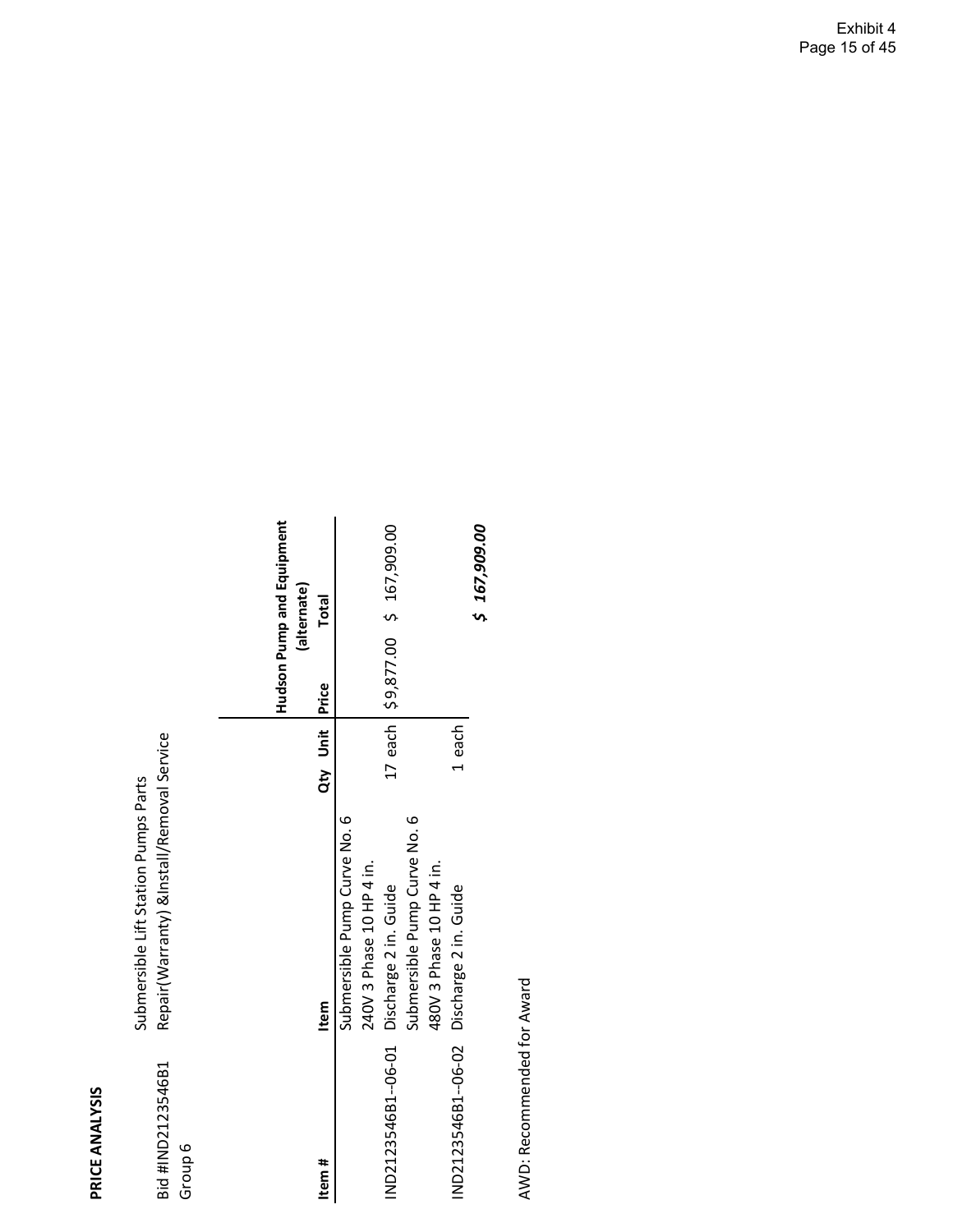Submersible Lift Station Pumps Parts<br>Repair(Warranty) &Install/Removal<br>Service Submersible Lift Station Pumps Parts Repair(Warranty) &Install/Removal Bid #IND2123546B1 Service Bid #IND2123546B1<br>Group 7

|                                           |                              |            | Barney's Pumps Inc<br><b>VOLUNTARY PRICE</b>            |                    | awarded 10/9/2018<br>Estimate based on<br>previous contract |              |                   |              |                            |
|-------------------------------------------|------------------------------|------------|---------------------------------------------------------|--------------------|-------------------------------------------------------------|--------------|-------------------|--------------|----------------------------|
|                                           |                              |            | REDUCTION                                               |                    | adjusted with PPI data                                      |              | <b>Difference</b> |              | Barney's Pumps Inc         |
| Item #                                    | Item                         | l tinu yty | Price                                                   | <b>Total</b>       | Price                                                       | <b>Total</b> | Percent           | <b>Price</b> | <b>Total</b>               |
|                                           | Submersible Pump Curve No. 7 |            |                                                         |                    |                                                             |              |                   |              |                            |
|                                           | 240V 3 Phase 15 HP 4 in.     |            |                                                         |                    |                                                             |              |                   |              |                            |
| IND2123546B1--07-01 Discharge 2 in. Guide |                              |            | 1 each   \$6,730.00 \$ 6,730.00   \$5,788.40 \$5,788.40 |                    |                                                             |              |                   |              | 16% \$7,036.00 \$ 7,036.00 |
|                                           | Submersible Pump Curve No. 7 |            |                                                         |                    |                                                             |              |                   |              |                            |
|                                           | 480V 3 Phase 15 HP 4 in.     |            |                                                         |                    |                                                             |              |                   |              |                            |
| IND2123546B1-07-02 Discharge 2 in. Guide  |                              |            | 1 each   \$6,730.00 \$ 6,730.00   \$5,788.40 \$5,788.40 |                    |                                                             |              |                   |              | 16% 57,036.00 5 7,036.00   |
|                                           |                              |            |                                                         | \$13,460.00<br>AMD |                                                             |              |                   |              | \$14,072.00                |
|                                           |                              |            |                                                         |                    |                                                             |              |                   |              |                            |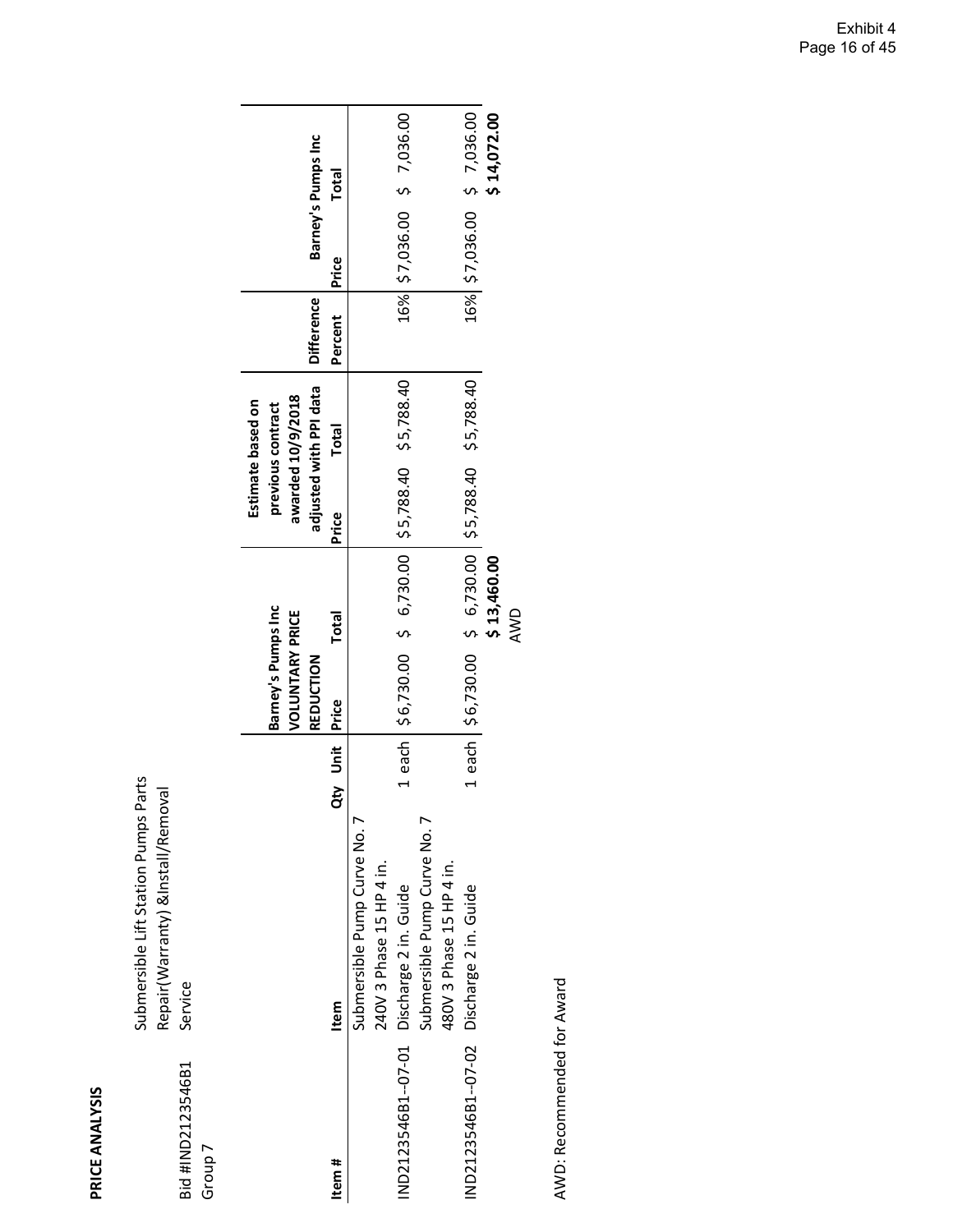|                   | Submersible Lift Station Pumps Parts |  |
|-------------------|--------------------------------------|--|
|                   | Repair(Warranty) &Install/Removal    |  |
| Bid #IND2123546B1 | Service                              |  |
| Group 7           |                                      |  |
|                   |                                      |  |
|                   |                                      |  |

|                                           |                              |          |               | Tom Evans Environmental                                                             |       | Hudson Pump and |       |                             | FJ Nugent &    |
|-------------------------------------------|------------------------------|----------|---------------|-------------------------------------------------------------------------------------|-------|-----------------|-------|-----------------------------|----------------|
|                                           |                              |          |               | <u>ن</u><br>⊇                                                                       |       | Equipment       |       | <b>Wastewater Solutions</b> | Associates Inc |
| Item#                                     | Item                         | Qty Unit | <b>IPrice</b> | <b>Total</b>                                                                        | Price | <b>Total</b>    | Price | <b>Total</b>                | Price Total    |
|                                           | Submersible Pump Curve No. 7 |          |               |                                                                                     |       |                 |       |                             |                |
|                                           | 240V 3 Phase 15 HP 4 in.     |          |               |                                                                                     |       |                 |       |                             |                |
| IND2123546B1--07-01                       | Discharge 2 in. Guide        |          |               | 1 each   \$7,101.44 \$ 7,101.44   \$8,555.00 \$ 8,555.00   \$10,294.00 \$ 10,294.00 |       |                 |       |                             | No Bid         |
|                                           | Submersible Pump Curve No. 7 |          |               |                                                                                     |       |                 |       |                             |                |
|                                           | 480V 3 Phase 15 HP 4 in.     |          |               |                                                                                     |       |                 |       |                             |                |
| IND2123546B1--07-02 Discharge 2 in. Guide |                              |          |               |                                                                                     |       |                 |       |                             | No Bid         |
|                                           |                              |          |               | \$14,202.88                                                                         |       | \$16,950.00     |       | \$20,588.00                 |                |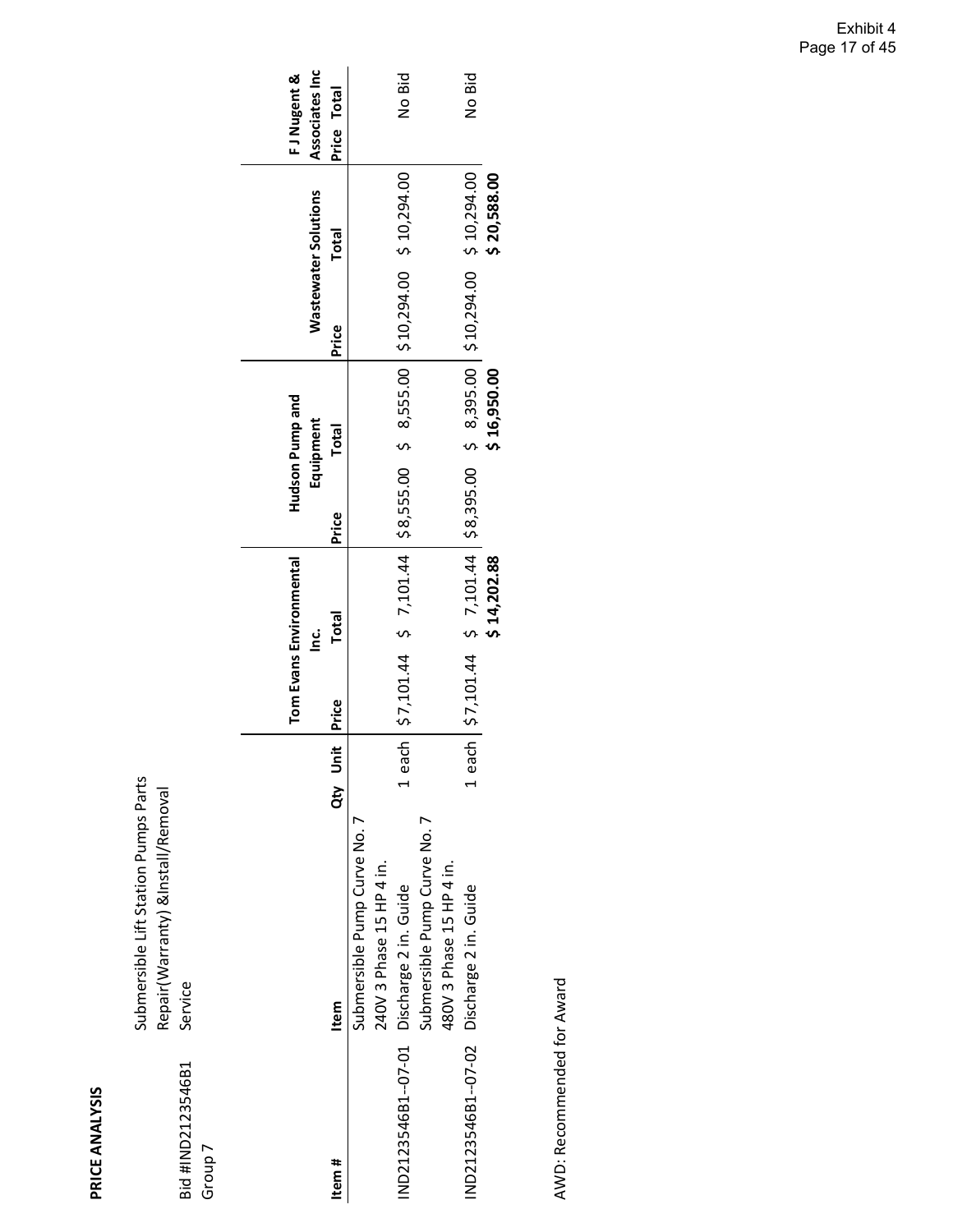Submersible Lift Station Pumps Parts<br>Repair(Warranty) &Install/Removal Service Repair(Warranty) &Install/Removal Service Submersible Lift Station Pumps Parts Bid #IND2123546B1<br>Group 8 Bid #IND2123546B1

|                                           |                              |           |       | Tom Evans Environmental                                  | 10/9/2018 adjusted with<br>contract awarded | Estimate based on previous |                   |       |                              |
|-------------------------------------------|------------------------------|-----------|-------|----------------------------------------------------------|---------------------------------------------|----------------------------|-------------------|-------|------------------------------|
|                                           |                              |           |       | ن<br>⊇                                                   |                                             | PPI data                   | <b>Difference</b> |       | Barney's Pumps Inc           |
| Item #                                    | Item                         | Unit<br>ă | Price | Total                                                    | Price                                       | <b>Total</b>               | Percent           | Price | <b>Total</b>                 |
|                                           | Submersible Pump Curve No. 8 |           |       |                                                          |                                             |                            |                   |       |                              |
|                                           | 240V 3 Phase 15 HP 4 in.     |           |       |                                                          |                                             |                            |                   |       |                              |
| IND2123546B1--08-01 Discharge 2 in. Guide |                              |           |       | 2 each   \$6,778.45 \$13,556.90   \$5,769.84 \$11,539.68 |                                             |                            |                   |       | 17%   \$7,116.00 \$14,232.00 |
|                                           | Submersible Pump Curve No. 8 |           |       |                                                          |                                             |                            |                   |       |                              |
|                                           | 480V 3 Phase 15 HP 4 in.     |           |       |                                                          |                                             |                            |                   |       |                              |
| IND2123546B1-08-02 Discharge 2 in. Guide  |                              |           |       | 1 each 56,778.45 \$ 6,778.45 \$5,769.84 \$ 5,769.84      |                                             |                            |                   |       | 17% 57,116.00 5 7,116.00     |
|                                           |                              |           |       | \$20,335.35                                              |                                             |                            |                   |       | \$21,348.00                  |
|                                           |                              |           |       | AWD                                                      |                                             |                            |                   |       |                              |
| AWD: Recommended for Award                |                              |           |       |                                                          |                                             |                            |                   |       |                              |

Exhibit 4 Page 18 of 45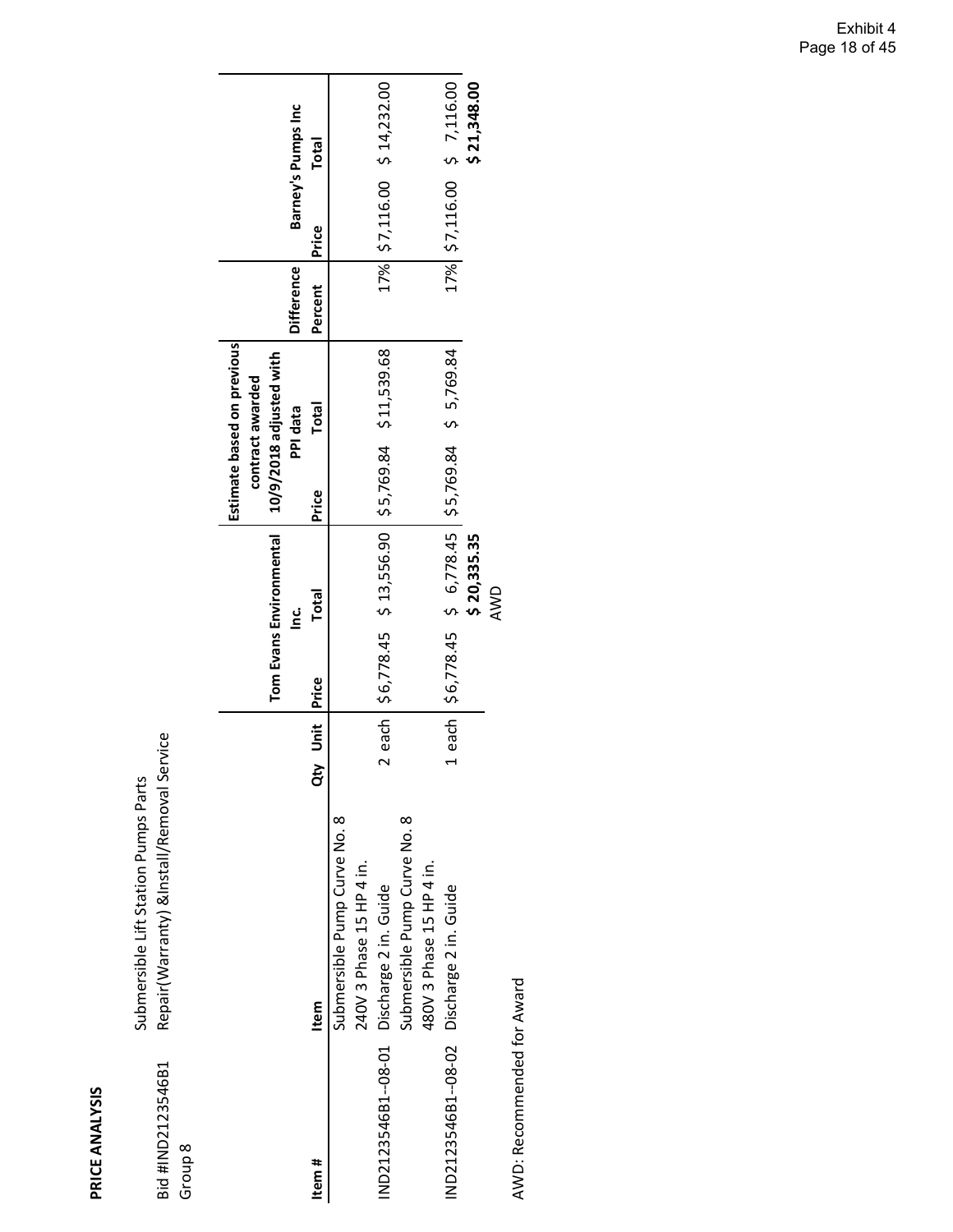| Bid #IND2123546B1<br>Group 8 | Repair(Warranty) &Install/Removal Service<br>Submersible Lift Station Pumps Parts |          |       |                 |                                                             |                      |                |
|------------------------------|-----------------------------------------------------------------------------------|----------|-------|-----------------|-------------------------------------------------------------|----------------------|----------------|
|                              |                                                                                   |          |       |                 |                                                             |                      |                |
|                              |                                                                                   |          |       | Hudson Pump and |                                                             |                      | FJ Nugent &    |
|                              |                                                                                   |          |       | Equipment       |                                                             | Wastewater Solutions | Associates Inc |
| Item #                       | Item                                                                              | Qty Unit | Price | <b>Total</b>    | Price                                                       | <b>Total</b>         | Price Total    |
|                              | Submersible Pump Curve No. 8                                                      |          |       |                 |                                                             |                      |                |
|                              | 240V 3 Phase 15 HP 4 in.                                                          |          |       |                 |                                                             |                      |                |
|                              | IND2123546B1-08-01 Discharge 2 in. Guide                                          |          |       |                 | 2 each   \$8,555.00 \$ 17,110.00   \$10,294.00 \$ 20,588.00 |                      | No Bid         |
|                              | Submersible Pump Curve No. 8                                                      |          |       |                 |                                                             |                      |                |
|                              | 480V 3 Phase 15 HP 4 in.                                                          |          |       |                 |                                                             |                      |                |
|                              | IND2123546B1--08-02 Discharge 2 in. Guide                                         |          |       |                 | 1 each   \$8,395.00 \$ 8,395.00   \$10,294.00 \$ 10,294.00  |                      | No Bid         |
|                              |                                                                                   |          |       | \$25,505.00     |                                                             | \$30,882.00          |                |
|                              |                                                                                   |          |       |                 |                                                             |                      |                |
| AWD: Recommended for Award   |                                                                                   |          |       |                 |                                                             |                      |                |

Exhibit 4 Page 19 of 45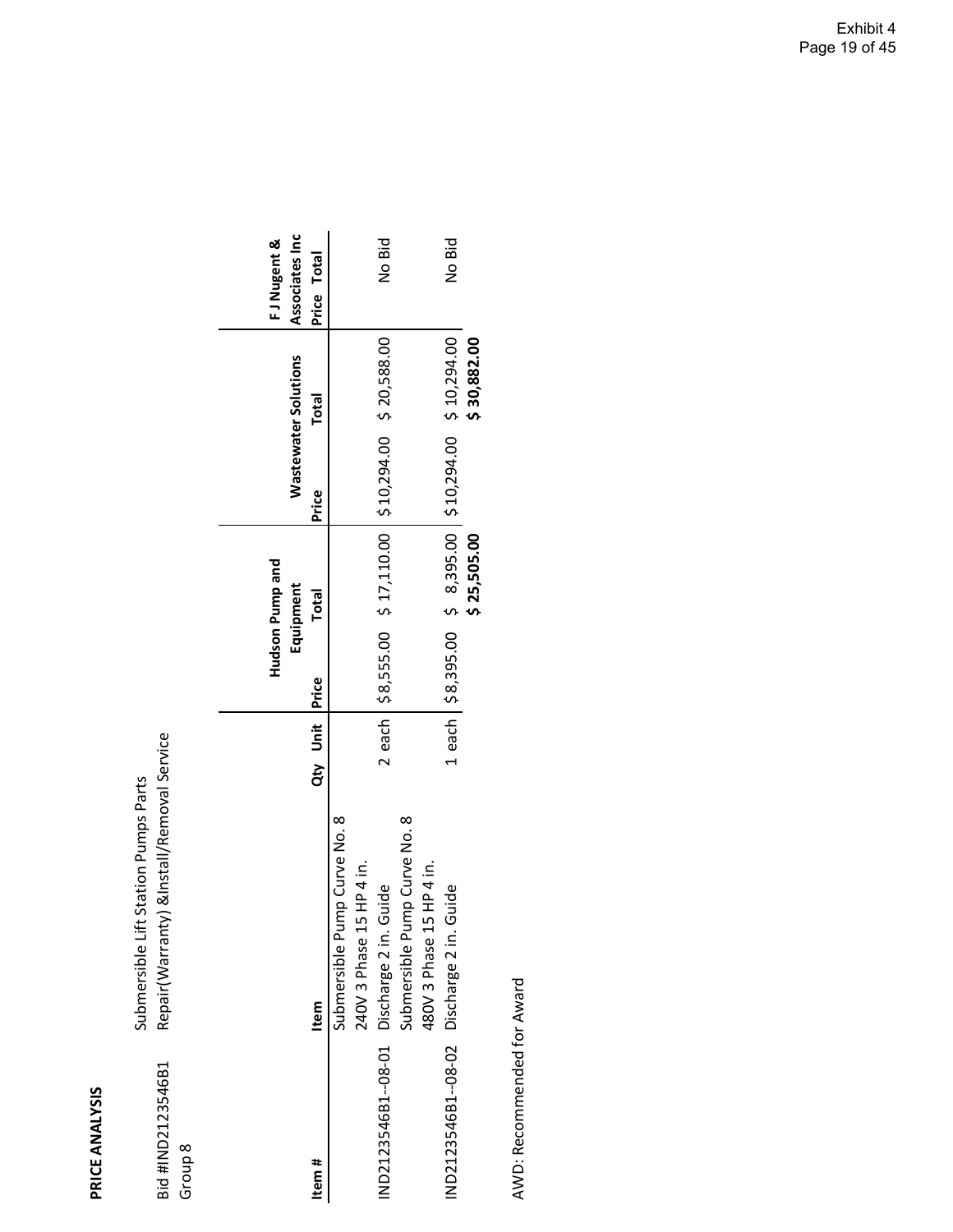Submersible Lift Station Pumps Parts

Submersible Lift Station Pumps Parts

| Bid #IND2123546B1<br>Group <sub>9</sub>   | Repair (Warranty) & Install/Removal                                    | Service        |                  |                         |       |                                                                           |                                                             |              |                   |
|-------------------------------------------|------------------------------------------------------------------------|----------------|------------------|-------------------------|-------|---------------------------------------------------------------------------|-------------------------------------------------------------|--------------|-------------------|
|                                           |                                                                        |                |                  | Tom Evans Environmental |       |                                                                           | awarded 10/9/2018<br>Estimate based on<br>previous contract |              |                   |
|                                           |                                                                        |                |                  | ن<br>⊇                  |       | Barney's Pumps Inc                                                        | adjusted with PPI data                                      |              | <b>Difference</b> |
| Item #                                    | ltem                                                                   | Qty Unit Price |                  | Total                   | Price | Total                                                                     | Price                                                       | <b>Total</b> | Percent           |
|                                           | Submersible Pump Curve No. 9                                           |                |                  |                         |       |                                                                           |                                                             |              |                   |
|                                           | 240V 3 Phase 15 HP 4 in.                                               |                |                  |                         |       |                                                                           |                                                             |              |                   |
| IND2123546B1--09-01                       | Discharge 2 in. Guide                                                  |                | 1 each 56,824.58 |                         |       | $$6,824.58$ $$7,116.00$ $$7,116.00$ $$5,990.24$ $$5,990.24$               |                                                             |              | 19%               |
|                                           | Submersible Pump Curve No. 9                                           |                |                  |                         |       |                                                                           |                                                             |              |                   |
|                                           | 480V 3 Phase 15 HP 4 in.                                               |                |                  |                         |       |                                                                           |                                                             |              |                   |
| IND2123546B1--09-02 Discharge 2 in. Guide |                                                                        |                |                  |                         |       | 1 each 56,824.58 \$ 6,824.58 \$7,116.00 \$ 7,116.00 \$5,990.24 \$5,990.24 |                                                             |              | 19%               |
|                                           |                                                                        |                |                  | \$13,649.16             |       | \$14,232.00                                                               |                                                             |              |                   |
|                                           |                                                                        |                |                  | REJ                     |       | AWD                                                                       |                                                             |              |                   |
|                                           | REJ: Reject, offered pumps with a 3-inch discharge modified            | with a 4-      |                  |                         |       |                                                                           |                                                             |              |                   |
|                                           | <b>アクジごりりょう フライストロリリジア ユウミニ アーリ りょごころりょうそう fl (より#2577)こころ上1つ ユウミニ</b> |                |                  |                         |       |                                                                           |                                                             |              |                   |

inch elbow (adapter). Items require a 4-inch discharge (as specified inch elbow (adapter). Items require a 4‐inch discharge (as specified in the solicitation Attachment A-1, 14th bullet point). in the solicitation Attachment A‐1, 14th bullet point). AWD: Recommended for Award

AWD: Recommended for Award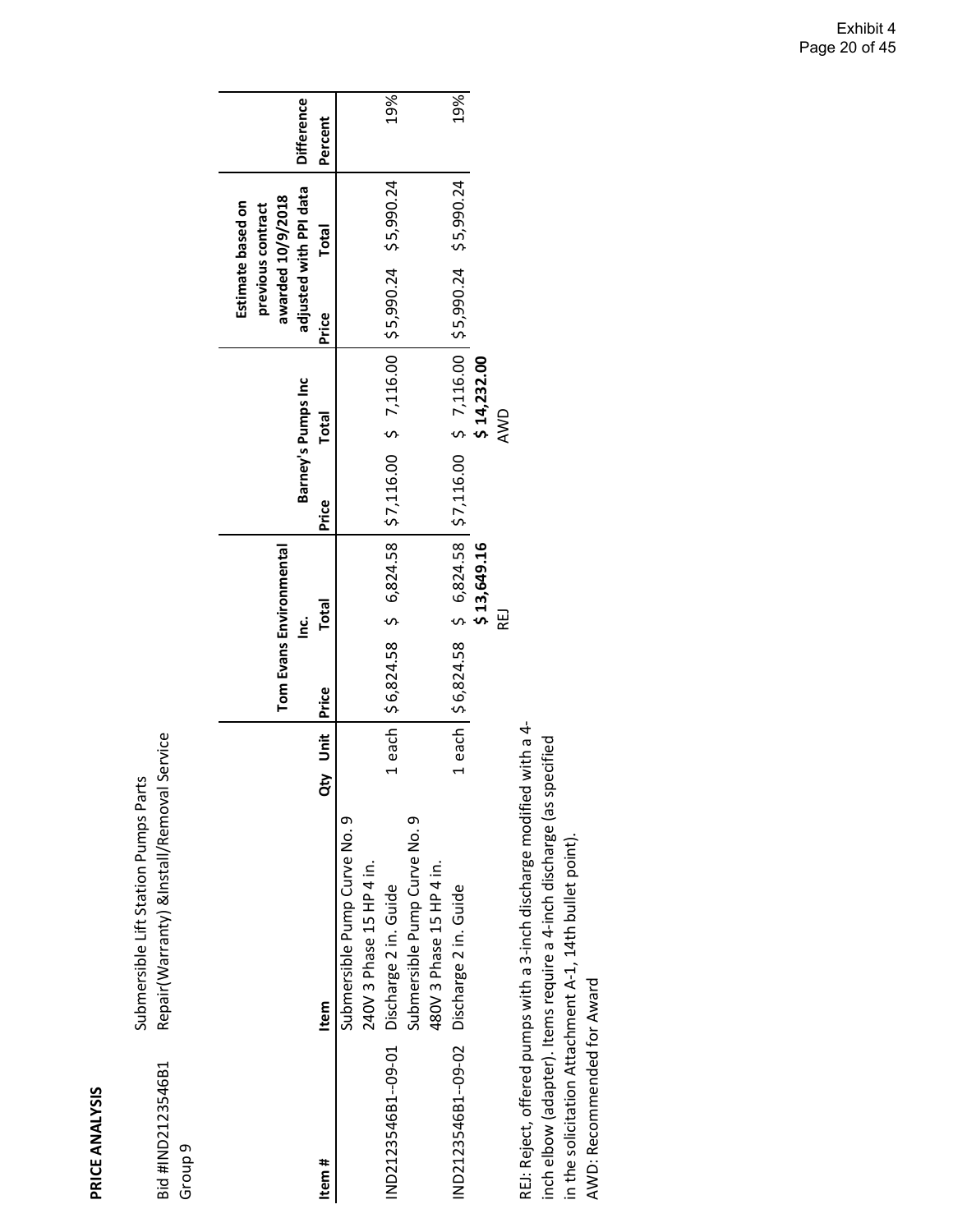Bid #IND2123546B1

Bid #IND2123546B1

Submersible Lift Station Pumps Parts

Submersible Lift Station Pumps Parts

Repair(Warranty) &Install/Removal Service

Repair(Warranty) &Install/Removal Service

| Group <sub>9</sub>                        |                               |                |                                                            |       |                             |                |
|-------------------------------------------|-------------------------------|----------------|------------------------------------------------------------|-------|-----------------------------|----------------|
|                                           |                               |                |                                                            |       |                             |                |
|                                           |                               |                | Hudson Pump and                                            |       |                             | FJ Nugent &    |
|                                           |                               |                | Equipment                                                  |       | <b>Wastewater Solutions</b> | Associates Inc |
| Item #                                    | Item                          | Qty Unit Price | <b>Total</b>                                               | Price | <b>Total</b>                | Price Total    |
|                                           | Submersible Pump Curve No. 9  |                |                                                            |       |                             |                |
|                                           | L5 HP 4 in.<br>240V 3 Phase : |                |                                                            |       |                             |                |
| IND2123546B1--09-01 Discharge 2 in. Guide |                               |                | 1 each   \$8,555.00 \$ 8,555.00   \$10,294.00 \$ 10,294.00 |       |                             | No Bid         |
|                                           | Submersible Pump Curve No. 9  |                |                                                            |       |                             |                |
|                                           | L5 HP 4 in.<br>480V 3 Phase : |                |                                                            |       |                             |                |
| ND2123546B1--09-02 Discharge 2 in.        | Guide                         |                | 1 each 58,395.00 \$ 8,395.00 \$10,294.00 \$10,294.00       |       |                             | No Bid         |
|                                           |                               |                | \$16,950.00                                                |       | \$20,588.00                 |                |

REJ: Reject, offered pumps with a 3-inch discharge modified with a 4-REJ: Reject, offered pumps with a 3‐inch discharge modified with a 4‐ inch elbow (adapter). Items require a 4-inch discharge (as specified inch elbow (adapter). Items require a 4‐inch discharge (as specified in the solicitation Attachment A-1, 14th bullet point). in the solicitation Attachment A‐1, 14th bullet point). AWD: Recommended for Award AWD: Recommended for Award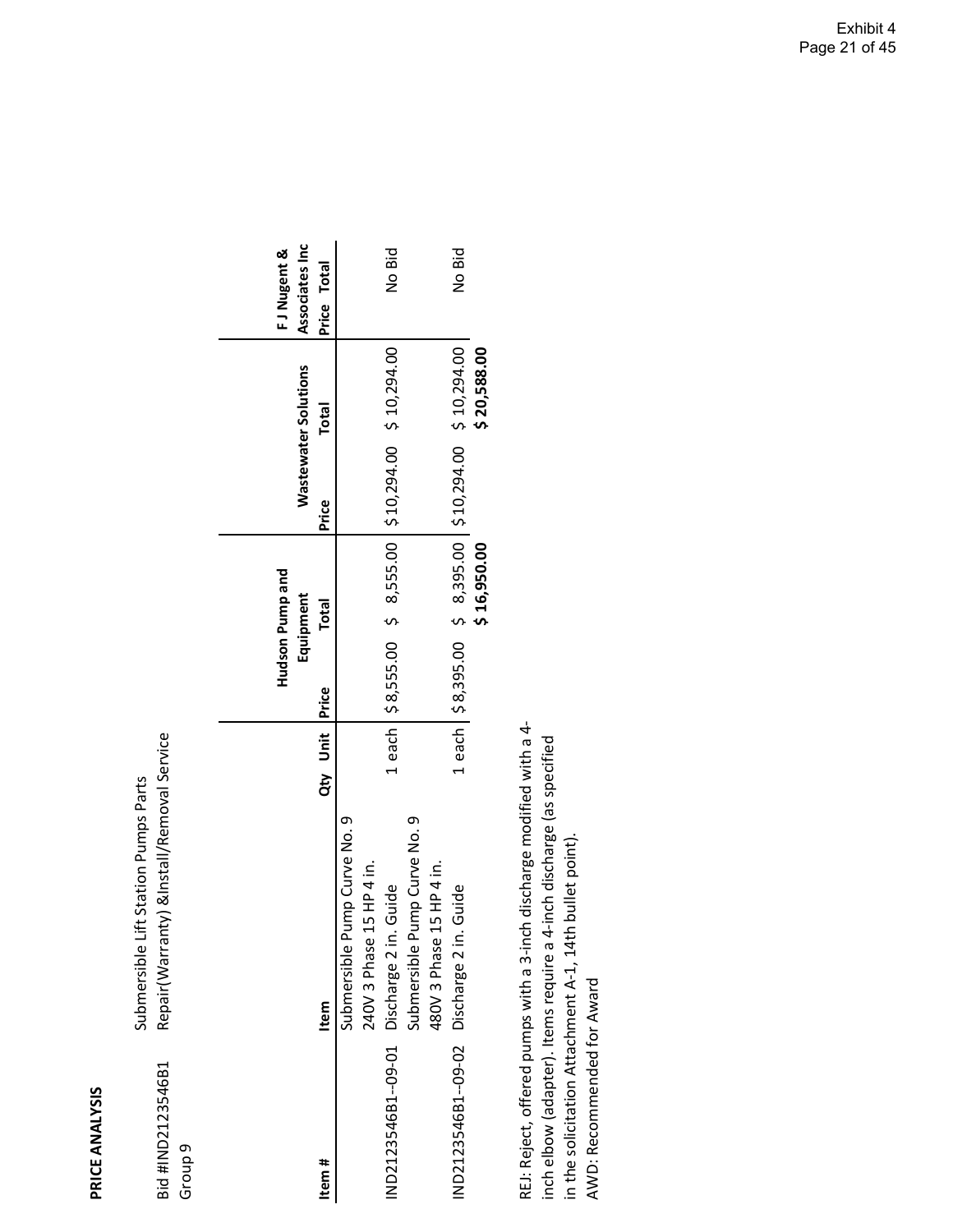Submersible Lift Station Pumps Parts Repair(Warranty) &Install/Removal

Submersible Lift Station Pumps Parts<br>Repair(Warranty) &Install/Removal<br>Service

| Bid #IND2123546B1<br>Group 10 | Service                     |                    |       |                                                         |       |                                                                           |                   |       |                             |  |
|-------------------------------|-----------------------------|--------------------|-------|---------------------------------------------------------|-------|---------------------------------------------------------------------------|-------------------|-------|-----------------------------|--|
|                               |                             |                    |       |                                                         |       |                                                                           |                   |       |                             |  |
|                               |                             |                    |       |                                                         |       | Estimate based on previous<br>10/9/2018 adjusted with<br>contract awarded |                   |       | Tom Evans Environmental     |  |
|                               |                             |                    |       | Barney's Pumps Inc                                      |       | PPI data                                                                  | <b>Difference</b> |       | ن<br>⊇                      |  |
| Item#                         | Item                        | j<br>S<br>dty      | Price | <b>Total</b>                                            | Price | <b>Total</b>                                                              | Percent           | Price | Total                       |  |
|                               | Submersible Pump Curve No.  |                    |       |                                                         |       |                                                                           |                   |       |                             |  |
|                               | 10 240V 3 Phase 20 HP 6 in. |                    |       |                                                         |       |                                                                           |                   |       |                             |  |
| IND2123546B1--10-01           | Discharge 2 in.             |                    |       | each   \$8,348.00 \$ 58,436.00   \$6,433.36 \$45,033.52 |       |                                                                           |                   |       | 30% \$8,520.77 \$ 59,645.39 |  |
|                               | Submersible Pump Curve No.  |                    |       |                                                         |       |                                                                           |                   |       |                             |  |
|                               | 10 480V 3 Phase 20 HP 6 in. |                    |       |                                                         |       |                                                                           |                   |       |                             |  |
| IND2123546B1--10-02           | Discharge 2 in.             | $\frac{1}{\sigma}$ |       | each 58,348.00 \$ 75,132.00 \$6,433.36 \$57,900.24      |       |                                                                           |                   |       | 30% \$8,520.77 \$ 76,686.93 |  |
|                               |                             |                    |       | \$133,568.00                                            |       |                                                                           |                   |       | \$136,332.32                |  |
|                               |                             |                    |       | AWD                                                     |       |                                                                           |                   |       |                             |  |
|                               |                             |                    |       |                                                         |       |                                                                           |                   |       |                             |  |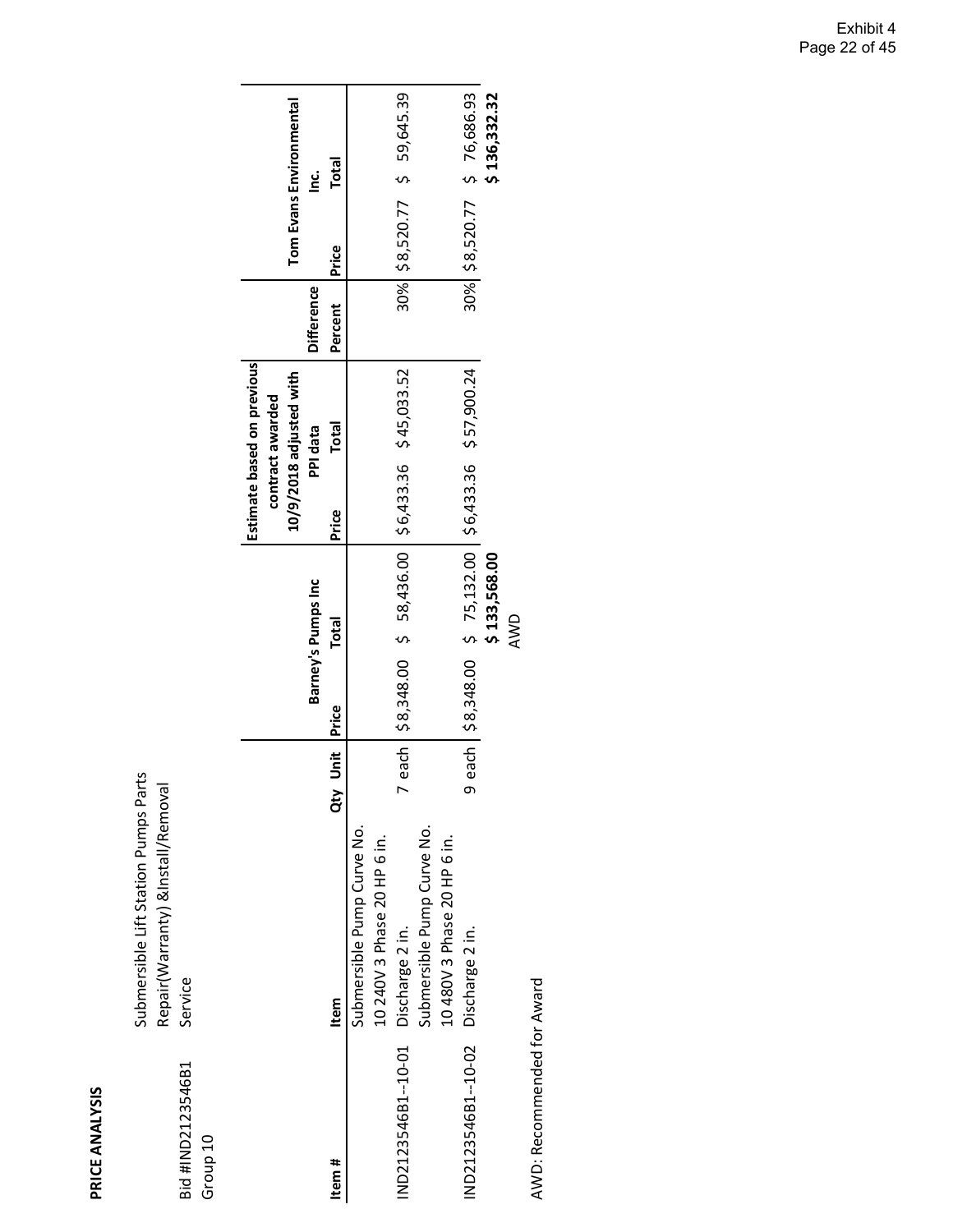Submersible Lift Station Pumps Parts Repair(Warranty) &Install/Removal

Submersible Lift Station Pumps Parts<br>Repair(Warranty) &Install/Removal<br>Service

Bid #IND2123546B1 Service

Bid #IND2123546B1

| Group 10           |                                                           |                |                                                                                         |       |                                            |                           |                             |  |
|--------------------|-----------------------------------------------------------|----------------|-----------------------------------------------------------------------------------------|-------|--------------------------------------------|---------------------------|-----------------------------|--|
|                    |                                                           |                | Hudson Pump and                                                                         |       |                                            | Hudson Pump and Equipment |                             |  |
| Item#              | Item                                                      | Qty Unit Price | Equipment<br><b>Total</b>                                                               | Price | FJ Nugent & Associates Inc<br><b>Total</b> | Price                     | (alternate)<br><b>Total</b> |  |
|                    | Submersible Pump Curve No.<br>10 240V 3 Phase 20 HP 6 in. |                |                                                                                         |       |                                            |                           |                             |  |
| ND2123546B1--10-01 | Discharge 2 in.                                           |                | 7 each   \$9,635.00 \$ 67,445.00   \$10,289.00 \$ 72,023.00   \$12,735.00 \$ 89,145.00  |       |                                            |                           |                             |  |
|                    | Submersible Pump Curve No.                                |                |                                                                                         |       |                                            |                           |                             |  |
|                    | 10 480V 3 Phase 20 HP 6 in.                               |                |                                                                                         |       |                                            |                           |                             |  |
| ND2123546B1--10-02 | Discharge 2 in.                                           |                | 9 each   \$9,474.00 \$ 85,266.00   \$10,289.00 \$ 92,601.00   \$12,565.00 \$ 113,085.00 |       |                                            |                           |                             |  |
|                    |                                                           |                | \$152,711.00                                                                            |       | \$164,624.00                               |                           | \$ 202,230.00               |  |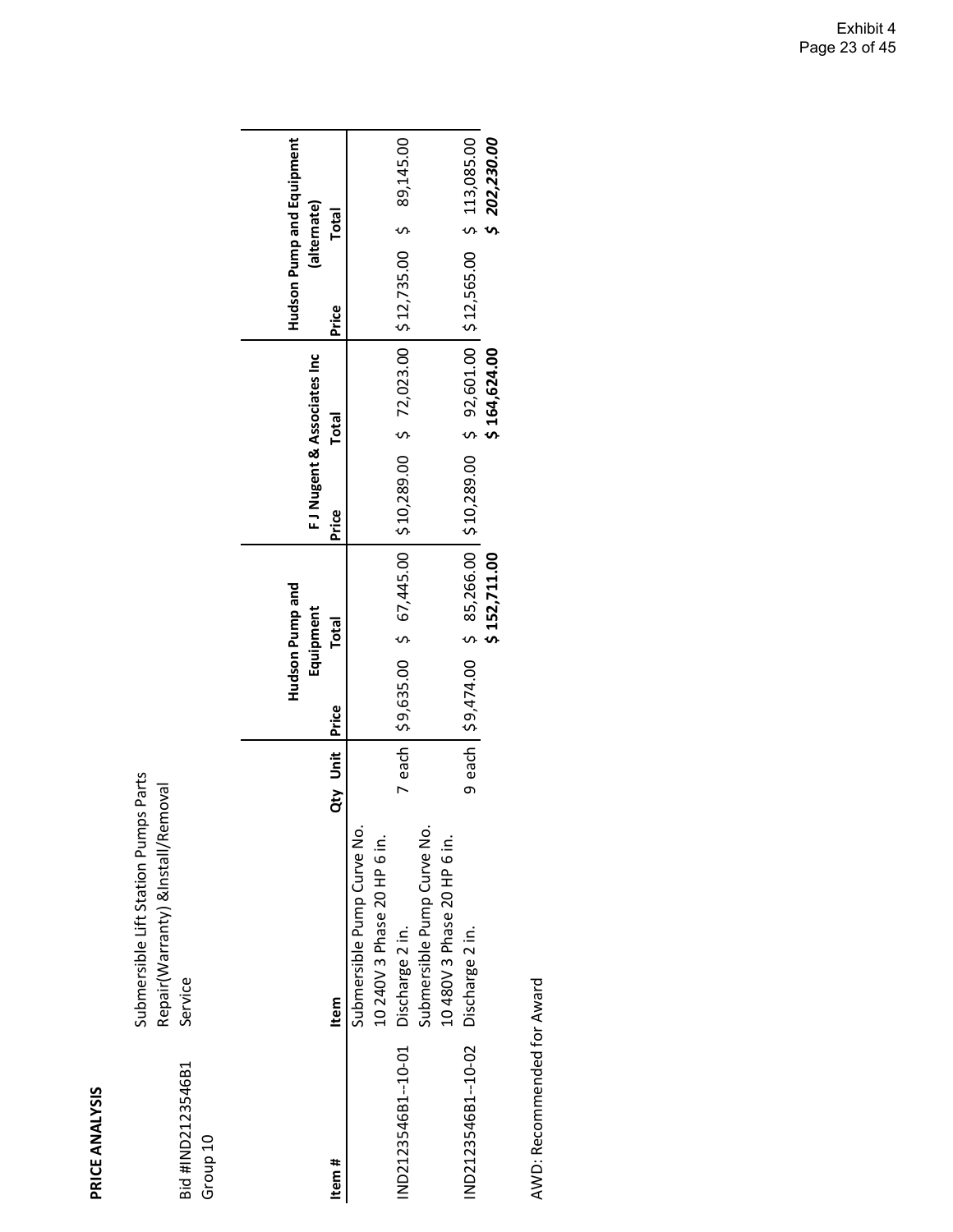|                                                                                       | Wastewater Solutions | <b>Total</b><br>Price |                            |                             | 7 each   \$14,090.00 \$ 98,630.00 |                            |                             | 9 each   \$14,090.00 \$ 126,810.00 | \$225,440.00 |
|---------------------------------------------------------------------------------------|----------------------|-----------------------|----------------------------|-----------------------------|-----------------------------------|----------------------------|-----------------------------|------------------------------------|--------------|
|                                                                                       |                      | Qty Unit              |                            |                             |                                   |                            |                             |                                    |              |
| Submersible Lift Station Pumps Parts<br>Repair(Warranty) & Install/Removal<br>Service |                      | Item                  | Submersible Pump Curve No. | 10 240V 3 Phase 20 HP 6 in. | Discharge 2 in.                   | Submersible Pump Curve No. | 10 480V 3 Phase 20 HP 6 in. | Discharge 2 in.                    |              |
| Bid #IND2123546B1<br>Group 10                                                         |                      | Item #                |                            |                             | IND2123546B1--10-01               |                            |                             | IND2123546B1--10-02                |              |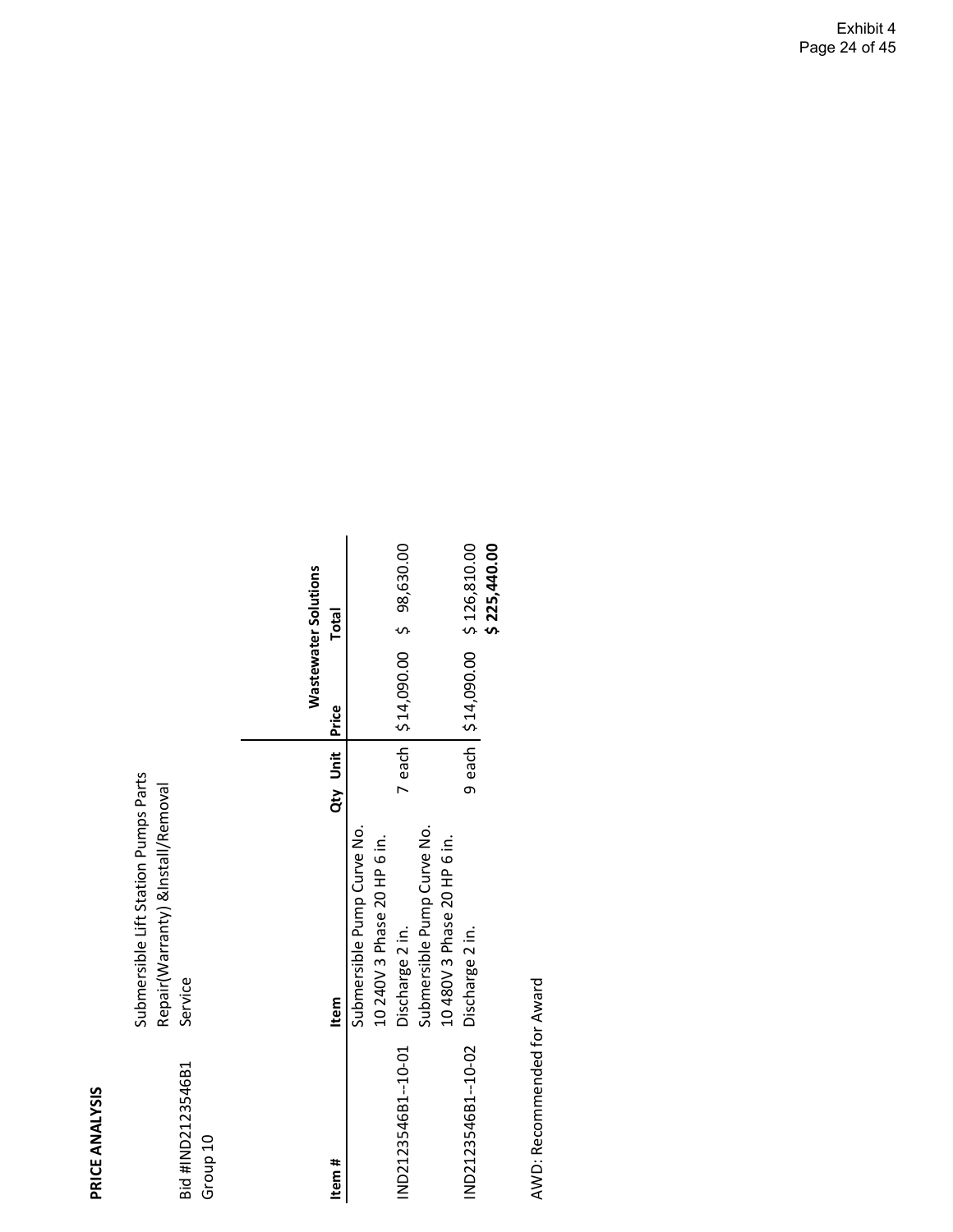| Bid #IND2123546B1<br>Group 11 | Submersible Lift Station Pumps Parts<br>Repair(Warranty) &Install/Removal    | Service            |       |                             |       |                                                                                                       |                              |                |                                                   |  |
|-------------------------------|------------------------------------------------------------------------------|--------------------|-------|-----------------------------|-------|-------------------------------------------------------------------------------------------------------|------------------------------|----------------|---------------------------------------------------|--|
| Item #                        | Item                                                                         | <b>Jnit</b><br>dty | Price | Barney's Pumps Inc<br>Total | Price | Estimate based on previous<br>10/9/2018 adjusted with<br>contract awarded<br><b>Total</b><br>PPI data | <b>Difference</b><br>Percent | Price          | Tom Evans Environmental<br>Total<br><u>ن</u><br>ڪ |  |
| IND2123546B1--11-01           | Submersible Pump Curve No.<br>11 240V 3 Phase 20 HP 4 in.<br>Discharge 2 in. | each               |       | \$7,180.00 \$4,360.00       |       | \$6,325.48 \$12,650.96                                                                                |                              | 14% \$7,561.36 | 515,122.72                                        |  |
| IND2123546B1--11-02           | Submersible Pump Curve No.<br>11 480V 3 Phase 20 HP 4 in.<br>Discharge 2 in. |                    |       | each \$7,180.00 \$ 7,180.00 |       | $56,325.48$ \$ 6,325.48                                                                               |                              |                | 14% \$7,561.36 \$7,561.36                         |  |
| AWD: Recommended for Award    |                                                                              |                    |       | \$21,540.00<br>AWD          |       |                                                                                                       |                              |                | \$22,684.08                                       |  |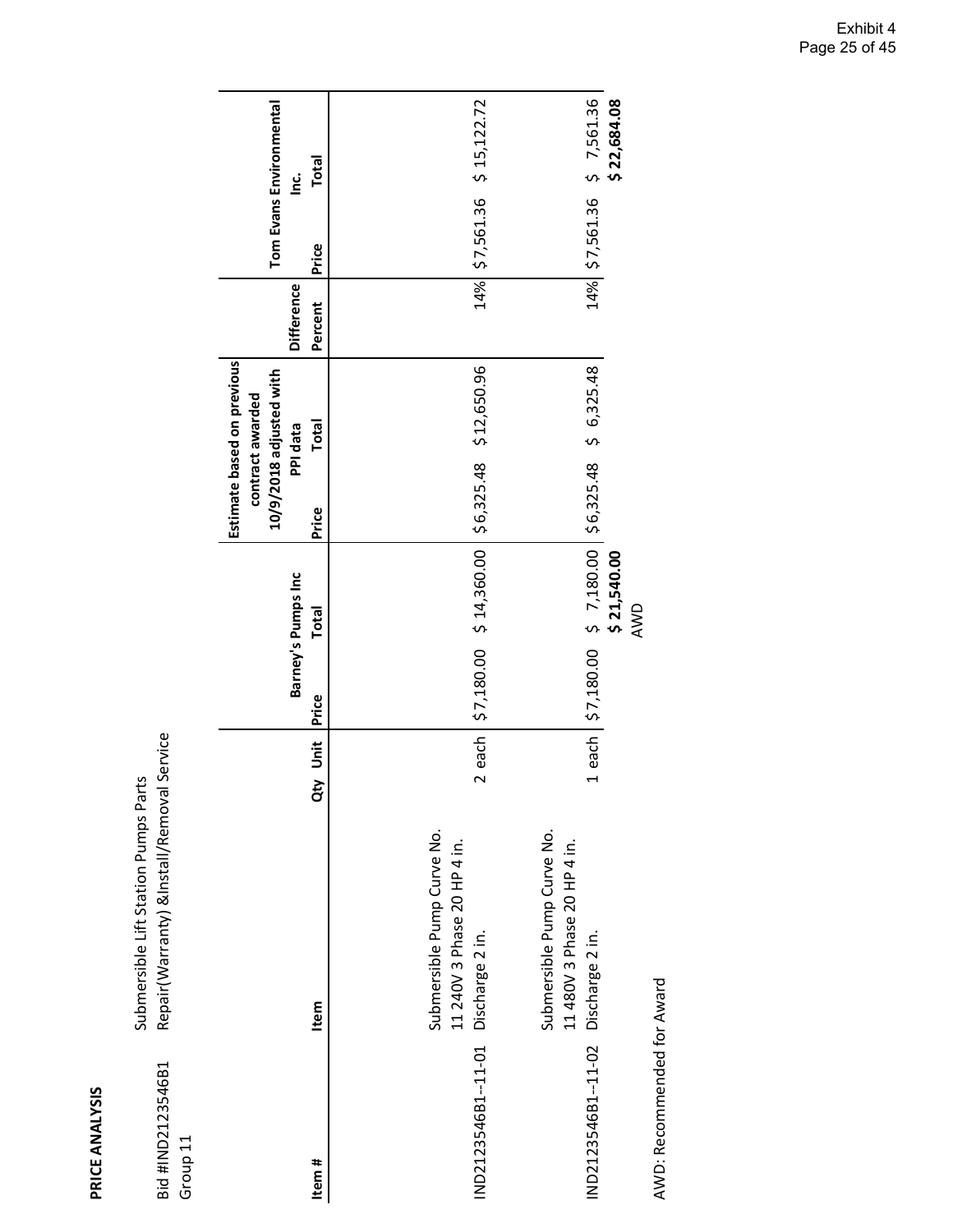|                                                                                    | Associates Inc<br>FJNugent &<br>Price Total | No Bid                                                                           | No Bid                                                                          |
|------------------------------------------------------------------------------------|---------------------------------------------|----------------------------------------------------------------------------------|---------------------------------------------------------------------------------|
|                                                                                    | Wastewater Solutions<br><b>Total</b>        |                                                                                  | \$30,882.00                                                                     |
|                                                                                    | Price                                       | \$10,294.00 \$20,588.00                                                          | \$10,294.00 \$10,294.00                                                         |
|                                                                                    | Hudson Pump and<br>Equipment<br>Total       | \$20,270.00                                                                      | \$ 9,974.00<br>\$30,244.00                                                      |
|                                                                                    | <b>Price</b>                                | \$10,135.00                                                                      | 1 each   \$ 9,974.00                                                            |
|                                                                                    | Qty Unit                                    | 2 each                                                                           |                                                                                 |
| Repair(Warranty) & Install/Removal Service<br>Submersible Lift Station Pumps Parts | Item                                        | Submersible Pump Curve No.<br>e 20 HP 4 in.<br>11 240V 3 Phas<br>Discharge 2 in. | Submersible Pump Curve No.<br>e 20 HP 4 in.<br>11480V 3 Phas<br>Discharge 2 in. |
| Bid #IND2123546B1<br>Group 11                                                      | Item #                                      | IND2123546B1--11-01                                                              | IND2123546B1--11-02                                                             |

AWD: Recommended for Award

AWD: Recommended for Award

Exhibit 4 Page 26 of 45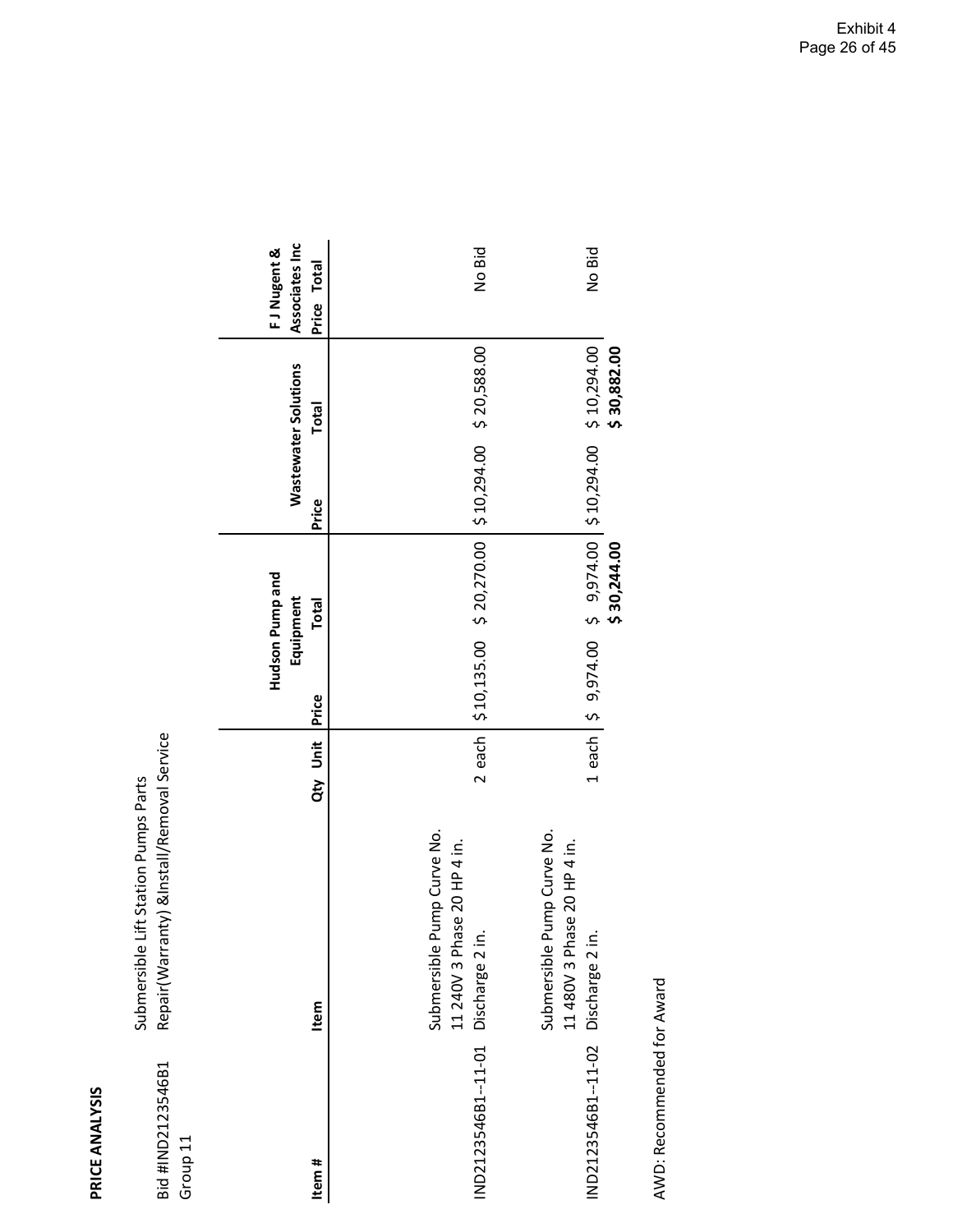| Bid #IND2123546B1<br>Group 12       | Submersible Lift Station Pumps Parts<br>Repair(Warranty) &Install/Removal | Service   |              |                                                                |                                                      |              |                   |                             |             |
|-------------------------------------|---------------------------------------------------------------------------|-----------|--------------|----------------------------------------------------------------|------------------------------------------------------|--------------|-------------------|-----------------------------|-------------|
|                                     |                                                                           |           |              | Tom Evans Environmental   contract awarded 10/9/2018<br>ن<br>⊇ | Estimate based on previous<br>adjusted with PPI data |              | <b>Difference</b> | <b>Wastewater Solutions</b> |             |
| Item #                              | Item                                                                      | Unit<br>ã | <b>Price</b> | Total                                                          | Price                                                | <b>Total</b> | Percent           | Price                       | Total       |
|                                     | Submersible Pump Curve No.<br>12 480V 3 Phase 25 HP 4 in.                 |           |              |                                                                |                                                      |              |                   |                             |             |
| IND2123546B1-12-01 Discharge 3 in.  | Submersible Pump Curve No.                                                |           |              | 3 each \$9,347.91 \$28,043.73                                  | $$8,384.48$ $$25,153.44$                             |              |                   | 11% \$10,437.00 \$31,311.00 |             |
|                                     | 12 480V 3 Phase 25 HP 6 in.                                               |           |              |                                                                |                                                      |              |                   |                             |             |
| IND2123546B1--12-02 Discharge 2 in. |                                                                           |           |              | 4 each   \$9,550.15 \$ 38,200.60                               | 513,247.23                                           | \$52,988.92  | 28% *             | $$10,437.00$ $$41,748.00$   |             |
|                                     |                                                                           |           |              | \$66,244.33<br>AWD                                             |                                                      |              |                   |                             | \$73,059.00 |
|                                     |                                                                           |           |              |                                                                |                                                      |              |                   |                             |             |
| AWD: Recommended for Award          |                                                                           |           |              |                                                                |                                                      |              |                   |                             |             |
|                                     |                                                                           |           |              |                                                                |                                                      |              |                   |                             |             |

\*Item not on previous contract, average of unit price(s) from all

"Item not on previous contract, average of unit price(s) from all bids received used for comparison purposes. bids received used for comparison purposes.

 $\mathbf{I}$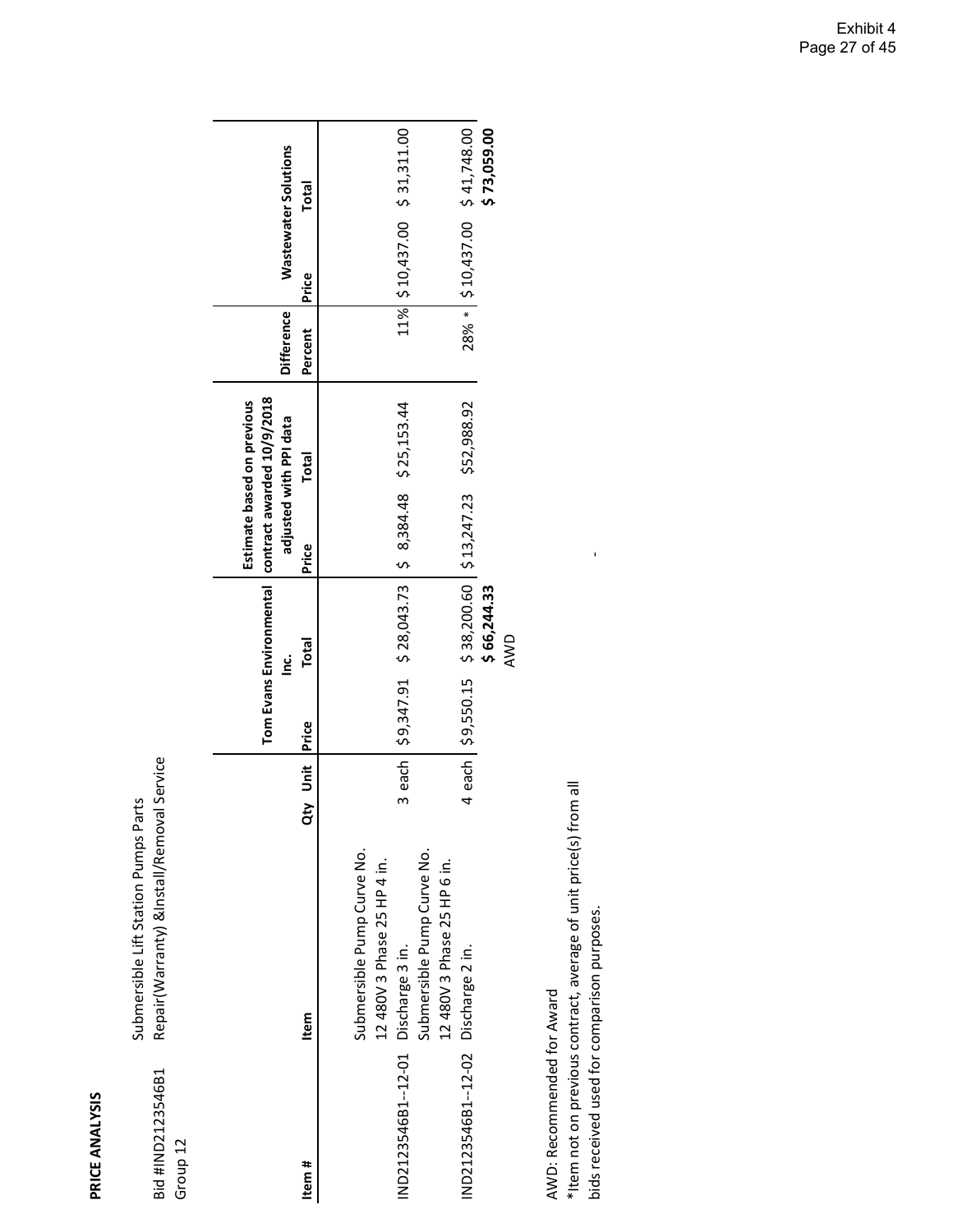|    | l |
|----|---|
|    |   |
|    |   |
|    |   |
|    |   |
|    | ï |
| ë  | r |
| L  |   |
| ۰. | ı |
|    |   |
| ٦  |   |
|    | ۱ |
|    |   |

| Repair(Warranty) &Install/Removal Service<br>Submersible Lift Station Pumps Parts | Associates Inc<br>FJ Nugent &<br>Price Total<br>Hudson Pump and Equipment<br>(alternate)<br>Total<br>Price<br>Hudson Pump and Equipment<br><b>Total</b><br>Price<br>Barney's Pumps Inc<br><b>Total</b><br><b>Price</b><br>Qty Unit<br><b>Item</b> | No Bid<br>35,595.00<br>\$12,726.00 \$38,178.00 \$11,865.00 \$<br>3 each<br>Submersible Pump Curve No.<br>Submersible Pump Curve No.<br>12 480V 3 Phase 25 HP 4 in.<br>12 480V 3 Phase 25 HP 6 in. | No Bid<br>77,160.00<br>77,160.00<br>56,500.00 \$19,290.00<br>92,095.00<br>$$12,834.00$ $$51,336.00$ $$14,125.00$ \$<br>\$89,514.00<br>4 each |
|-----------------------------------------------------------------------------------|---------------------------------------------------------------------------------------------------------------------------------------------------------------------------------------------------------------------------------------------------|---------------------------------------------------------------------------------------------------------------------------------------------------------------------------------------------------|----------------------------------------------------------------------------------------------------------------------------------------------|
| Bid #IND2123546B1<br>Group 12                                                     | ltem #                                                                                                                                                                                                                                            | ND2123546B1-12-01 Discharge 3 in.                                                                                                                                                                 | ND2123546B1--12-02 Discharge 2 in.                                                                                                           |

AWD: Recommended for Award<br>\*Item not on previous contract, average of unit price(s) from all \*Item not on previous contract, average of unit price(s) from all bids received used for comparison purposes. bids received used for comparison purposes. AWD: Recommended for Award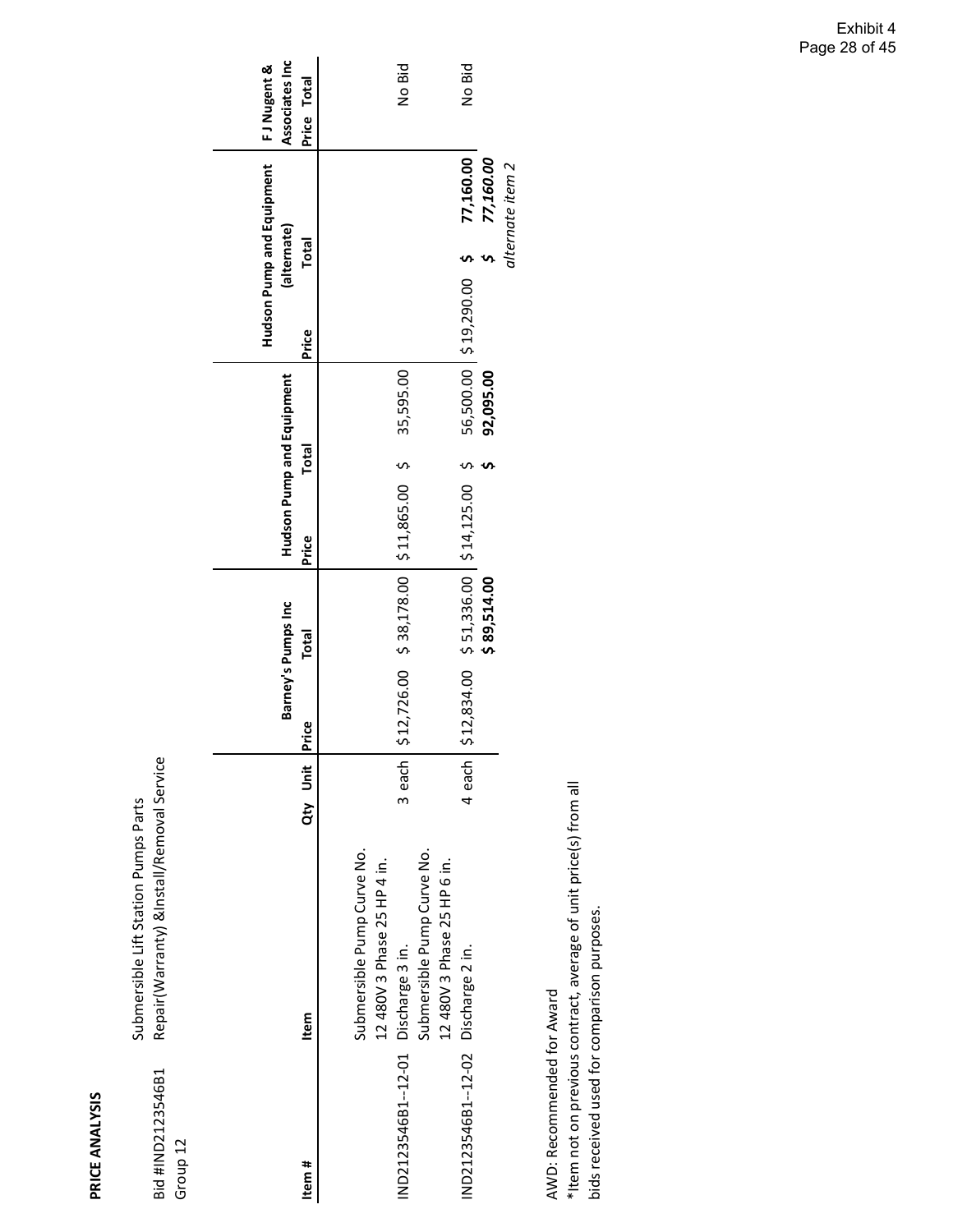Submersible Lift Station Pumps Parts Submersible Lift Station Pumps Parts Repair(Warranty) &Install/Removal<br>Service Repair(Warranty) &Install/Removal Bid #IND2123546B1 Service Bid #IND2123546B1<br>Group 13

|                            |                                                                                                  |          |       | FJNugent & Associates Inc                                                         |       | adjusted with PPI data | contract awarded 10/9/2018<br>Estimate based on previous | <b>Difference</b> |       | Tom Evans Environmental<br>ن<br>⊇          |
|----------------------------|--------------------------------------------------------------------------------------------------|----------|-------|-----------------------------------------------------------------------------------|-------|------------------------|----------------------------------------------------------|-------------------|-------|--------------------------------------------|
| Item #                     | ltem                                                                                             | Qty Unit | Price | <b>Total</b>                                                                      | Price |                        | <b>Total</b>                                             | Percent           | Price | <b>Total</b>                               |
| IND2123546B1--13-01        | Submersible Pump Curve<br>No. 13 240V 3 Phase 30<br>HP 4 in. Discharge 3 in.                     | 1 each   |       | $\begin{bmatrix} 511,172.00 & 511,172.00 & 5 & 9,705.72 \end{bmatrix}$ 5 9,705.72 |       |                        |                                                          |                   |       | 15% \$11,060.08 \$11,060.08                |
|                            | Submersible Pump Curve<br>No. 13 480V 3 Phase 30<br>IND2123546B1--13-02 HP 6 in. Discharge 3 in. |          |       | 3 each   \$11,172.00 \$33,516.00   \$9,705.72 \$29,117.16<br>\$44,688.00          |       |                        |                                                          |                   |       | 15% \$11,398.07 \$34,194.21<br>\$45,254.29 |
|                            |                                                                                                  |          |       | AWD                                                                               |       |                        |                                                          |                   |       |                                            |
| AWD: Recommended for Award |                                                                                                  |          |       |                                                                                   |       |                        |                                                          |                   |       |                                            |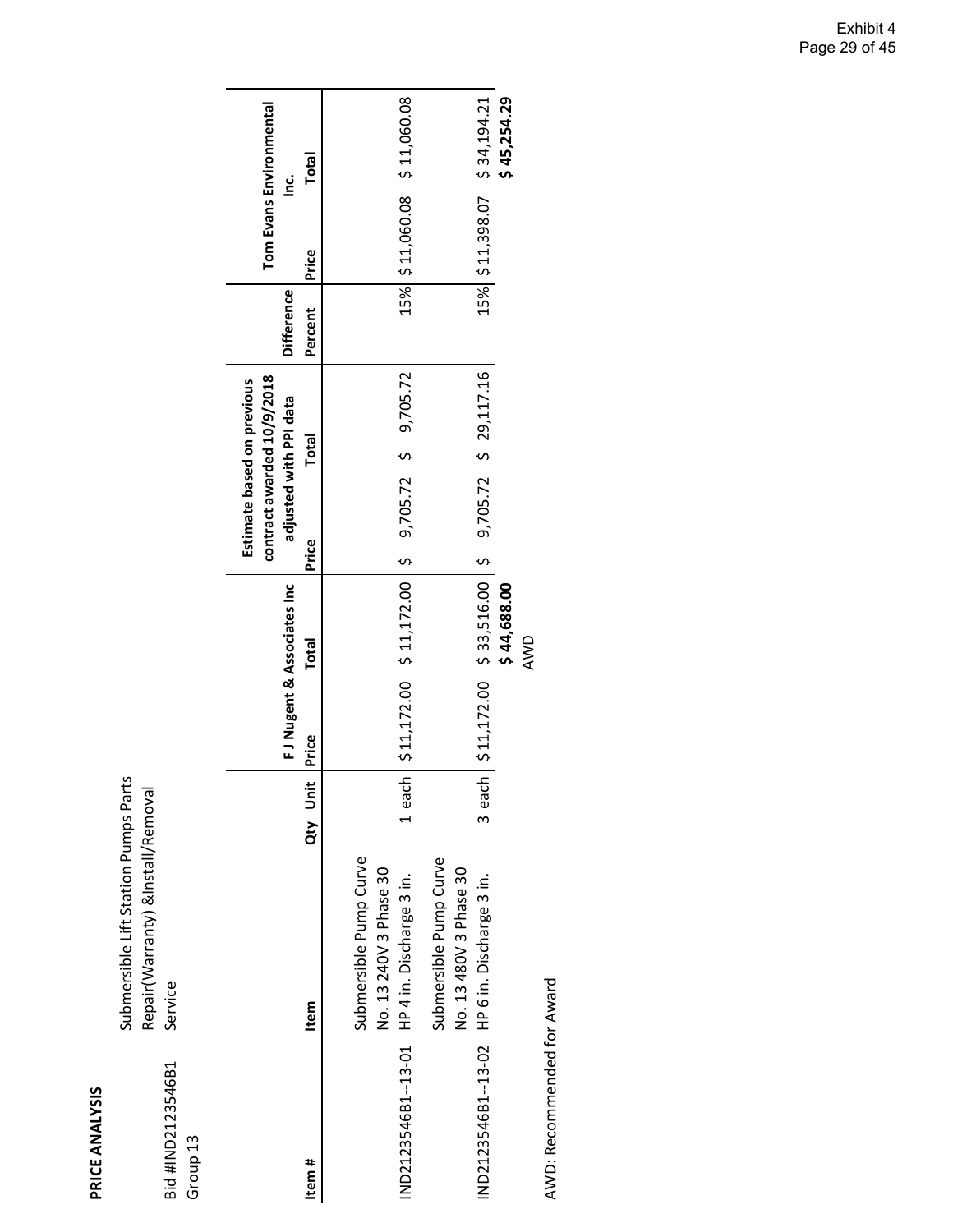Submersible Lift Station Pumps Parts Submersible Lift Station Pumps Parts Repair(Warranty) &Install/Removal<br>Service Repair(Warranty) &Install/Removal Bid #IND2123546B1 Service Bid #IND2123546B1<br>Group 13

|        |                                                                                                  |                |                                                                                                     | Hudson Pump and |              |                      |              |
|--------|--------------------------------------------------------------------------------------------------|----------------|-----------------------------------------------------------------------------------------------------|-----------------|--------------|----------------------|--------------|
|        |                                                                                                  |                | Barney's Pumps Inc                                                                                  | Equipment       |              | Wastewater Solutions |              |
| Item # | ltem                                                                                             | Qty Unit Price | <b>Total</b>                                                                                        | <b>Price</b>    | <b>Total</b> | Price                | <b>Total</b> |
|        | Submersible Pump Curve<br>No. 13 240V 3 Phase 30<br>IND2123546B1--13-01 HP 4 in. Discharge 3 in. |                |                                                                                                     |                 |              |                      |              |
|        | Submersible Pump Curve<br>No. 13 480V 3 Phase 30<br>IND2123546B1--13-02 HP 6 in. Discharge 3 in. |                | 3 each   \$12,430.00 \$37,290.00   \$15,749.00 \$47,247.00   \$16,982.00 \$50,946.00<br>\$49,720.00 |                 | \$60,752.00  |                      | \$67,928.00  |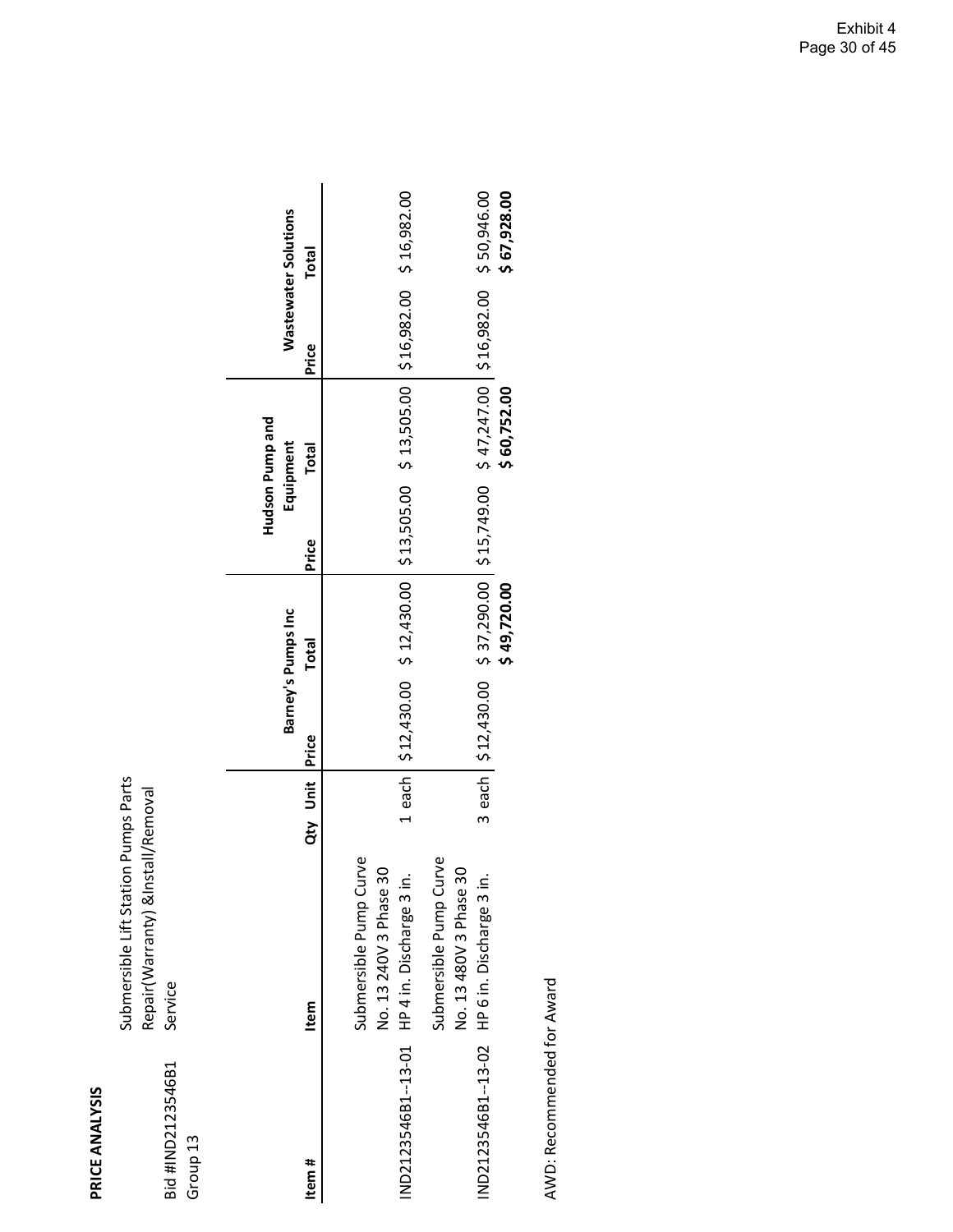Submersible Lift Station Pumps Submersible Lift Station Pumps Parts Repair(Warranty)<br>&Install/Removal Service Bid #IND2123546B1 &Install/Removal Service Parts Repair(Warranty) Bid #IND2123546B1<br>Group 14

|                                     |                     |          |                   | Barney's Pumps Inc | contract awarded 10/9/2018<br>Estimate based on previous<br>adjusted with PPI data |              | <b>Difference</b> | Tom Evans Environmental<br>ن<br>⊇ |       |
|-------------------------------------|---------------------|----------|-------------------|--------------------|------------------------------------------------------------------------------------|--------------|-------------------|-----------------------------------|-------|
| Item #                              | Item                | u<br>Aty | <b>Jnit Price</b> | <b>Total</b>       | Price                                                                              | <b>Total</b> | Percent           | Price                             | Total |
|                                     | Submersible Pump    |          |                   |                    |                                                                                    |              |                   |                                   |       |
|                                     | Curve No. 14 480V 3 |          |                   |                    |                                                                                    |              |                   |                                   |       |
|                                     | Phase 40 HP 6 in.   |          |                   |                    |                                                                                    |              |                   |                                   |       |
| IND2123546B1--14-01 Discharge 2 in. |                     |          |                   |                    | 6 each $\frac{1}{213,695.00}$ \$82,170.00 $\frac{1}{2}$ \$12,074.44 \$72,446.64    |              |                   | 13% \$15,321.00 \$91,926.00       |       |
|                                     |                     |          |                   | AWD                |                                                                                    |              |                   |                                   |       |
|                                     |                     |          |                   |                    |                                                                                    |              |                   |                                   |       |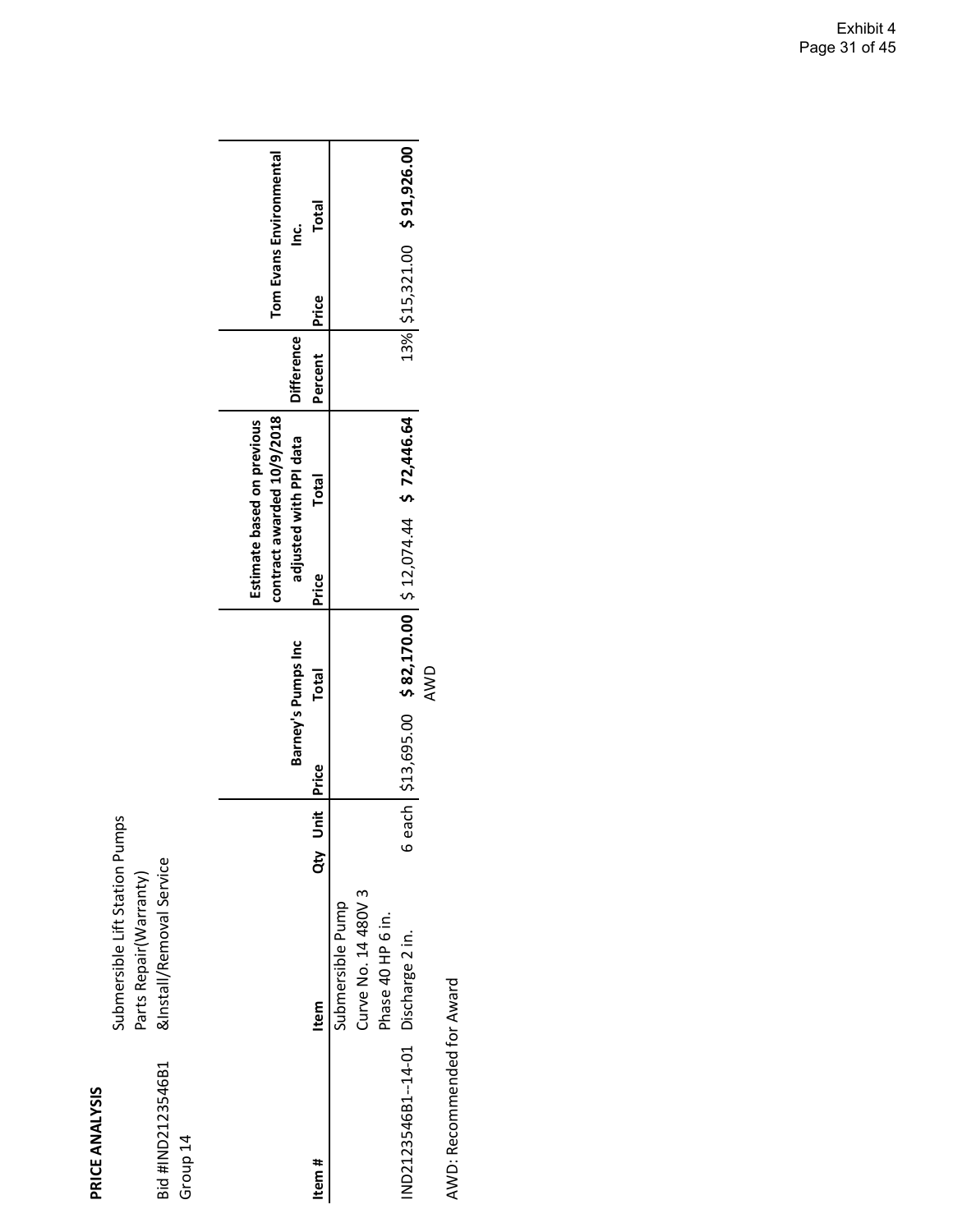| ī<br>ĩ,<br>J<br>ť<br>٢ |  |
|------------------------|--|

|                   | Submersible Lift Station Pumps |
|-------------------|--------------------------------|
|                   | Parts Repair(Warranty)         |
| Bid #IND2123546B1 | &Install/Removal Service       |
| Group 14          |                                |

|                                     |                     |          |               | Hudson Pump and Equipment |       | Hudson Pump and Equipment<br>(alternate)                                         |       | <b>Wastewater Solutions</b> | Associates Inc<br>FJ Nugent & |
|-------------------------------------|---------------------|----------|---------------|---------------------------|-------|----------------------------------------------------------------------------------|-------|-----------------------------|-------------------------------|
| Item#                               | Item                | Qty Unit | <b>IPrice</b> | <b>Total</b>              | Price | <b>Total</b>                                                                     | Price | <b>Total</b>                | Price Total                   |
|                                     | Submersible Pump    |          |               |                           |       |                                                                                  |       |                             |                               |
|                                     | Curve No. 14 480V 3 |          |               |                           |       |                                                                                  |       |                             |                               |
|                                     | Phase 40 HP 6 in.   |          |               |                           |       |                                                                                  |       |                             |                               |
| IND2123546B1--14-01 Discharge 2 in. |                     | 6 each   |               |                           |       | $$18,557.00$ $$111,342.00$ $$24,180.00$ $$145,080.00$ $$27,120.00$ $$162,720.00$ |       |                             | No Bid                        |
|                                     |                     |          |               |                           |       |                                                                                  |       |                             |                               |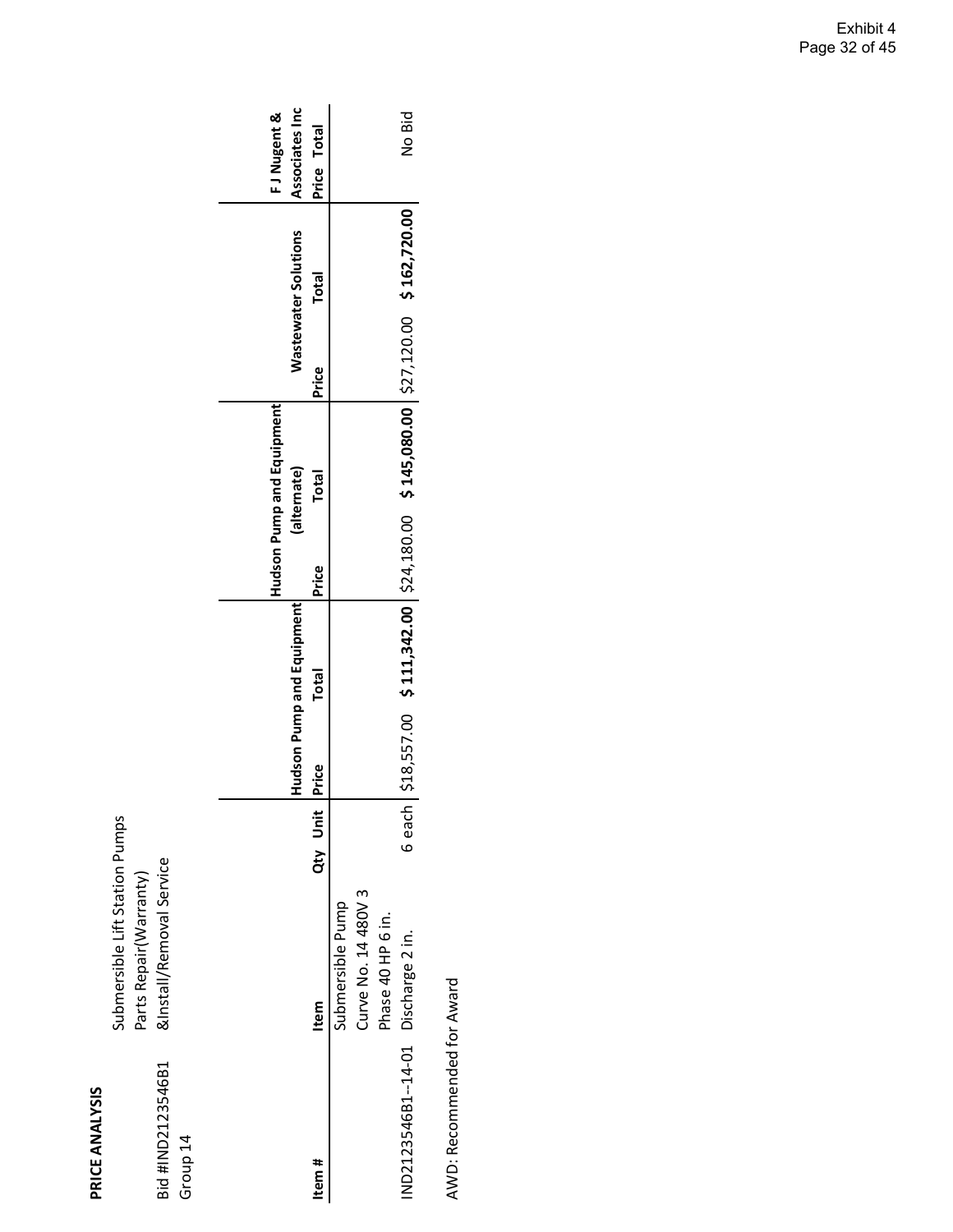Submersible Lift Station Pumps Submersible Lift Station Pumps Bid #IND2123546B1 &Install/Removal Service Parts Repair(Warranty) Bid #IND2123546B1<br>Group 15

| Parts Repair (Warranty | &Install/Removal Service |  |
|------------------------|--------------------------|--|
|                        |                          |  |
|                        |                          |  |

| 12% \$21,244.00 \$21,244.00<br>Difference   FJ Nugent & Associates Inc<br><b>Total</b><br>Price<br>Percent<br>contract awarded 10/9/2018<br>Estimate based on previous<br>ch   $$21,011.00$   $$21,011.00$   $$18,768.80$   \$18,768.80<br>adjusted with PPI data<br><b>Total</b><br>Price<br>Barney's Pumps Inc<br>AWD<br><b>Total</b><br><b>IPrice</b><br>Qty Unit<br>$\frac{1}{1}$<br>Curve No. 15 480V 3<br>Submersible Pump<br>Phase 50 HP 6 in.<br>IND2123546B1--15-01 Discharge 3 in.<br>Item<br>Item# |
|---------------------------------------------------------------------------------------------------------------------------------------------------------------------------------------------------------------------------------------------------------------------------------------------------------------------------------------------------------------------------------------------------------------------------------------------------------------------------------------------------------------|
|---------------------------------------------------------------------------------------------------------------------------------------------------------------------------------------------------------------------------------------------------------------------------------------------------------------------------------------------------------------------------------------------------------------------------------------------------------------------------------------------------------------|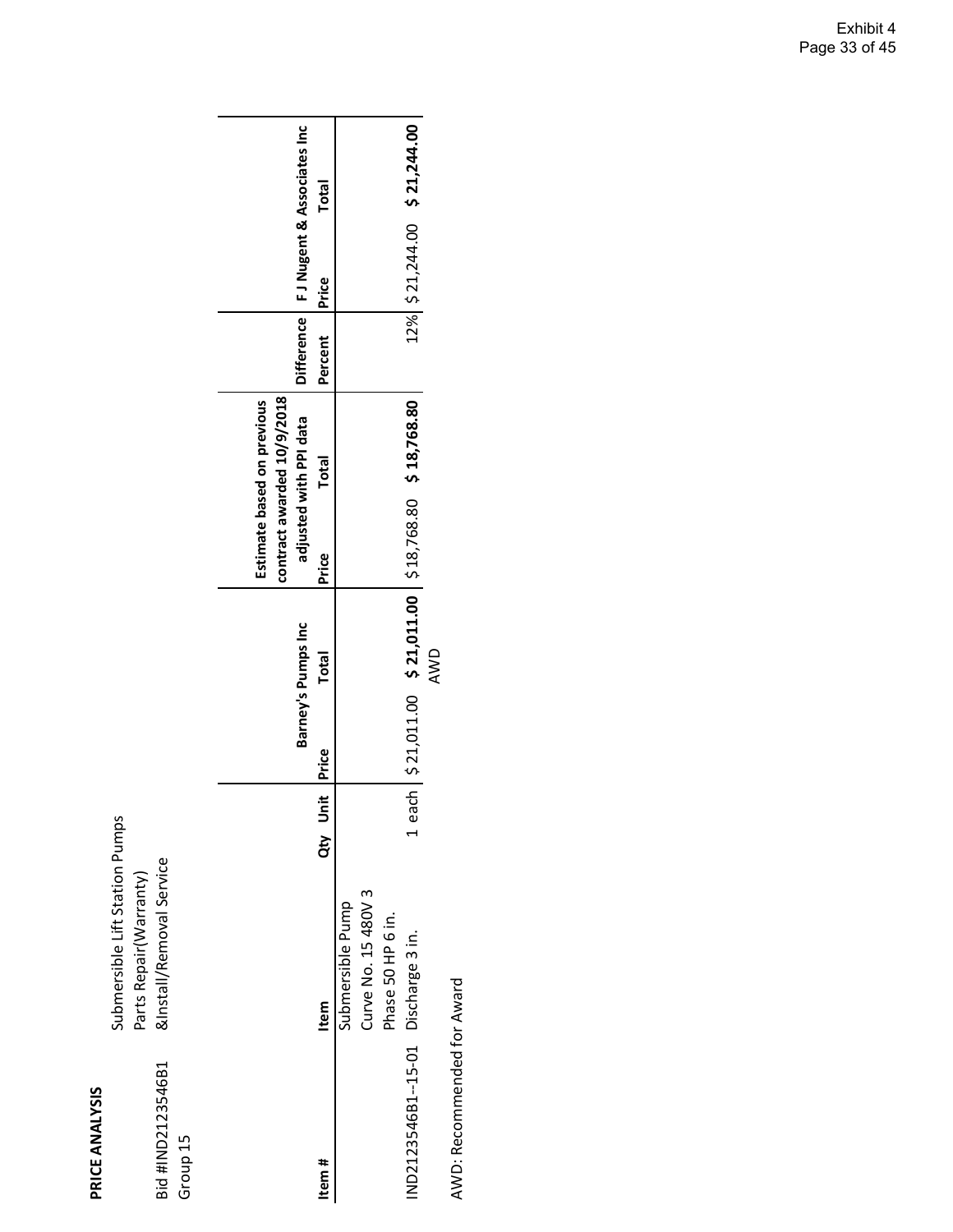| L<br>ł |
|--------|
|        |
|        |
|        |
|        |
|        |
|        |
|        |
|        |
| u      |
|        |
|        |
|        |
|        |
|        |

Submersible Lift Station Pumps Submersible Lift Station Pumps &Install/Removal Service Bid #IND2123546B1 &Install/Removal Service Parts Repair(Warranty) Parts Repair(Warranty) Bid #IND2123546B1<br>Group 15

|                                     |                     |                |  | Hudson Pump and<br>Equipment | Tom Evans Environmental | ن<br><u>آ</u> | <b>Wastewater Solutions</b> |       |
|-------------------------------------|---------------------|----------------|--|------------------------------|-------------------------|---------------|-----------------------------|-------|
| Item #                              | Item                | Qty Unit Price |  | <b>Total</b>                 | Price                   | <b>Total</b>  | Price                       | Total |
|                                     | Submersible Pump    |                |  |                              |                         |               |                             |       |
|                                     | Curve No. 15 480V 3 |                |  |                              |                         |               |                             |       |
|                                     | Phase 50 HP 6 in.   |                |  |                              |                         |               |                             |       |
| IND2123546B1--15-01 Discharge 3 in. |                     |                |  |                              |                         |               |                             |       |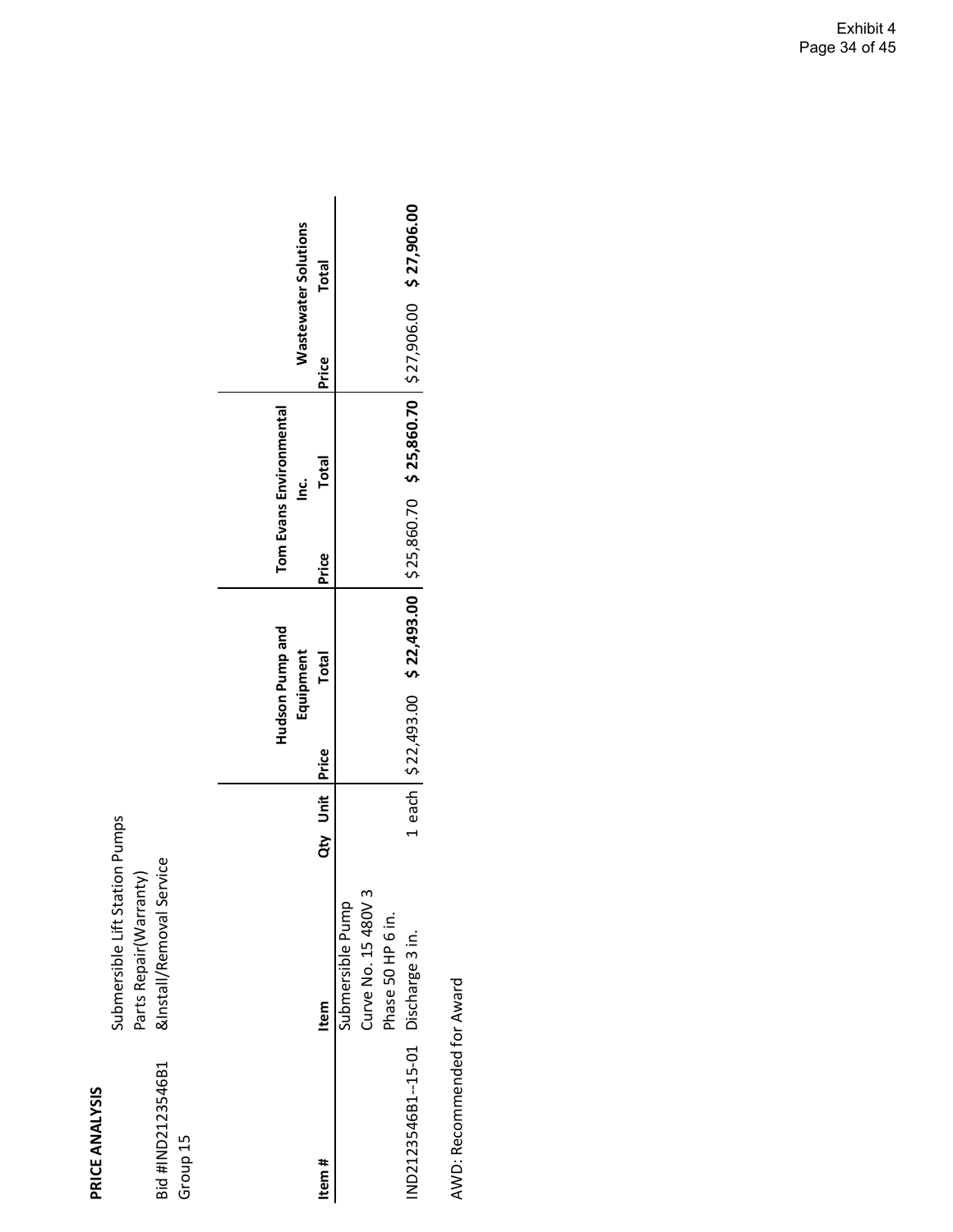Submersible Lift Station Pumps Parts Submersible Lift Station Pumps Parts Repair(Warranty) &Install/Removal<br>Service Repair(Warranty) &Install/Removal Bid #IND2123546B1 Service Bid #IND2123546B1<br>Group 16

|                                     |                             |                | Barney's Pumps Inc                                         |       | contract awarded 10/9/2018<br>Estimate based on previous<br>adjusted with PPI data |         | Difference   FJ Nugent & Associates Inc |              |
|-------------------------------------|-----------------------------|----------------|------------------------------------------------------------|-------|------------------------------------------------------------------------------------|---------|-----------------------------------------|--------------|
| Item#                               | Item                        | Qty Unit Price | Total                                                      | Price | Total                                                                              | Percent | <b>Price</b>                            | <b>Total</b> |
|                                     | submersible Pump Curve No.  |                |                                                            |       |                                                                                    |         |                                         |              |
|                                     | 16 480V 3 Phase 60 HP 6 in. |                |                                                            |       |                                                                                    |         |                                         |              |
| IND2123546B1--16-01 Discharge 3 in. |                             |                | 4 each   \$19,377.00 \$77,508.00   \$16,253.92 \$65,015.68 |       |                                                                                    |         | 19%   \$21,244.00 \$84,976.00           |              |
|                                     |                             |                | AWD                                                        |       |                                                                                    |         |                                         |              |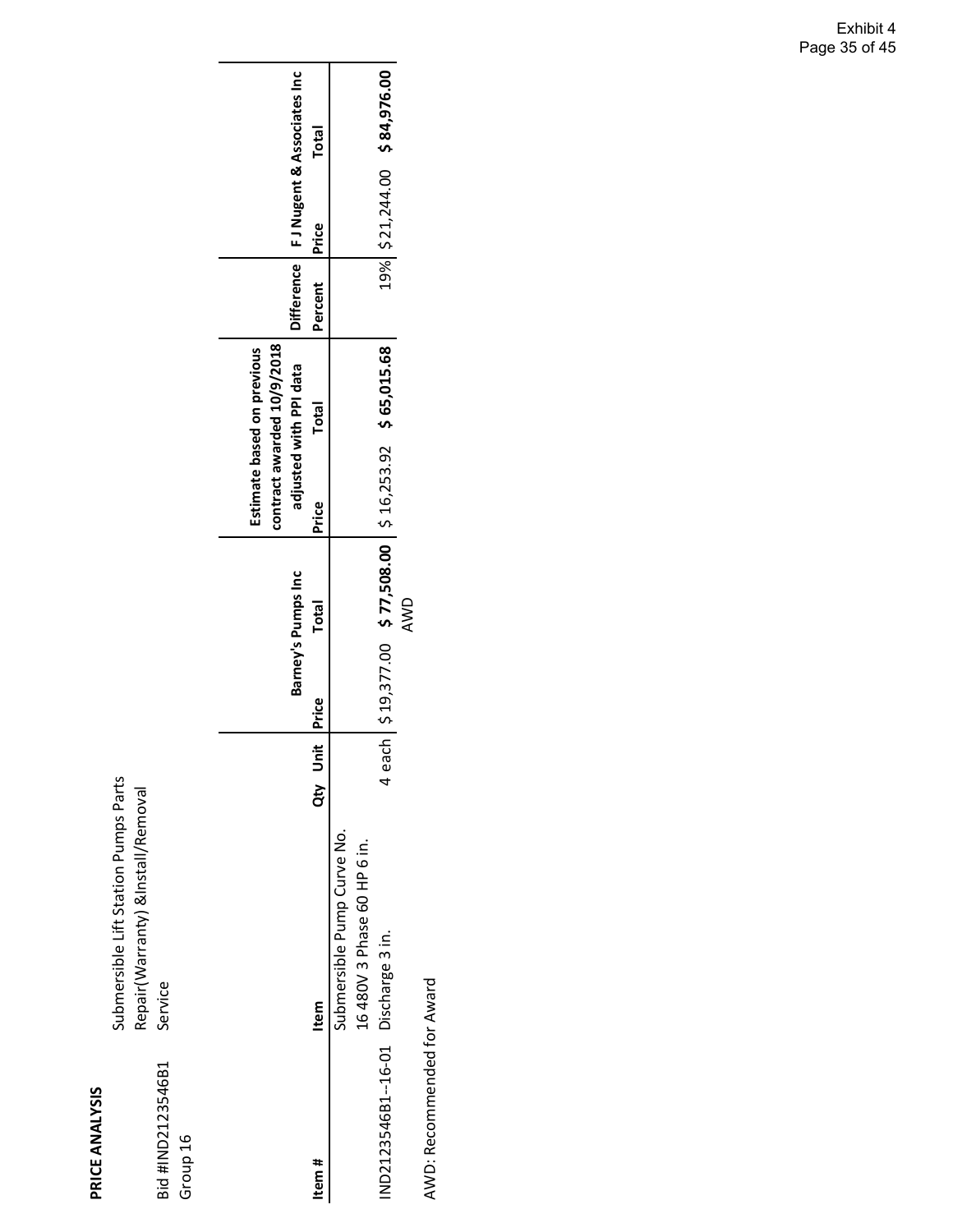Submersible Lift Station Pumps Parts Submersible Lift Station Pumps Parts Repair(Warranty) &Install/Removal<br>Service Repair(Warranty) &Install/Removal Bid #IND2123546B1 Service Bid #IND2123546B1<br>Group 16

| <b>Wastewater Solutions</b>                              | Total          |                            |                             | 4 each   \$25,867.00 \$103,468.00   \$26,488.19 \$105,952.76   \$37,245.00 \$148,980.00 |
|----------------------------------------------------------|----------------|----------------------------|-----------------------------|-----------------------------------------------------------------------------------------|
|                                                          | Price          |                            |                             |                                                                                         |
|                                                          | Total          |                            |                             |                                                                                         |
|                                                          | Price          |                            |                             |                                                                                         |
| Hudson Pump and Equipment   Tom Evans Environmental Inc. | Total          |                            |                             |                                                                                         |
|                                                          |                |                            |                             |                                                                                         |
|                                                          | Qty Unit Price |                            |                             |                                                                                         |
|                                                          |                |                            |                             |                                                                                         |
|                                                          | Item           | Submersible Pump Curve No. | 16 480V 3 Phase 60 HP 6 in. |                                                                                         |
|                                                          | Item #         |                            |                             | IND2123546B1--16-01 Discharge 3 in.                                                     |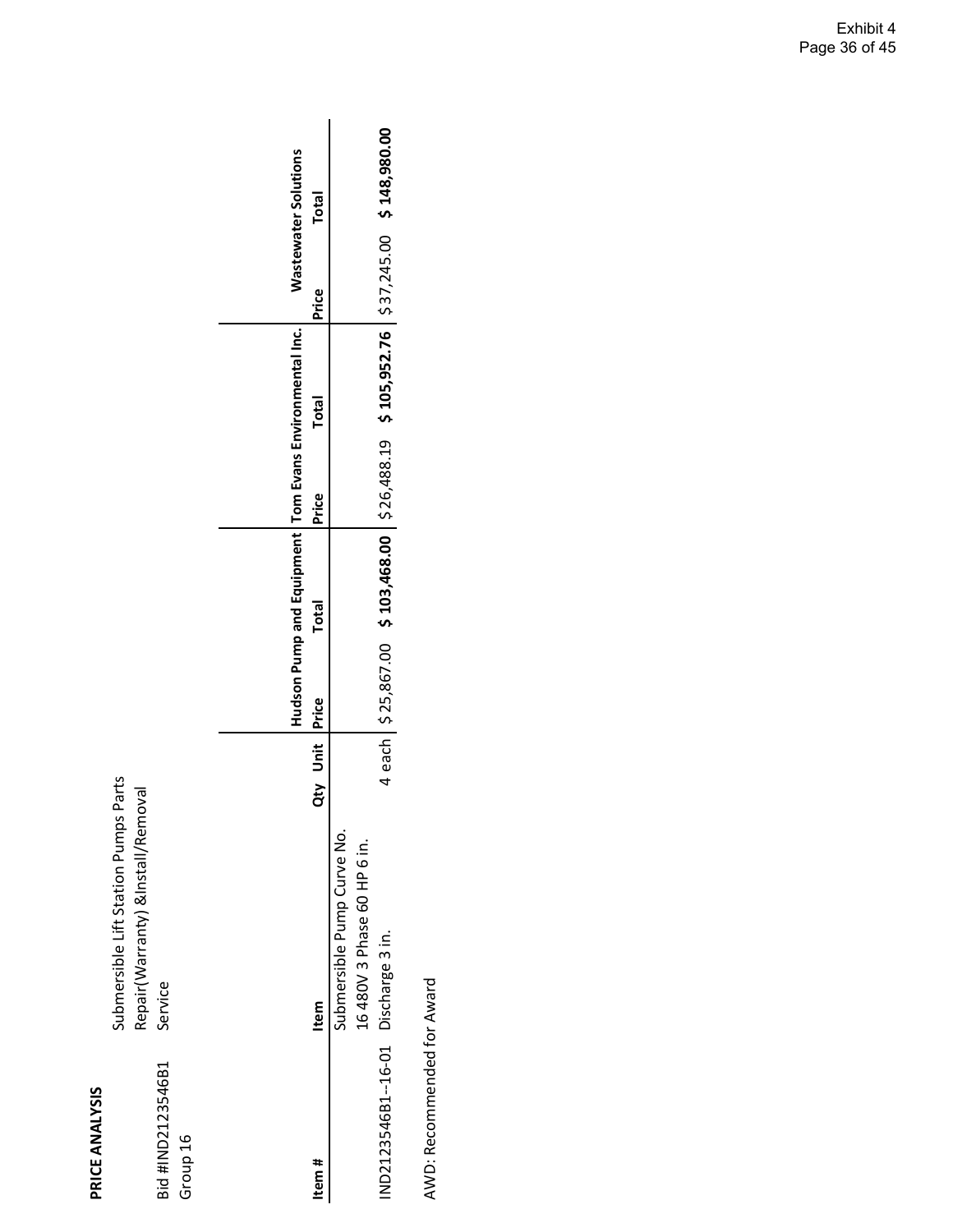Submersible Lift Station Pumps Parts

Submersible Lift Station Pumps Parts<br>Repair(Warranty) &Install/Removal Service

Bid #IND2123546B1 Repair(Warranty) &Install/Removal Service

Bid #IND2123546B1

| Group 17                     |                                                                 |             |                                                       |     |       |                                                                                    |         |                                         |              |
|------------------------------|-----------------------------------------------------------------|-------------|-------------------------------------------------------|-----|-------|------------------------------------------------------------------------------------|---------|-----------------------------------------|--------------|
|                              |                                                                 |             | Barney's Pumps Inc                                    |     |       | contract awarded 10/9/2018<br>Estimate based on previous<br>adjusted with PPI data |         | Difference   FJ Nugent & Associates Inc |              |
| Item#                        | Item                                                            | Jnit<br>đțy | Total<br><b>Price</b>                                 |     | Price | <b>Total</b>                                                                       | Percent | Price                                   | <b>Total</b> |
|                              | Submersible Pump Curve No. 17<br>480V 3 Phase Rated 75 HP 6 in. |             |                                                       |     |       |                                                                                    |         |                                         |              |
| ND2123546B1--17-01 Discharge |                                                                 | 4           | each \$20,657.00 \$82,628.00 \$26,570.96 \$106,283.84 |     |       |                                                                                    |         | 22% \$23,692.00 \$94,768.00             |              |
|                              |                                                                 |             |                                                       | AWD |       |                                                                                    |         |                                         |              |

AWD: Recommended for Award AWD: Recommended for Award

 **‐**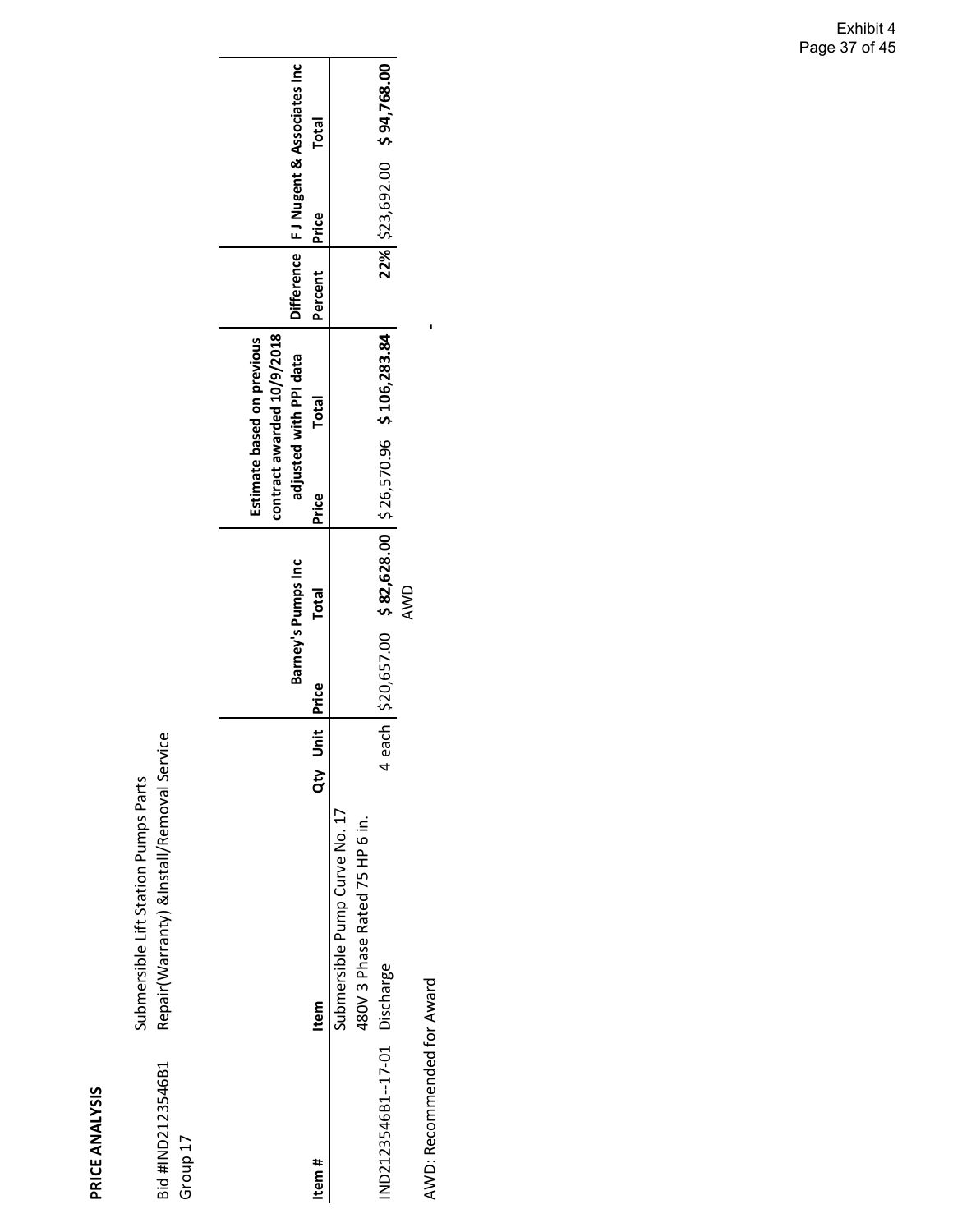Submersible Lift Station Pumps Parts

Submersible Lift Station Pumps Parts<br>Repair(Warranty) &Install/Removal Service

| 4 each \$28,916.05 \$115,664.20 \$33,663.00 \$134,652.00 \$41,355.00 \$165,420.00<br>480V 3 Phase Rated 75 HP 6 in.<br>IND2123546B1--17-01 Discharge |
|------------------------------------------------------------------------------------------------------------------------------------------------------|
|                                                                                                                                                      |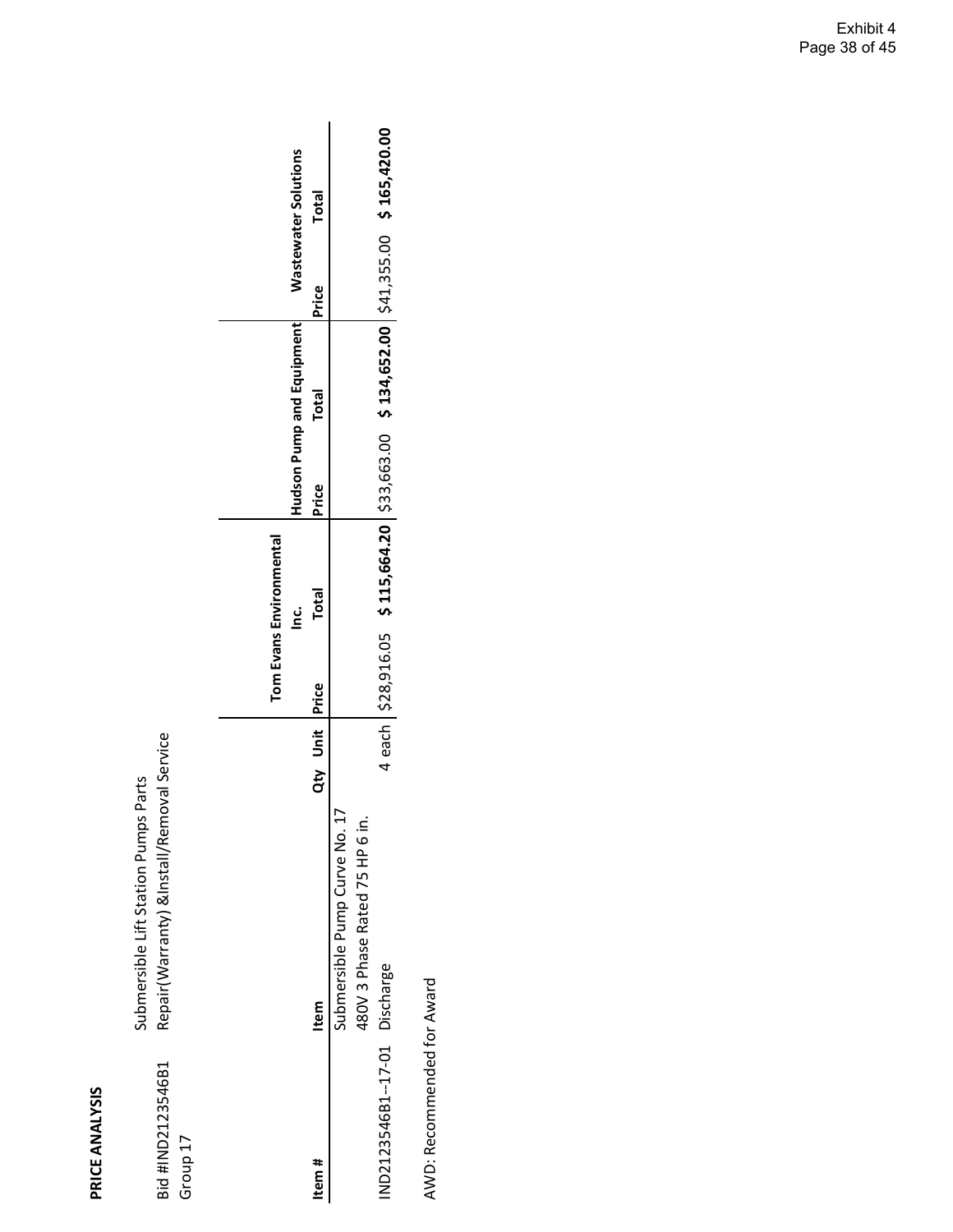Submersible Lift Station Pumps Parts

Submersible Lift Station Pumps Parts

| Bid #IND2123546B1<br>Group 18       | Repair(Warranty) &Install/Removal Service                  |          |       |                                                     |       |                                                                                    |                   |                                 |        |
|-------------------------------------|------------------------------------------------------------|----------|-------|-----------------------------------------------------|-------|------------------------------------------------------------------------------------|-------------------|---------------------------------|--------|
|                                     |                                                            |          |       | Barney's Pumps Inc                                  |       | contract awarded 10/9/2018<br>Estimate based on previous<br>adjusted with PPI data | <b>Difference</b> | Tom Evans Environmental         | ن<br>⊆ |
| Item #                              | Item                                                       | Qty Unit | Price | <b>Total</b>                                        | Price | <b>Total</b>                                                                       | Percent           | Price                           | Total  |
|                                     | Submersible Pump Curve No.<br>18 100 HP 480V 3 Phase 6 in. |          |       |                                                     |       |                                                                                    |                   |                                 |        |
| IND2123546B1--18-01 Discharge 3 in. |                                                            | Leach    |       | $$20,875.00$ $$20,875.00$ $$33,403.33$ $$33,403.33$ |       | ¥                                                                                  |                   | $-38\%$ \$30,660.32 \$30,660.32 |        |
|                                     |                                                            |          |       | AWD                                                 |       |                                                                                    |                   |                                 |        |

AWD: Recommended for Award AWD: Recommended for Award

\*Item not on previous contract, average of unit price(s) from all \*Item not on previous contract, average of unit price(s) from all

bids received used for comparison purposes. bids received used for comparison purposes.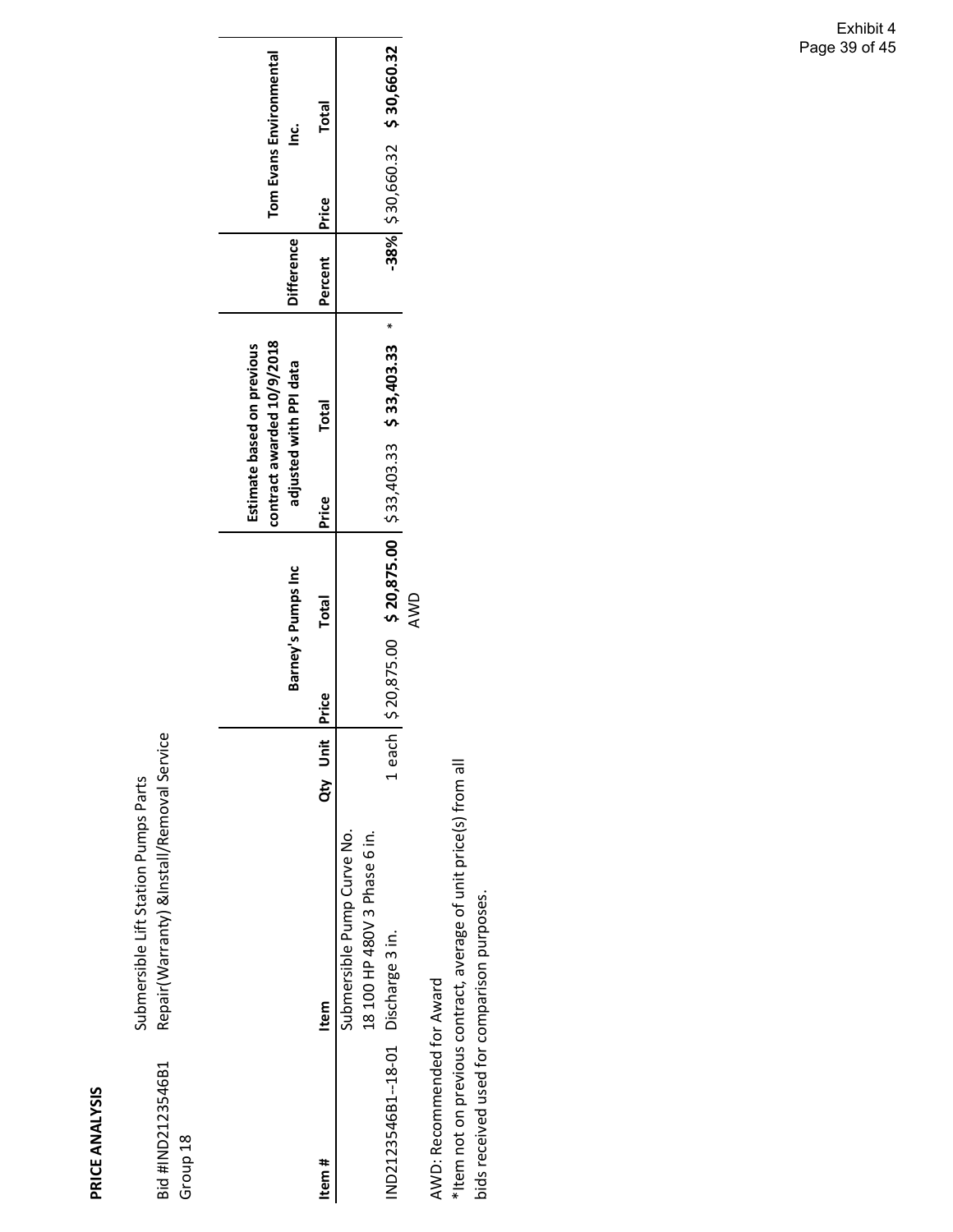Bid #IND2123546B1

Bid #IND2123546B1

Submersible Lift Station Pumps Parts

Submersible Lift Station Pumps Parts

Repair(Warranty) &Install/Removal Service

Repair(Warranty) &Install/Removal Service

|          | FJ Nugent &     | Associates Inc              | Price Total    |                                                               | No Bid                                                     |
|----------|-----------------|-----------------------------|----------------|---------------------------------------------------------------|------------------------------------------------------------|
|          |                 | <b>Wastewater Solutions</b> | <b>Total</b>   |                                                               | 1 each   \$40,723.00 \$40,723.00   \$41,355.00 \$41,355.00 |
|          |                 |                             | Price          |                                                               |                                                            |
|          | Hudson Pump and | Equipment                   | Total          |                                                               |                                                            |
|          |                 |                             |                |                                                               |                                                            |
|          |                 |                             | Qty Unit Price |                                                               |                                                            |
|          |                 |                             | Item           | Submersible Pump Curve No.<br>3 Phase 6 in.<br>18 100 HP 480V |                                                            |
| Group 18 |                 |                             | Item #         |                                                               | IND2123546B1--18-01 Discharge 3 in.                        |

AWD: Recommended for Award AWD: Recommended for Award

\*Item not on previous contract, average of unit price(s) from all \*Item not on previous contract, average of unit price(s) from all bids received used for comparison purposes. bids received used for comparison purposes.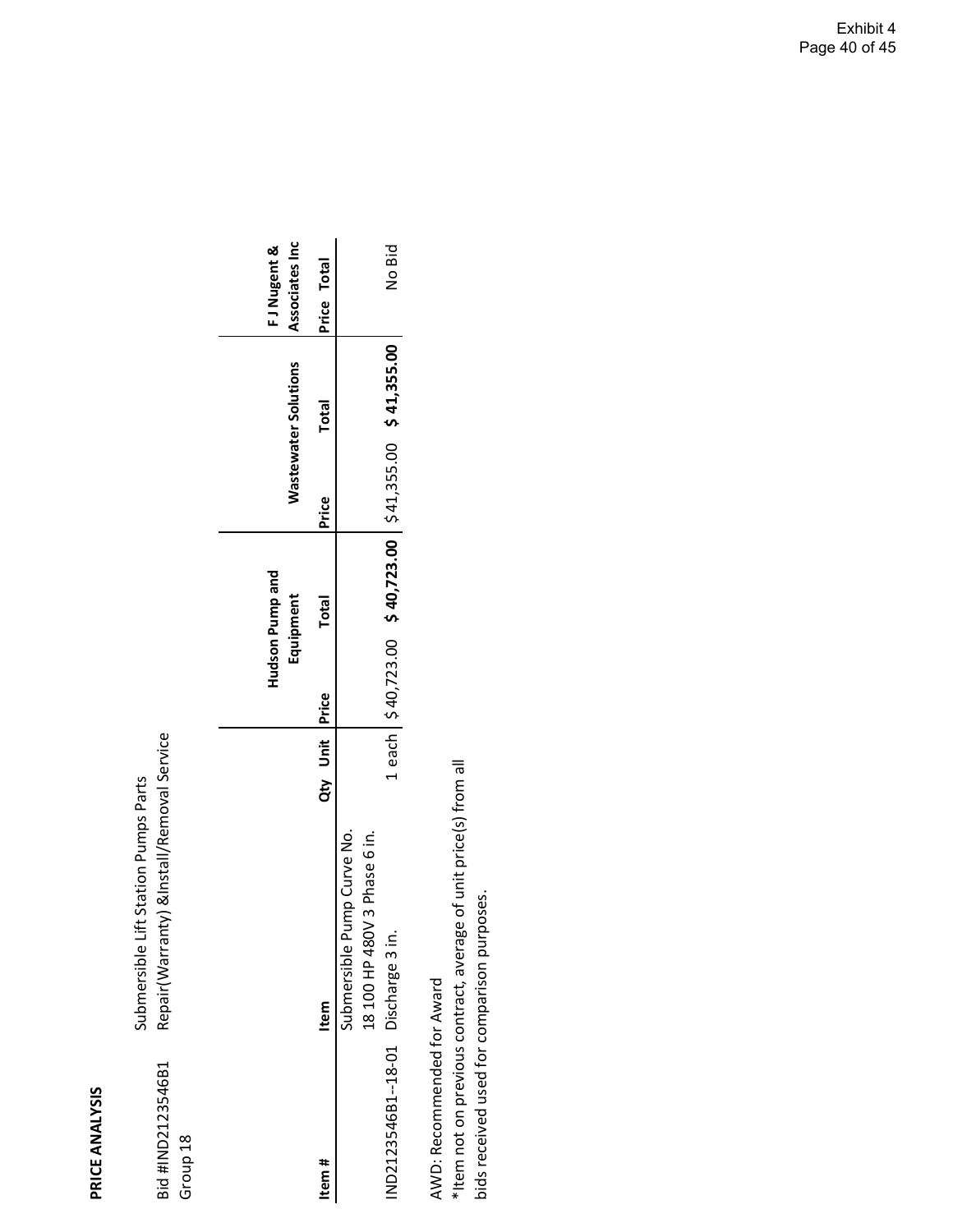Submersible Lift Station Pumps Parts Submersible Lift Station Pumps Parts Repair (Warranty) & Install/Removal Repair(Warranty) &Install/Removal Service Bid #IND2123546B1 Service Bid #IND2123546B1<br>Group 19

|                            |                                                          |               | FJ Nugent & Associates Inc |                                | Barney's Pumps Inc          | Tom Evans Environmental<br><u>ن</u><br>1 |              |
|----------------------------|----------------------------------------------------------|---------------|----------------------------|--------------------------------|-----------------------------|------------------------------------------|--------------|
| Item #                     | Item                                                     | Jnit<br>ð     | <b>Total</b><br>Price      | Price                          | <b>Total</b>                | Price                                    | <b>Total</b> |
|                            | Submersible Pump No                                      |               |                            |                                |                             |                                          |              |
|                            | 운<br>Curve 240V 3 Phase 15                               |               |                            |                                |                             |                                          |              |
| IND2123546B1--19-01        | 6 in Discharge Ebara                                     | 3 each        | \$34,500.00<br>\$11,500.00 | 5 7,743.00                     | \$23,229.00                 | 5 7,124.53                               | \$21,373.59  |
|                            | Submersible Pump No                                      |               |                            |                                |                             |                                          |              |
|                            | Curve 30 HP 480V 3                                       |               |                            |                                |                             |                                          |              |
|                            | Phase 4 in. Discharge                                    |               |                            |                                |                             |                                          |              |
| IND2123546B1--19-02        | Ebara                                                    | 1 each        | No Bid                     | \$14,896.00                    | \$14,896.00                 | \$10,734.78                              | \$10,734.78  |
|                            | Submersible Pump No                                      |               |                            |                                |                             |                                          |              |
|                            | $\frac{\mathsf{p}}{\mathsf{p}}$<br>Curve 480V 3 Phase 25 |               |                            |                                |                             |                                          |              |
| IND2123546B1--19-03        | 12 in. Discharge Ebara                                   | 3 each        | No Bid                     |                                | No Bid                      | \$11,387.60                              | \$34,162.80  |
|                            | Submersible Pump No                                      |               |                            |                                |                             |                                          |              |
|                            | ase<br>Curve 30 HP 480V 3 Ph                             |               |                            |                                |                             |                                          |              |
|                            | 30 HP 10 in. Discharge                                   |               |                            |                                |                             |                                          |              |
| IND2123546B1--19-04        | Ebara                                                    | 1 each        | No Bid                     |                                | No Bid                      | \$12,382.55                              | 512,382.55   |
|                            | Submersible Pump No                                      |               |                            |                                |                             |                                          |              |
|                            | 운<br>Curve 460V 3 Phase 15                               |               |                            |                                |                             |                                          |              |
|                            | 60Hz 1750 RPM Motor                                      |               |                            |                                |                             |                                          |              |
| IND2123546B1--19-05        | Floor Mount                                              | 2 each        | No Bid                     | 2,675.00<br>$\mathbf{\hat{v}}$ |                             | 5 1,396.35                               | \$2,792.70   |
|                            |                                                          |               | \$34,500.00                |                                | $$5,350.00$<br>$$43,475.00$ |                                          | \$81,446.42  |
|                            |                                                          |               | REJ                        |                                | 핎                           |                                          | AWD          |
|                            | REJ: Reject; bidder did not bid on all items of th       | le group.     |                            |                                |                             |                                          |              |
| AWD: Recommended for Award |                                                          |               |                            |                                |                             |                                          |              |
|                            | *Item not on previous contract, average of unit          | price(s) from |                            |                                |                             |                                          |              |

all bids received used for comparison purposes.

all bids received used for comparison purposes.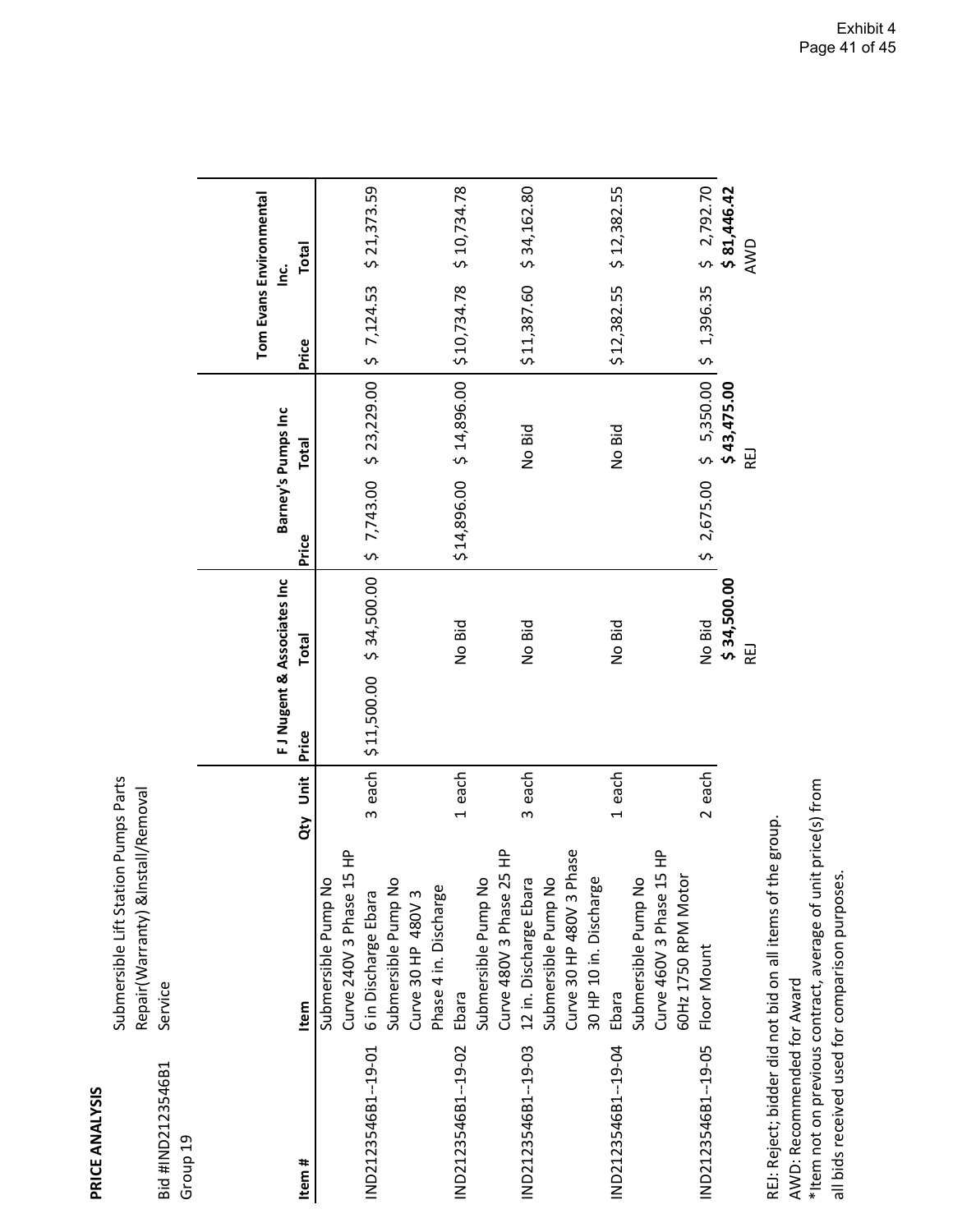| Group 19            |                          |                     |             |                                                                                    |         |                              |                                        |                         |
|---------------------|--------------------------|---------------------|-------------|------------------------------------------------------------------------------------|---------|------------------------------|----------------------------------------|-------------------------|
|                     |                          |                     |             | contract awarded 10/9/2018<br>Estimate based on previous<br>adjusted with PPI data |         |                              | Difference   Hudson Pump and Equipment | Wastewater<br>Solutions |
| Item #              | Item                     | <b>Jinit</b><br>Qty | Price       | <b>Total</b>                                                                       | Percent | Price                        | Total                                  | Price Total             |
|                     | Submersible Pump No      |                     |             |                                                                                    |         |                              |                                        |                         |
|                     | Curve 240V 3 Phase 15 HP |                     |             |                                                                                    |         |                              |                                        |                         |
| IND2123546B1--19-01 | 6 in Discharge Ebara     | 3 each              |             | $56,138.72$ $518,416.16$                                                           |         | 16% \$ 8,489.00 \$ 25,467.00 |                                        | No Bid                  |
|                     | Submersible Pump No      |                     |             |                                                                                    |         |                              |                                        |                         |
|                     | Curve 30 HP 480V 3       |                     |             |                                                                                    |         |                              |                                        |                         |
|                     | Phase 4 in. Discharge    |                     |             |                                                                                    |         |                              |                                        |                         |
| IND2123546B1--19-02 | Ebara                    | 1 each              | 59,481.84   | 59,481.84                                                                          |         | 13% \$13,505.00              | \$ 13,505.00                           | No Bid                  |
|                     | Submersible Pump No      |                     |             |                                                                                    |         |                              |                                        |                         |
|                     | Curve 480V 3 Phase 25 HP |                     |             |                                                                                    |         |                              |                                        |                         |
| IND2123546B1--19-03 | 12 in. Discharge Ebara   | 3 each              | \$10,952.72 | \$32,858.16                                                                        | 4%      | \$23,863.00                  | 71,589.00<br>$\mathfrak{o}$            | No Bid                  |
|                     | Submersible Pump No      |                     |             |                                                                                    |         |                              |                                        |                         |
|                     | Curve 30 HP 480V 3 Phase |                     |             |                                                                                    |         |                              |                                        |                         |
|                     | 30 HP 10 in. Discharge   |                     |             |                                                                                    |         |                              |                                        |                         |
| IND2123546B1--19-04 | Ebara                    | 1 each              | \$10,433.04 | \$10,433.04                                                                        | 19%     | \$25,441.00                  | 25,441.00<br>$\sim$                    | No Bid                  |
|                     | Submersible Pump No      |                     |             |                                                                                    |         |                              |                                        |                         |
|                     | Curve 460V 3 Phase 15 HP |                     |             |                                                                                    |         |                              |                                        |                         |
|                     | 60Hz 1750 RPM Motor      |                     |             |                                                                                    |         |                              |                                        |                         |
| IND2123546B1--19-05 | Floor Mount              | 2 each              | 54,308.78   | $\ast$<br>58,617.57                                                                |         | $-68%$ \$ 8,855.00           | \$ 17,710.00                           | No Bid                  |
|                     |                          |                     |             |                                                                                    |         |                              | \$153,712.00                           |                         |

**PRICE ANALYSIS**

PRICE ANALYSIS

Bid #IND2123546B1 Service

Bid #IND2123546B1

Service

Submersible Lift Station Pumps Parts Repair(Warranty) &Install/Removal

Repair(Warranty) &Install/Removal

Submersible Lift Station Pumps Parts

REJ: Reject; bidder did not bid on all items of the group. REJ: Reject; bidder did not bid on all items of the group.

\*Item not on previous contract, average of unit price(s) from \*Item not on previous contract, average of unit price(s) from AWD: Recommended for Award AWD: Recommended for Award

all bids received used for comparison purposes. all bids received used for comparison purposes.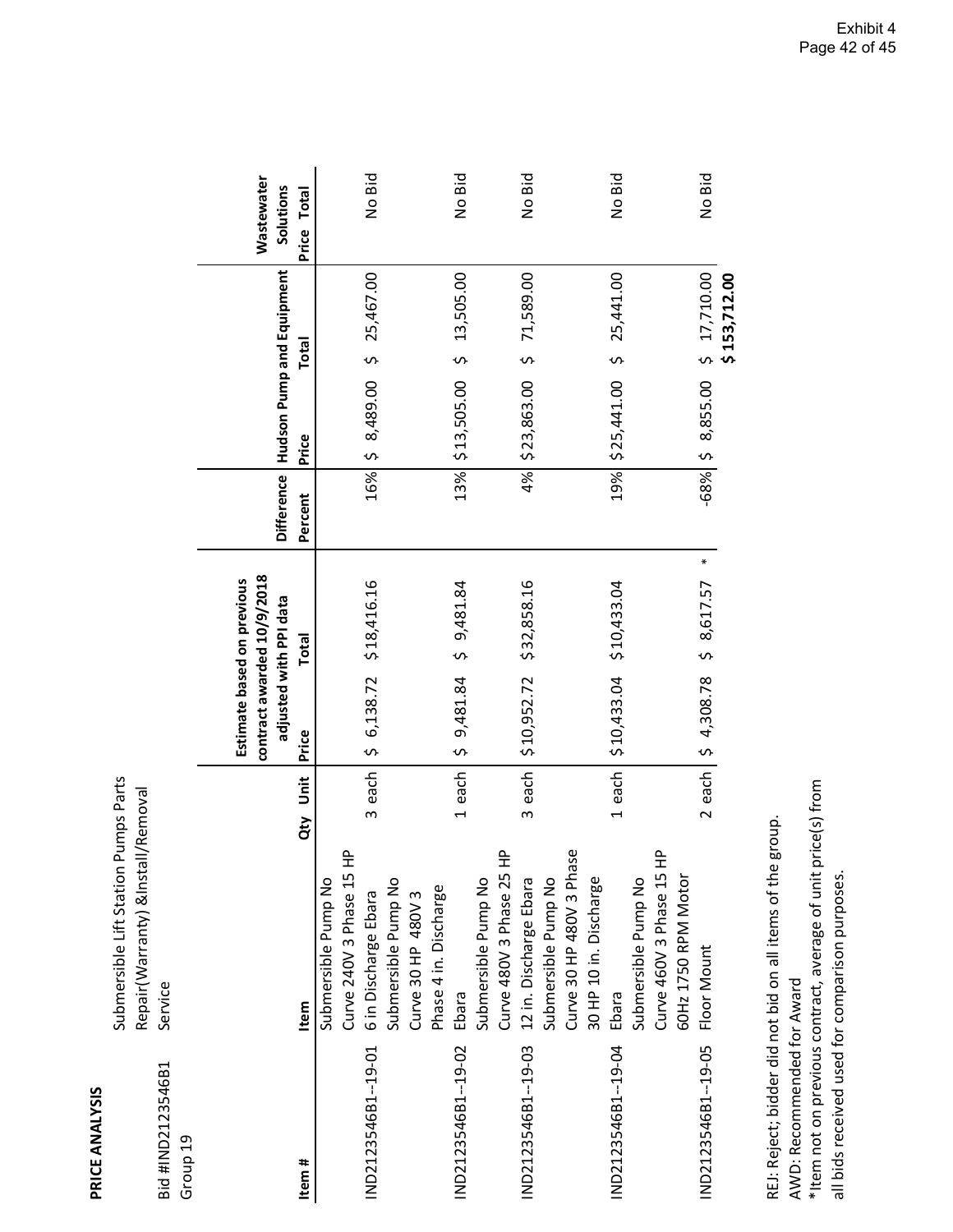Submersible Lift Station Pumps Parts Repair(Warranty)<br>&Install/Removal Service Submersible Lift Station Pumps Parts Repair(Warranty) Bid #IND2123546B1 &Install/Removal Service

Bid #IND2123546B1<br>Group 20

|                                         |                                                               |            |                             | Hudson Pump and        |                       |
|-----------------------------------------|---------------------------------------------------------------|------------|-----------------------------|------------------------|-----------------------|
|                                         |                                                               |            | <b>Wastewater Solutions</b> | Equipment              | Barney's Pumps Inc    |
| Item #                                  | ltem                                                          | Qty Unit   | Price Total                 | <b>Total</b><br>Price  | <b>Total</b><br>Price |
|                                         | IND2123546B1--20-01 Onsite Installation/Removal Services      | 300 hour   | No bid                      | No Bid                 | \$113.00 \$ 33,900.00 |
|                                         | Emergency Onsite Installation/Removal                         |            |                             |                        |                       |
| IND2123546B1--20-02 Services            |                                                               | 150 hour   | No bid                      | No Bid                 | \$170.00 \$ 25,500.00 |
| IND2123546B1--20-03 Technician Services |                                                               | 100 hour   | No bid                      | $$125.00 $5$ 12,500.00 | \$113.00 \$ 11,300.00 |
|                                         | IND2123546B1--20-04 Submersible Lift Station Pumps Not Listed | 1 contract | 0% \$100,000.00             | 25% \$ 100,000.00      | 30% \$ 100,000.00     |
| IND2123546B1--20-05                     | Parts for Submersible Lift Station Pumps                      | 1 contract | No bid                      | 25% \$ 10,000.00       | 15% \$ 10,000.00      |
|                                         |                                                               |            | \$100,000.00                | \$122,500.00           | \$180,700.00          |
|                                         |                                                               |            | REJ                         | 딚                      | AWD                   |
|                                         |                                                               |            |                             |                        |                       |

REJ: Reject; bidder did not bid on all items of the group. REJ: Reject; bidder did not bid on all items of the group. AWD: Recommended for Award AWD: Recommended for Award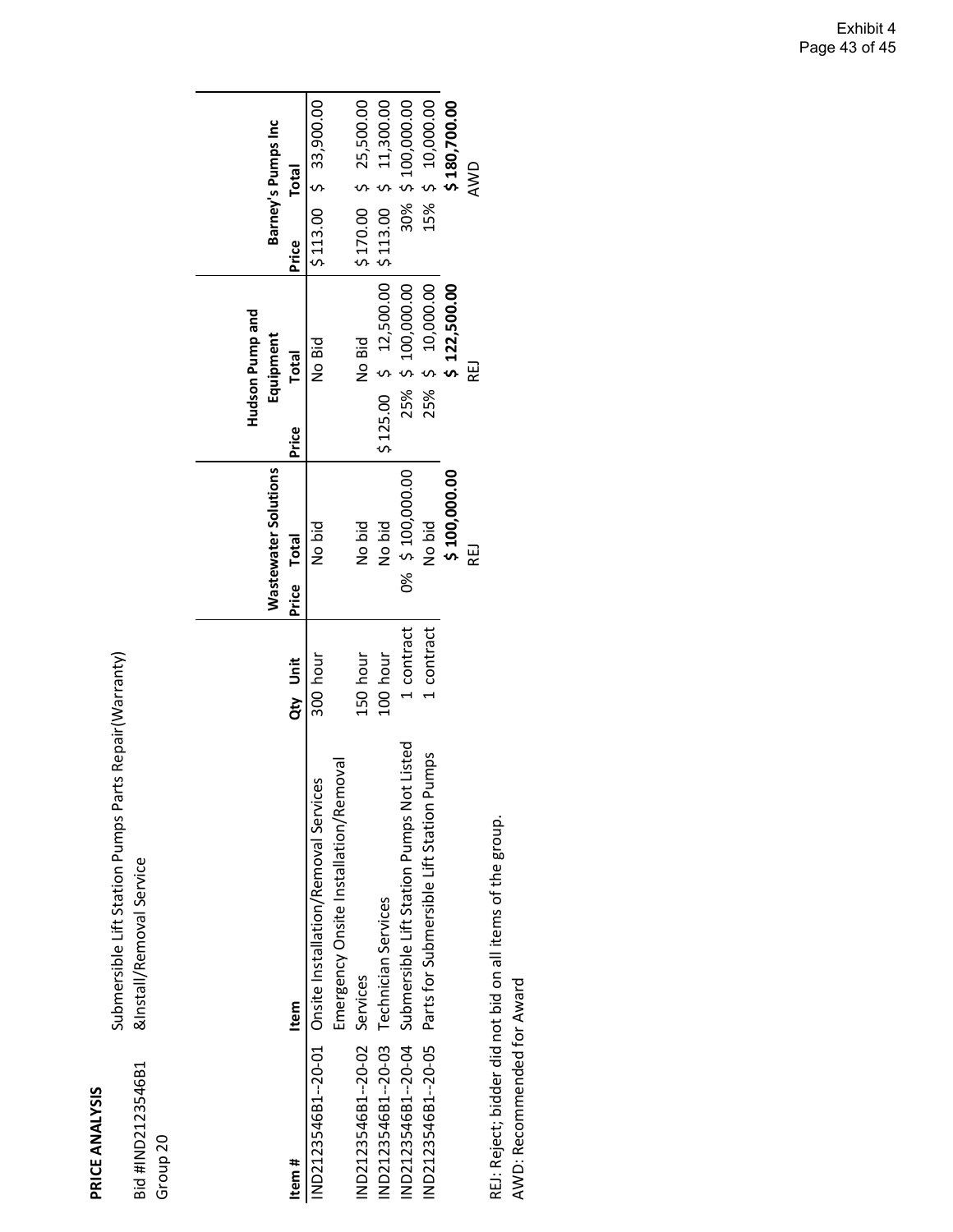Submersible Lift Station Pumps Parts Repair(Warranty) Submersible Lift Station Pumps Parts Repair(Warranty) &Install/Removal Service Bid #IND2123546B1 &Install/Removal Service

Bid #IND2123546B1<br>Group 20

|                                         |                                                               |            |       | previous contract awarded<br>10/9/2018 adjusted with<br>Estimate based on |         |                                         |              |            |
|-----------------------------------------|---------------------------------------------------------------|------------|-------|---------------------------------------------------------------------------|---------|-----------------------------------------|--------------|------------|
|                                         |                                                               |            |       | PPI data                                                                  |         | Difference   FJ Nugent & Associates Inc |              |            |
| Item #                                  | Item                                                          | Qty Unit   | Price | Total                                                                     | Percent | Price                                   | <b>Total</b> |            |
|                                         | IND2123546B1--20-01 Onsite Installation/Removal Services      | 300 hour   |       | \$132.24 \$39,672.00                                                      |         | $-15\%$ \$150.00 \$ 45,000.00           |              |            |
|                                         | Emergency Onsite Installation/Removal                         |            |       |                                                                           |         |                                         |              |            |
| IND2123546B1--20-02 Services            |                                                               | 150 hour   |       | \$198.36 \$ 29,754.00                                                     |         | $-14%$ \$ 300.00 \$                     |              | 45,000.00  |
| IND2123546B1--20-03 Technician Services |                                                               | 100 hour   |       | \$132.24 \$ 13,224.00                                                     |         | $-15%$ \$100.00                         |              | 10,000.00  |
|                                         | IND2123546B1--20-04 Submersible Lift Station Pumps Not Listed | 1 contract |       | 0% \$ 100,000.00                                                          |         | 5%                                      |              | 100,000.00 |
|                                         | IND2123546B1--20-05 Parts for Submersible Lift Station Pumps  | 1 contract |       | 0% \$ 10,000.00                                                           |         | 5%                                      |              | 10,000.00  |
|                                         |                                                               |            |       |                                                                           |         |                                         |              | 210,000.00 |
|                                         |                                                               |            |       |                                                                           |         |                                         | AMD          |            |

REJ: Reject; bidder did not bid on all items of the group. REJ: Reject; bidder did not bid on all items of the group. AWD: Recommended for Award AWD: Recommended for Award